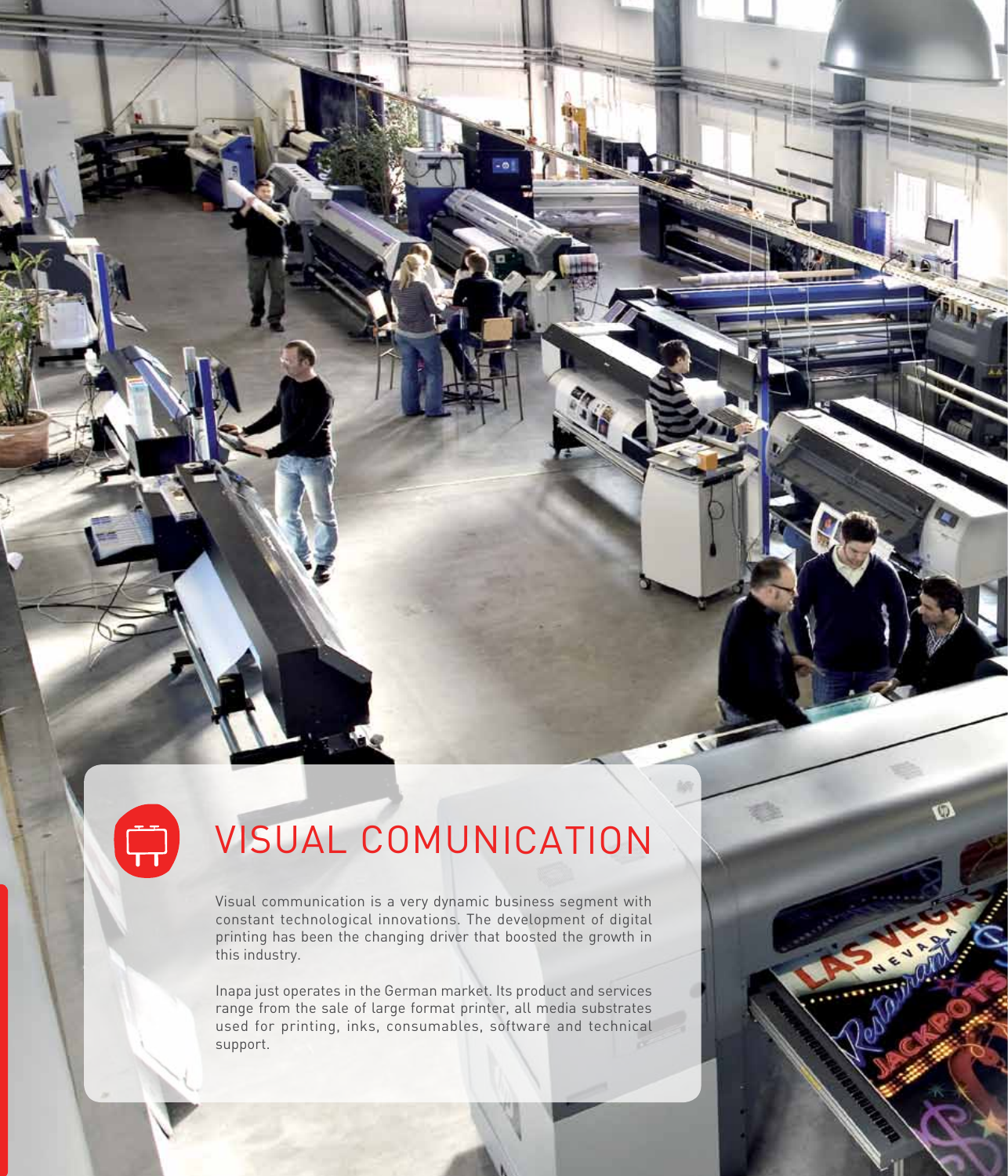# CORPORATE® governance report 2040 10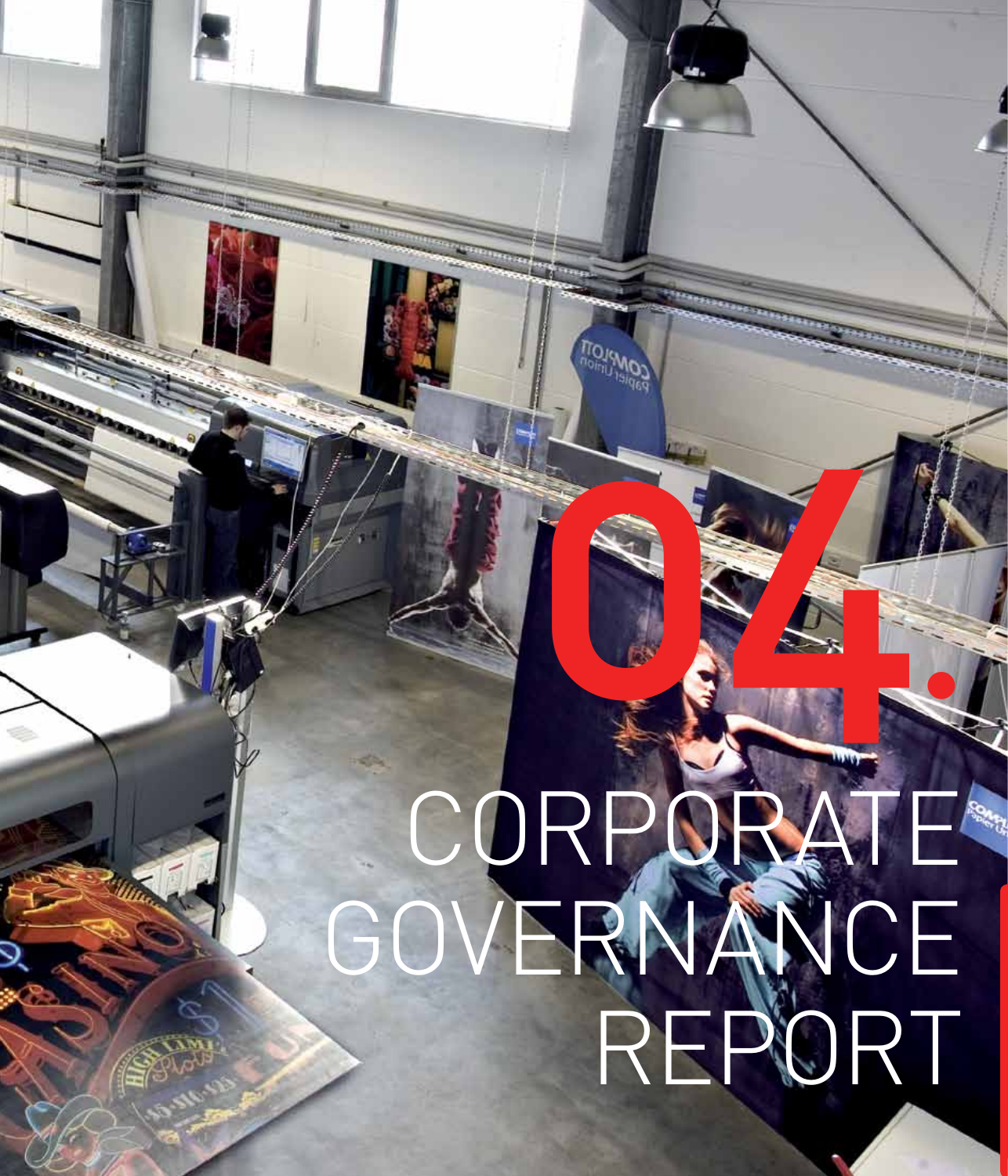# CORPORATE GOVERNANCE REPORT

# **INTRODUCTION**

This Corporate Governance Report was compiled in conformance with the provision of Regulation no.1/2007 of CMVM (Portuguese Securities Exchange Commission). This report follows the structure of Annex I of CMVM Regulation previously mentioned.

CHAPTER 0 Compliance Statement

# 0.1

Location where the public may find the Corporate Governance Codes to which the issues is subject or those which the issuer voluntarily abides by, if applicable.

The CMVM text of the corporate governance code to which the issuer is subject (CGS CMVM 2010) is written in paragaraph 0.2, and the text of the governance reports referring to this company are available at:

- The Company's Head Office, in Rua Castilho, nr 44 – 3rd

**WORLD FINANCE CORPORATE GOVERNANCE AWARDS** 2011

floor,in Lisbon;

- The company's corporate website: - www.inapa.pt;

- The website of Comissão do Mercado de Valores Mobiliários (CMVM): www.cmvm.pt;

The company hereby informs that this Report will be available for consultation at all of the aforementioned locations and may be obtained separately or as an Addendum to the Annual Report and Accounts of the Company, of which i tis na integral part.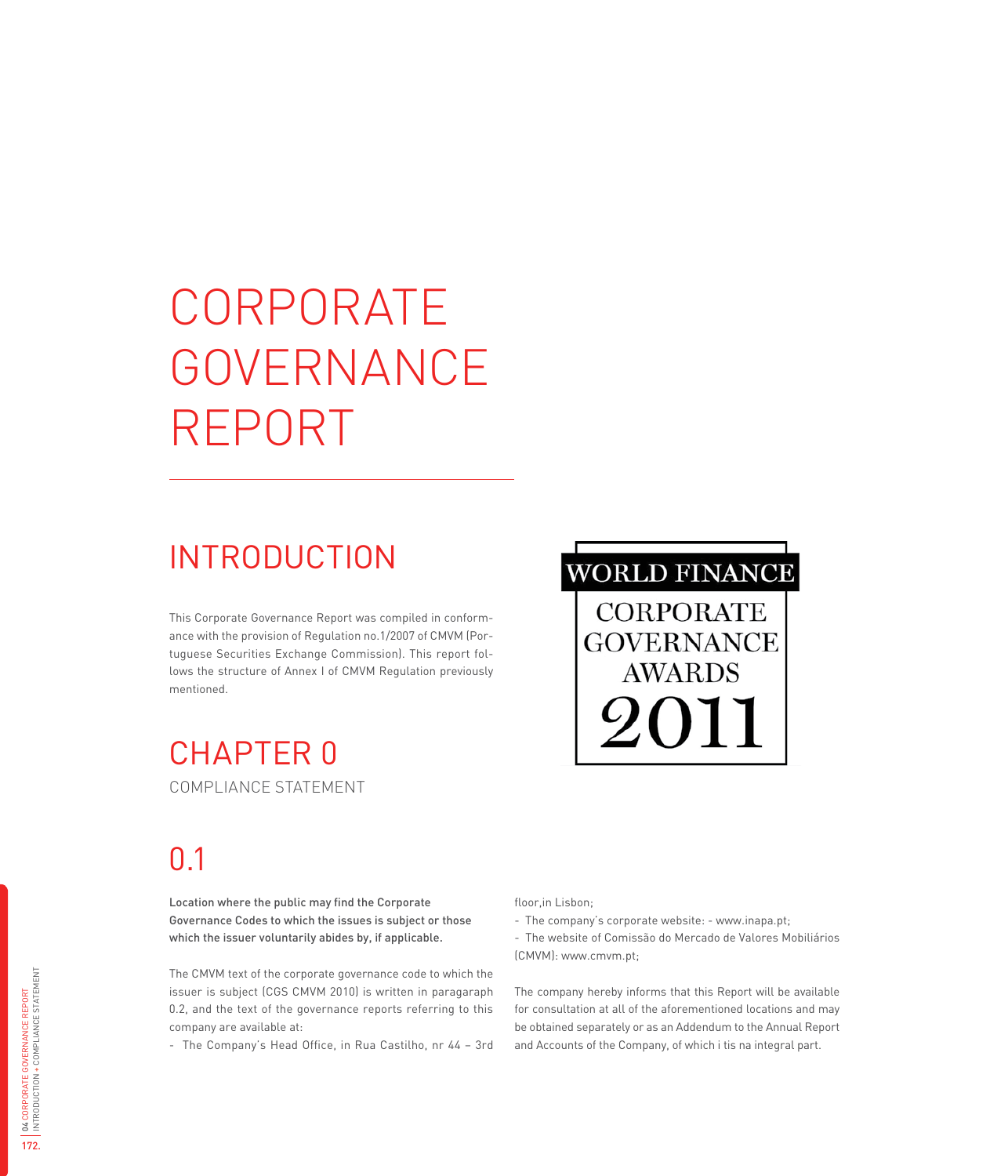# 0.2

Disclosure of which of the specific recommendations of CMVM's Corporate Governance Code have and have not been adopted:

| RECOMMENDATION / CHAPTER                                                                                                                                                                                                                   | COMPLIANCE                                                                                                                                                | <b>REMISSION IN THE REPORT</b> |
|--------------------------------------------------------------------------------------------------------------------------------------------------------------------------------------------------------------------------------------------|-----------------------------------------------------------------------------------------------------------------------------------------------------------|--------------------------------|
| <b>I. GENERAL MEETING</b>                                                                                                                                                                                                                  |                                                                                                                                                           |                                |
| <b>I.1. GENERAL MEETING</b>                                                                                                                                                                                                                |                                                                                                                                                           |                                |
| 1.1.1.<br>The Presiding Board of the General Meeting shall be equipped<br>with the necessary and adequate human resources and<br>logistic support, taking the financial position of the company<br>into consideration.                     | Yes                                                                                                                                                       | 1.1.                           |
| 1.1.2.<br>The remuneration of the Presiding Board of the General<br>Meeting shall be disclosed in the Annual Report on Corporate<br>Governance.                                                                                            | Yes                                                                                                                                                       | 1.3.                           |
| 1.2. PARTICIPATION AT THE MEETING                                                                                                                                                                                                          |                                                                                                                                                           |                                |
| 1.2.1.<br>The requirement for the Board to receive statements for share<br>deposit or blocking for participation at the general meeting<br>shall not exceed 5 working days.                                                                | Yes<br>(with the coming into force of Decree-Law<br>49/2010, of May 19, the regime is the one<br>stated in Article 23-C CVM, as written in<br>this bylaw) | 1.4.                           |
| 1.2.2.<br>Should the general meeting be suspended, the company shall<br>not compel share blocking during the interim period until the<br>meeting is resumed and shall then prepare itself in advance as<br>required for the first session. | Yes<br>(with the coming into force of Decree-Law<br>49/2010, of May 19, the regime is the one<br>stated in Article 23-C CVM, as written in<br>this bylaw) | 1.5.                           |
| <b>1.3 VOTING AND EXERCISING VOTING RIGHTS</b>                                                                                                                                                                                             |                                                                                                                                                           |                                |
| 1.3.1.<br>Companies shall not impose any statutory restriction on postal<br>voting and whenever adopted or admissible, on electronic (clarifying that the Company did not use<br>voting.                                                   | Yes<br>electronic voting)                                                                                                                                 | 1.9.<br>1.12.                  |
| 1.3.2.<br>The statutory deadline for receiving early voting ballots by mail<br>may not exceed three working days                                                                                                                           | Yes                                                                                                                                                       | 1.11.                          |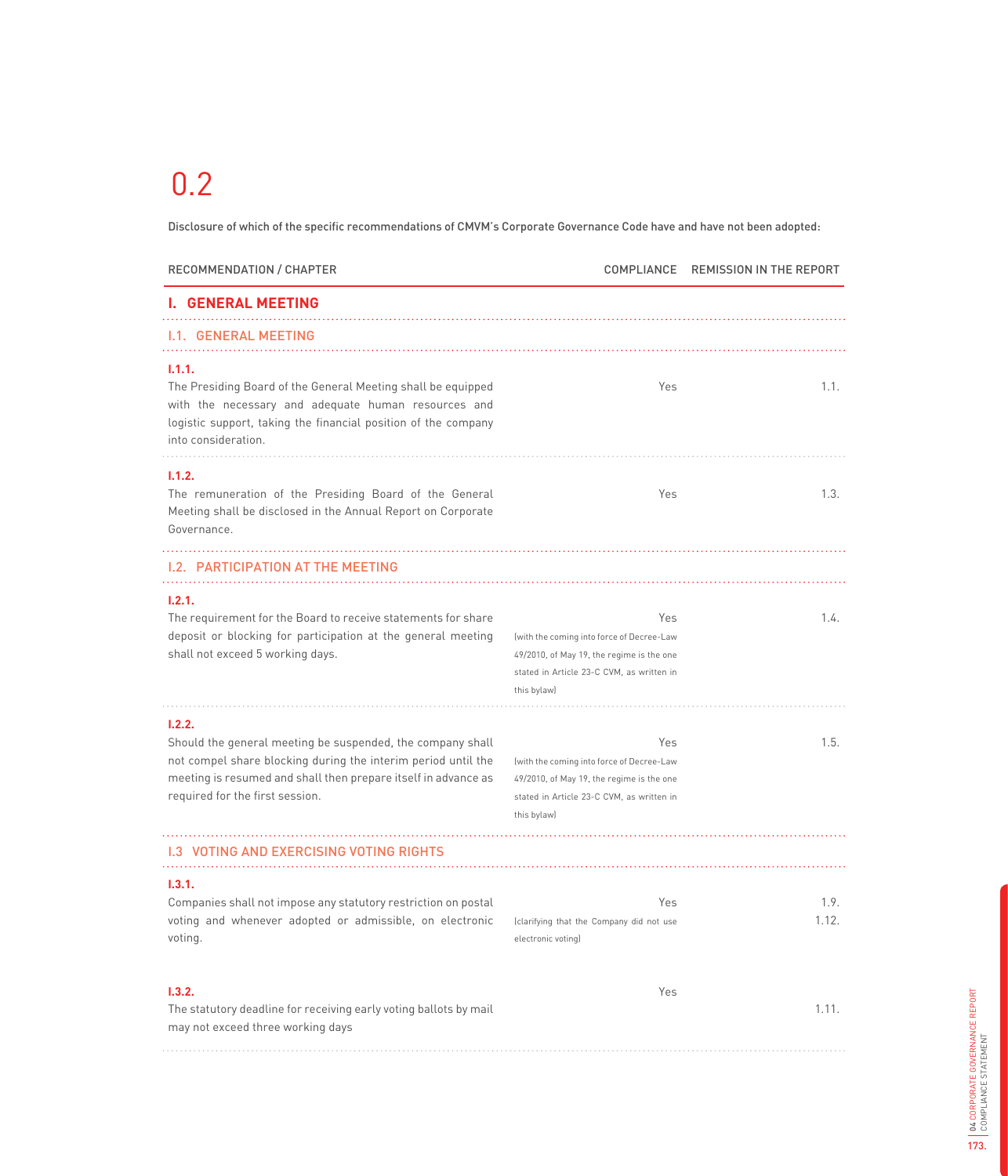| <b>RECOMMENDATION / CHAPTER</b> |  |
|---------------------------------|--|
|---------------------------------|--|

| <b>GENERAL MEETING</b>                                                                                                                                                                                                                                                                                                                                                                                                                                                                                                                                                      |                                                                                                                                                                                                                                                                                                                                                                                                                                                                                                                                                                                                                                                                                                                                                                 |       |
|-----------------------------------------------------------------------------------------------------------------------------------------------------------------------------------------------------------------------------------------------------------------------------------------------------------------------------------------------------------------------------------------------------------------------------------------------------------------------------------------------------------------------------------------------------------------------------|-----------------------------------------------------------------------------------------------------------------------------------------------------------------------------------------------------------------------------------------------------------------------------------------------------------------------------------------------------------------------------------------------------------------------------------------------------------------------------------------------------------------------------------------------------------------------------------------------------------------------------------------------------------------------------------------------------------------------------------------------------------------|-------|
| VOTING AND EXERCISING VOTING RIGHTS                                                                                                                                                                                                                                                                                                                                                                                                                                                                                                                                         |                                                                                                                                                                                                                                                                                                                                                                                                                                                                                                                                                                                                                                                                                                                                                                 |       |
| 1.3.3.<br>Companies shall ensure the level of voting rights and the<br>shareholder's participation is proportional, ideally through<br>the statutory provision that obliges the one share-one vote<br>principal. The companies that: i) hold shares that do not<br>confer voting right; ii) establish non-casting of voting rights<br>above a certain number, when issued solely by a shareholder<br>or by shareholders related to former, do not comply with the<br>proportionality principle.                                                                             | Yes                                                                                                                                                                                                                                                                                                                                                                                                                                                                                                                                                                                                                                                                                                                                                             | 1.6.  |
| 1.4. RESOLUTION-FIXING QUORUM                                                                                                                                                                                                                                                                                                                                                                                                                                                                                                                                               |                                                                                                                                                                                                                                                                                                                                                                                                                                                                                                                                                                                                                                                                                                                                                                 |       |
| 1.4.1.<br>Companies shall not set a resolution-fixing quorum that<br>outnumbers that which is prescribed by law.                                                                                                                                                                                                                                                                                                                                                                                                                                                            | No<br>(Under the Company's Bylaw, meetings<br>at first notice require a number of<br>shareholders representing at least 1/3 of<br>share capital to be in attendance or duly<br>represented not only for purposes of the<br>validity of resolutions taken in conformance<br>with the provisions of paragraph 2 of<br>Article 383 of the CSC (Companies Act),<br>but also for purposes of any resolutions<br>of the General Meeting of Shareholders.<br>Such deviation from this principle is based<br>on an understanding, long held by this<br>Company, that its resolutions shall be<br>based on a minimum number of attending<br>shareholders that is representative,<br>especially with a view to defend the<br>interests of small individual shareholders.) | 1.8.  |
| I.5. MINUTES AND INFORMATION ON RESOLUTIONS PASSED                                                                                                                                                                                                                                                                                                                                                                                                                                                                                                                          |                                                                                                                                                                                                                                                                                                                                                                                                                                                                                                                                                                                                                                                                                                                                                                 |       |
| 1.5.1.<br>Extracts from the minutes of the general meetings or<br>documents with corresponding content must be made available<br>to shareholders on the company's website within a five day<br>period after the General Meeting has been held, irrespective<br>of the fact that such information may not be classified as<br>material information. The information disclosed shall cover<br>the resolutions passed, the represented capital and the voting<br>results. Said information shall be kept on file on the company's<br>website for no less than a 3 year period. | Yes                                                                                                                                                                                                                                                                                                                                                                                                                                                                                                                                                                                                                                                                                                                                                             | 1.13. |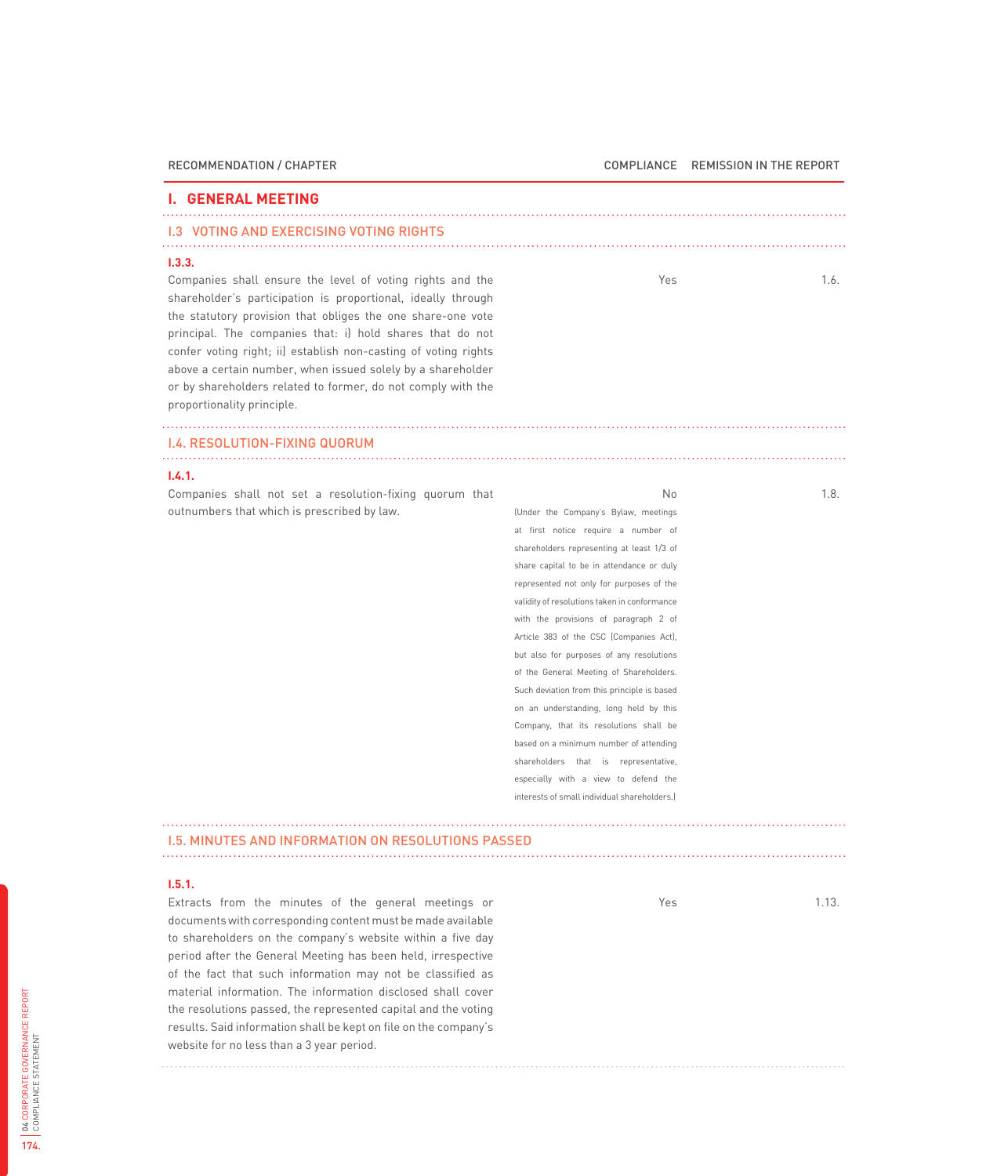| <b>RECOMMENDATION / CHAPTER</b>                                                                                                                                                                                                                                                                                                                                                                                                                                                                                                                                                                                                                                                                                                    |                                                                                              | COMPLIANCE REMISSION IN THE REPORT |
|------------------------------------------------------------------------------------------------------------------------------------------------------------------------------------------------------------------------------------------------------------------------------------------------------------------------------------------------------------------------------------------------------------------------------------------------------------------------------------------------------------------------------------------------------------------------------------------------------------------------------------------------------------------------------------------------------------------------------------|----------------------------------------------------------------------------------------------|------------------------------------|
| <b>I. GENERAL MEETING</b>                                                                                                                                                                                                                                                                                                                                                                                                                                                                                                                                                                                                                                                                                                          |                                                                                              |                                    |
| <b>I.6. MEASURES ON CORPORATE CONTROL</b>                                                                                                                                                                                                                                                                                                                                                                                                                                                                                                                                                                                                                                                                                          |                                                                                              |                                    |
| 1.6.1.<br>Measures aimed at preventing successful takeover bids, shall<br>respect both the company's and the shareholders' interests.<br>The company's articles of association that by complying with<br>said principal, provide for the restriction of the number of<br>votes that may be held or exercised by a sole shareholder,<br>either individually or in concert with other shareholders, shall<br>also foresee for a resolution by the General Assembly (5 year<br>intervals), on whether that statutory provision is to be amended<br>or prevails - without super quorum requirements as to the one<br>legally in force - and that in said resolution, all votes issued be<br>counted, without applying said restriction | Not Applicable<br>(the Company' Bylaws do not provide for any<br>restriction of this naturel | 1.19.                              |
| 1.6.2.<br>In cases such as change of control or changes to the<br>composition of the Board of Directors, defensive measures<br>shall not be adopted that instigate an immediate and serious<br>asset erosion in the company, and further disturb the free<br>transmission of shares and voluntary performance assessment<br>by the shareholders of the members of the Board of Directors                                                                                                                                                                                                                                                                                                                                           |                                                                                              | 1.20.<br>Yes<br>1.21.<br>1.22.     |
| <b>II - BOARD OF DIRECTORS AND SUPERVISORY BOARD</b>                                                                                                                                                                                                                                                                                                                                                                                                                                                                                                                                                                                                                                                                               |                                                                                              |                                    |
| <b>II.1. GENERAL POINTS</b>                                                                                                                                                                                                                                                                                                                                                                                                                                                                                                                                                                                                                                                                                                        |                                                                                              |                                    |
| II.1.1. Structure and Duties                                                                                                                                                                                                                                                                                                                                                                                                                                                                                                                                                                                                                                                                                                       |                                                                                              |                                    |
| II.1.1.1.<br>The Board of Directors shall assess the adopted model in its<br>Annual Report on Corporate Governance and pin-point possible<br>hold-ups to its functioning and shall propose measures that it<br>deems fit for surpassing such obstacles                                                                                                                                                                                                                                                                                                                                                                                                                                                                             |                                                                                              | Yes<br>2.1.                        |
| II.1.1.2.<br>Companies shall set up internal control and risk management<br>systems in order to safeguard the company's worth and which<br>will identify and manage the risk. Said systems shall include at<br>least the following components:                                                                                                                                                                                                                                                                                                                                                                                                                                                                                     | funder the terms refered on item II.5.)                                                      | Yes<br>2.5.                        |

(i) setting of the company's strategic objectives as regards risk assumption;

# 1 04 CORPORATE GOVERNANCE REPORT<br>[20 NPLIANCE STATEMENT] compliance statement 04 corporate governance report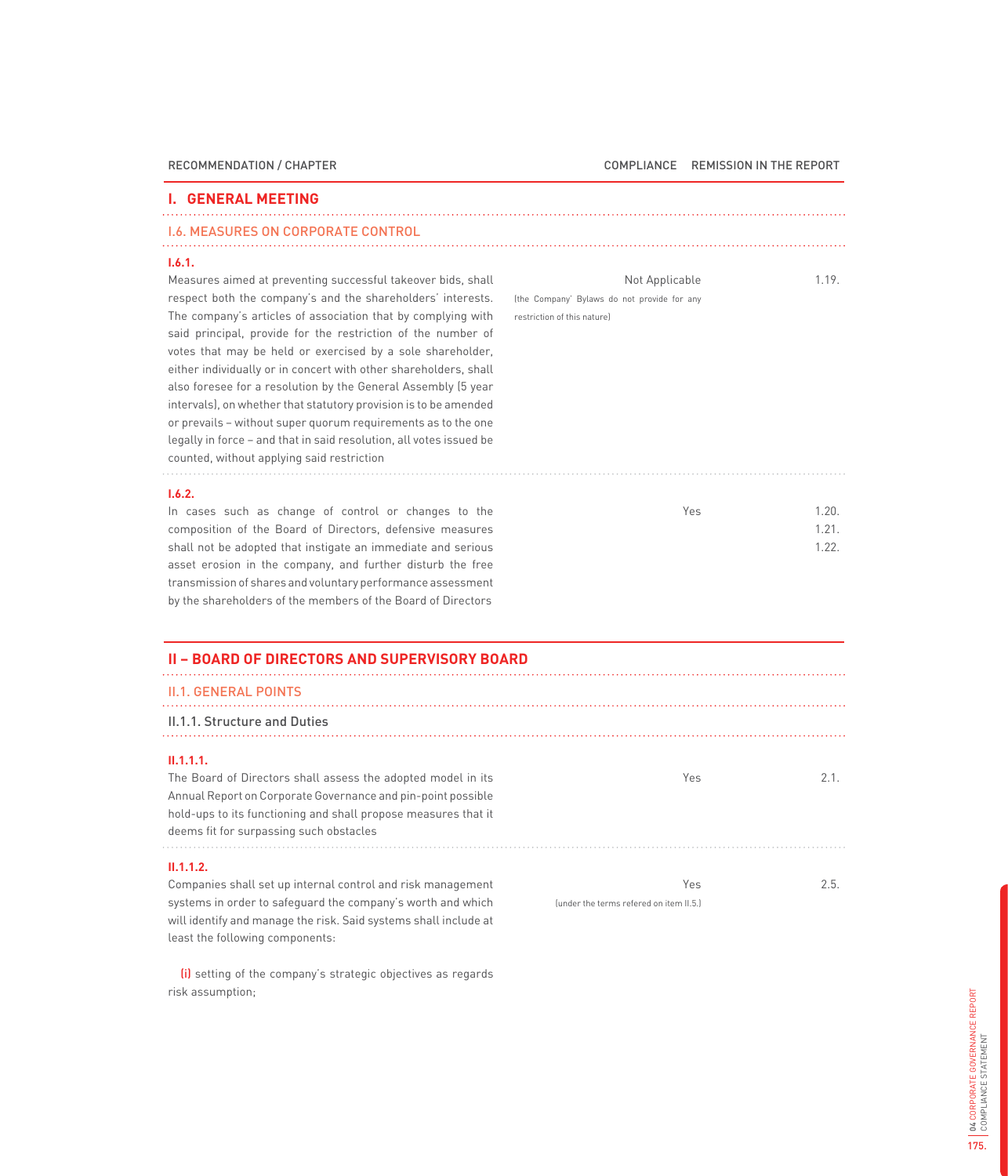| II – BOARD OF DIRECTORS AND SUPERVISORY BOARD                                                                                                                                                                                                                                                                                                                                                                                                                                                                                                                                                                                                                                                                                                             |             |
|-----------------------------------------------------------------------------------------------------------------------------------------------------------------------------------------------------------------------------------------------------------------------------------------------------------------------------------------------------------------------------------------------------------------------------------------------------------------------------------------------------------------------------------------------------------------------------------------------------------------------------------------------------------------------------------------------------------------------------------------------------------|-------------|
| II.1. GENERAL POINTS                                                                                                                                                                                                                                                                                                                                                                                                                                                                                                                                                                                                                                                                                                                                      |             |
| II.1.1. Structure and Duties                                                                                                                                                                                                                                                                                                                                                                                                                                                                                                                                                                                                                                                                                                                              |             |
| $II.1.1.2.$ (cont)                                                                                                                                                                                                                                                                                                                                                                                                                                                                                                                                                                                                                                                                                                                                        |             |
| (ii) identifying the main risks associated to the company's<br>activity and any events that might generate risks;<br>(iii) analyse and determine the extent of the impact and the<br>likelihood that each of said potential risks will occur;<br>(iv) risk management aimed at aligning those actual incurred<br>risks with the company's strategic options for risk assumption;<br>(v) control mechanisms for executing measures for adopted<br>risk management and its effectiveness;<br>(vi) adoption of internal mechanisms for information and<br>communication on several components of the system and of<br>risk-warning;<br>(vii) aperiodic assessment of the implemented system and<br>the adoption of the amendments that are deemed necessary. |             |
| II.1.1.3.<br>The Board of Directors shall ensure the establishment and<br>functioning of the internal control and risk management<br>systems. The Supervisory Board shall be responsible for<br>assessing the functioning of said systems and proposing the<br>relevant adjustment to the company's needs.                                                                                                                                                                                                                                                                                                                                                                                                                                                | 2.6.<br>Yes |
| II.1.1.4.<br>The companies shall: i) identify the main economic, financial<br>and legal risk that the company is exposed to during the<br>exercise of its activity; ii) describe the performance and<br>efficiency of the risk management system, in its Annual Report<br>on Corporate Governance.                                                                                                                                                                                                                                                                                                                                                                                                                                                        | 2.9.<br>Yes |
| II.1.1.5.<br>The Board of Directors and the Supervisory Board shall<br>establish internal regulations and shall have these disclosed<br>on the company's website.                                                                                                                                                                                                                                                                                                                                                                                                                                                                                                                                                                                         | 2.4.<br>Yes |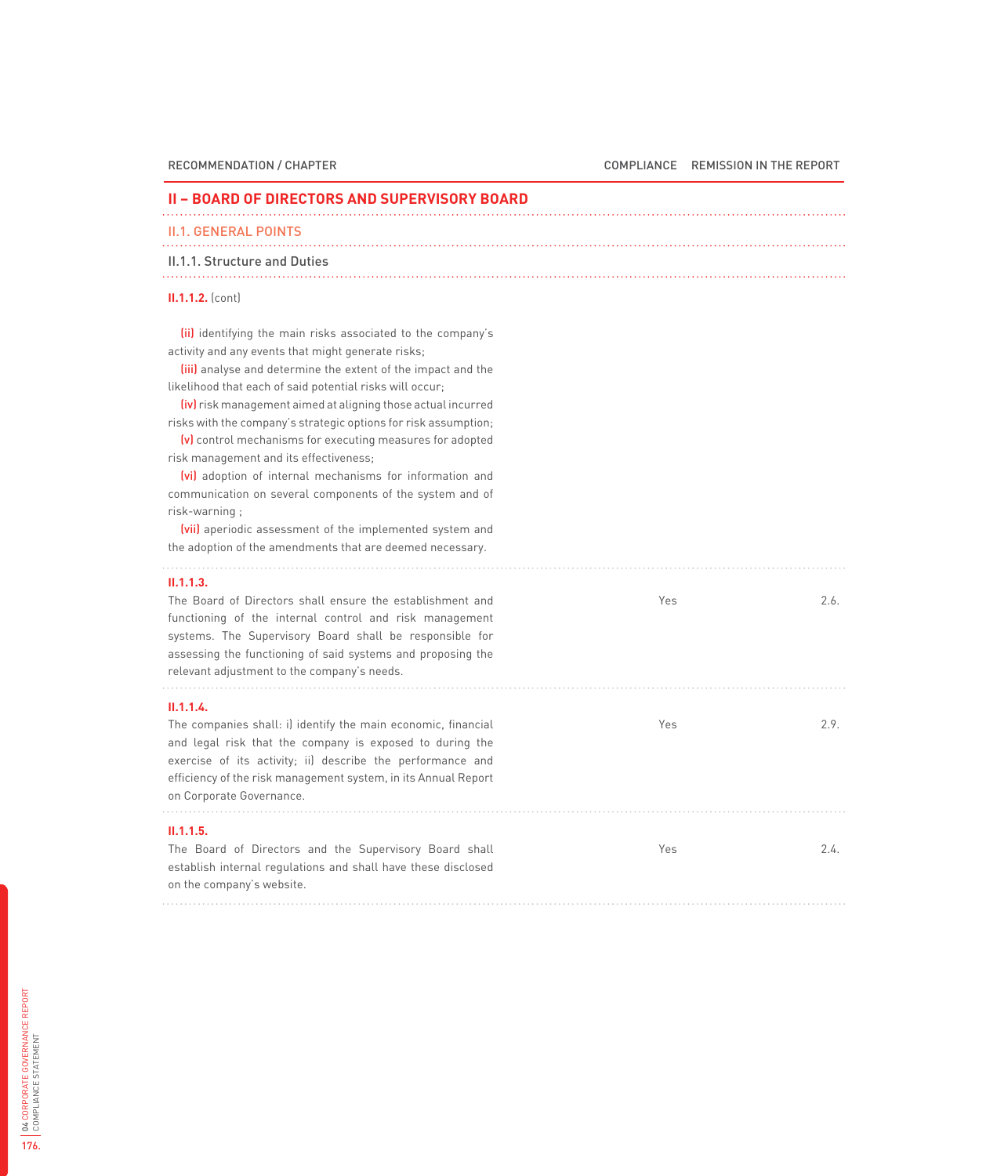| II – BOARD OF DIRECTORS AND SUPERVISORY BOARD                                                                                                                                                                                                                                                                                                                                                                                                                                                                                                                                                                       |     |                |
|---------------------------------------------------------------------------------------------------------------------------------------------------------------------------------------------------------------------------------------------------------------------------------------------------------------------------------------------------------------------------------------------------------------------------------------------------------------------------------------------------------------------------------------------------------------------------------------------------------------------|-----|----------------|
| <b>II.1. GENERAL POINTS</b>                                                                                                                                                                                                                                                                                                                                                                                                                                                                                                                                                                                         |     |                |
| II.1.2. Governance Incompatibility and Independence                                                                                                                                                                                                                                                                                                                                                                                                                                                                                                                                                                 |     |                |
| II.1.2.1.<br>The Board of Directors shall include a number of non-executive<br>members that ensure the efficient supervision, auditing and<br>assessment of the executive members' activity.                                                                                                                                                                                                                                                                                                                                                                                                                        | Yes | 2.14.          |
| II.1.2.2.<br>Non-executive members must include an adequate number<br>of independent members. The size of the company and its<br>shareholder structure must be taken into account when<br>devising this number and may never be less than a fourth of<br>the total number of Board Directors.                                                                                                                                                                                                                                                                                                                       | Yes | 2.14.          |
| II.1.2.3.<br>The independency assessment of its non-executive members<br>carried out by the Board of Directors shall take into account the<br>legal and regulatory rules in force concerning the independency<br>requirements and the incompatibility framework applicable<br>to members of other corporate boards, which ensure orderly<br>and sequential coherence in applying independency criteria to<br>all the company. An independent executive member shall not<br>be considered as such, if in another corporate board and by<br>force of applicable rules, may not be an independent executive<br>member. | Yes | 2.15.          |
| II.1.3. Eligibility and Appointment Criteria                                                                                                                                                                                                                                                                                                                                                                                                                                                                                                                                                                        |     |                |
| II.1.3.1.<br>Depending on the applicable model, the Chair of the<br>Supervisory Board and of the Auditing and Financial Matters<br>Committees, shall be independent and adequately competent<br>to carry out his/her duties.                                                                                                                                                                                                                                                                                                                                                                                        | Yes | 2.15.<br>2.18. |
| II.1.3.2.<br>The selection process of candidates for non-executive<br>members shall be conjured so as prevent interference by<br>executive members                                                                                                                                                                                                                                                                                                                                                                                                                                                                  | No  | 2.16.          |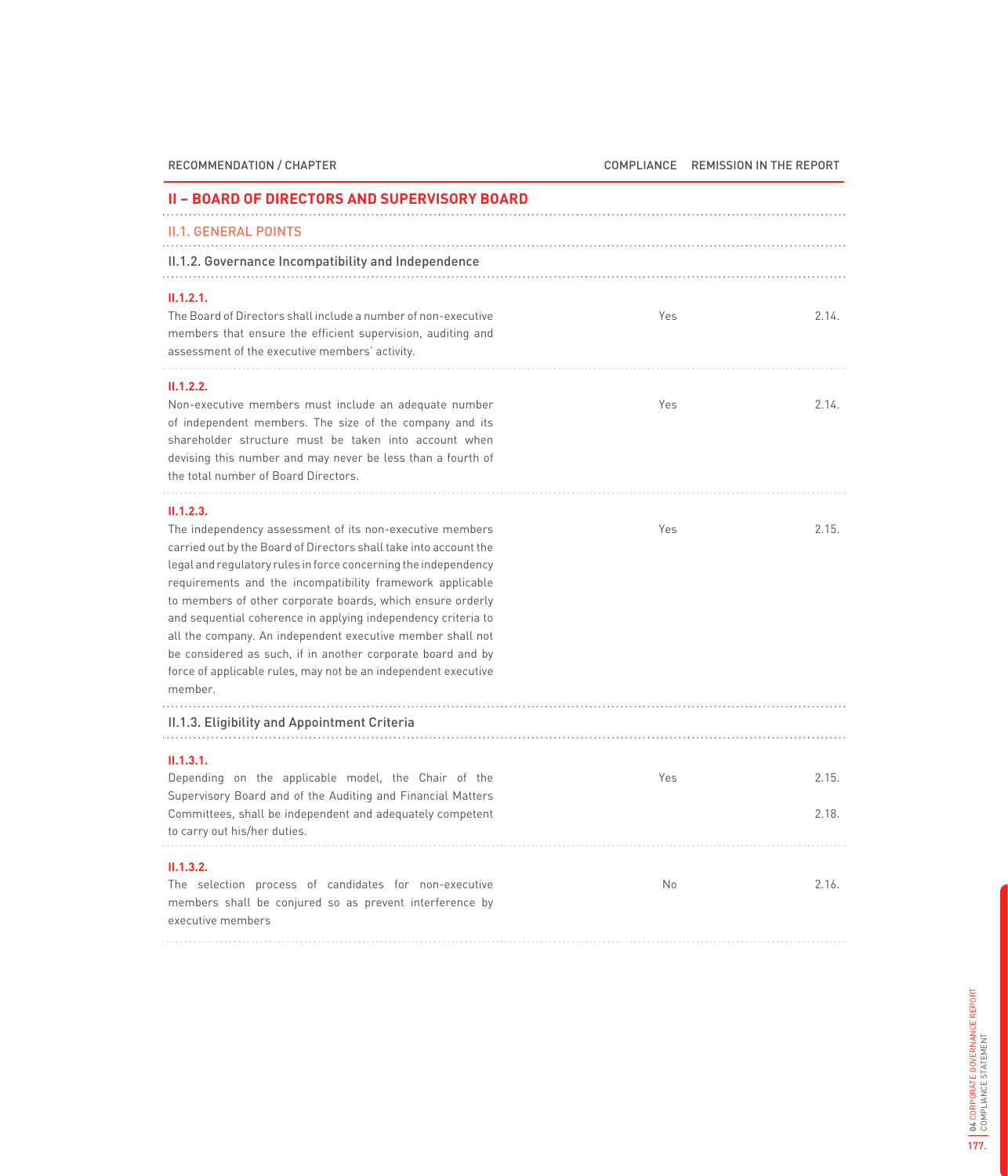Recommendation / Chapter Compliance Remission in the Report

**II – BOARD OF DIRECTORS AND SUPERVISORY BOARD** II.1. General Points II.1.4. Policy on the Reporting of Irregularities **II.1.4.1.**  $2.35$ The company shall adopt a policy whereby irregularities Yes occurring within the company are reported. Such reports shall contain the following information: i) the means be which such irregularities may be reported internally, including the persons that are entitled to receive the reports; ii) how the report is to be handled, including confidential treatment, should it be required by the reporter. **II.1.4.2.**  The general guidelines on this policy shall be disclosed in the Yes 2.35. Annual Report of Corporate Governance. II.1.5. Remuneration **II.1.5.1.** The remuneration of the Members of the Board of Directors 2.30. shall be structured so that the formers' interests are capable 2.32. of being aligned with the long-term interests of the company. Furthermore, the remuneration shall be based on performance 2.33. assessment and shall discourage taking on extreme risk. Thus, remunerations shall be structured as follows: 2.34. (i) The remuneration of the Board of Directors carrying out Yes (variable remuneration is suspended for

executive duties shall include a variable element which is determined by a performance assessment carried out by the company's competent bodies according to pre-established quantifiable criteria. Said criteria shall take into consideration the company's real growth and the actual growth generated for the shareholders, its long-term sustainability and the risks taken on, as well as compliance with the rules applicable to the company's activity;

(ii) The variable component of the remuneration shall be reasonable overall as regard the fixed component of the remuneration and maximum limits shall be set for all components;

(iii) A significant part of the variable remuneration shall be deferred for a period not less than three years and its payment shall depend of the company's steady positive performance during said period;

the fiscal years of 2010 and 2011.)

Yes

Yes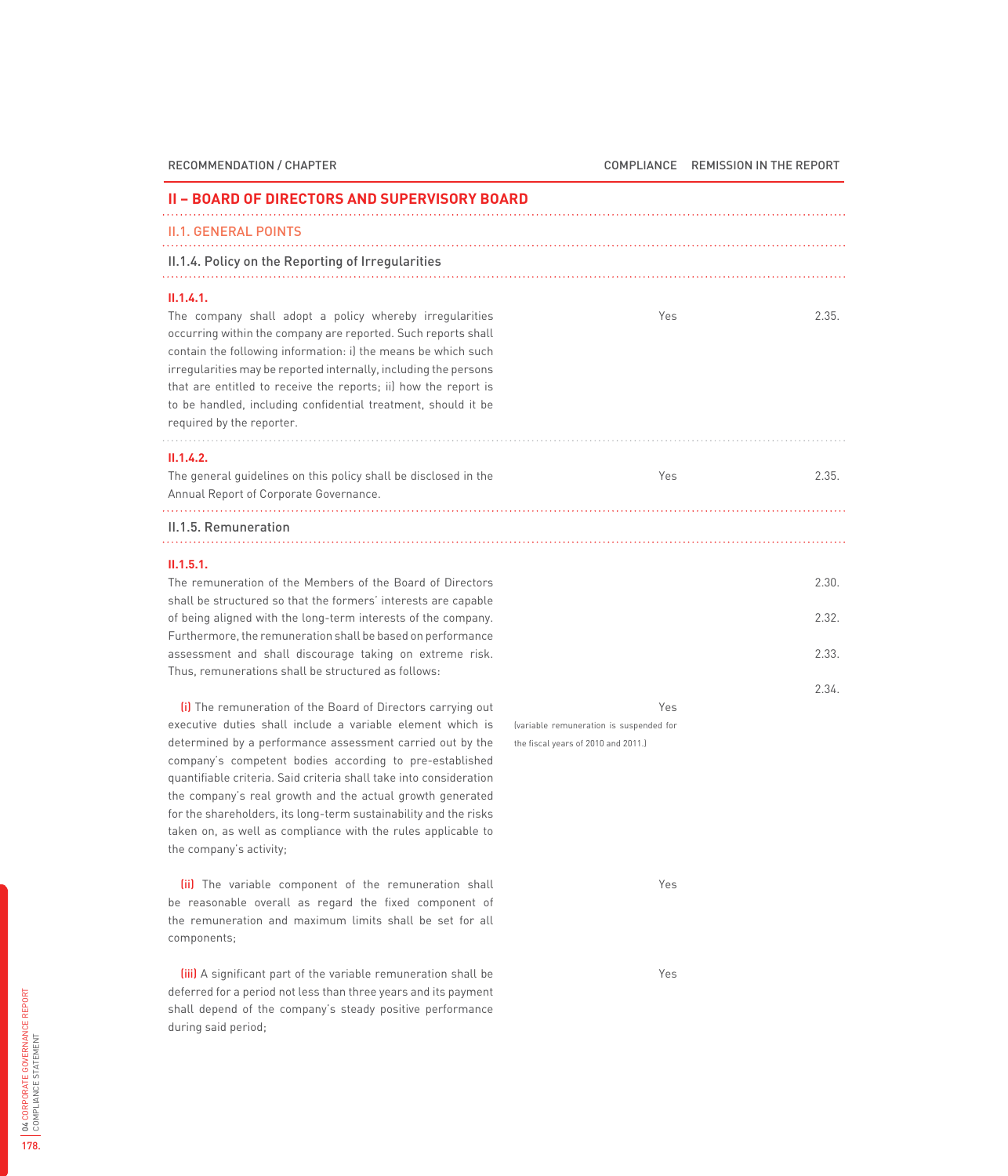| <b>II - BOARD OF DIRECTORS AND SUPERVISORY BOARD</b> |
|------------------------------------------------------|
| <b>II.1. GENERAL POINTS</b>                          |
| II.1.5. Remuneration                                 |
| $II.1.5.1.$ (cont)                                   |

(iv) Members of the Board of Directors shall not enter into contracts with the company or third parties that will have the effect of mitigating the risk inherent in the variability of the remuneration established by the company;

(v) The Executive Directors shall hold, up to twice the value of the total annual remuneration, the company shares that were allotted by virtue of the variable remuneration schemes, with the exception of those shares that are required to be sold for the payment of taxes on the gains of said shares;

(vi) When the variable remuneration includes stock options, the period for exercising same shall be deferred for a period of not less than three years;

(vii) The appropriate legal instruments shall be established so that in the event of a Director's dismissal without due cause, the envisaged compensation shall not be paid out if the dismissal or termination by agreement is due to the Director's inadequate performance;

(viii) The remuneration of Non-Executive Board Members shall not include any component the value of which is subject to the performance or the value of the company; 

#### **II.1.5.2.**

A statement on the remuneration policy of the Board of Directors and Supervisory Board referred to in Article 2 of Law No. 28/2009 of 19 June, shall contain, in addition to the content therein stated, adequate information on: i) which groups of companies the remuneration policy and practices of which were taken as a baseline for setting the remuneration ii) the payments for the dismissal or termination by agreement of the Directors' duties.

Yes

#### Not Applicable (the variable remuneration does not foresee the allotment of shares)

Not Applicable

((the variable remuneration does not foresee the allocation of options.)

No

Yes

No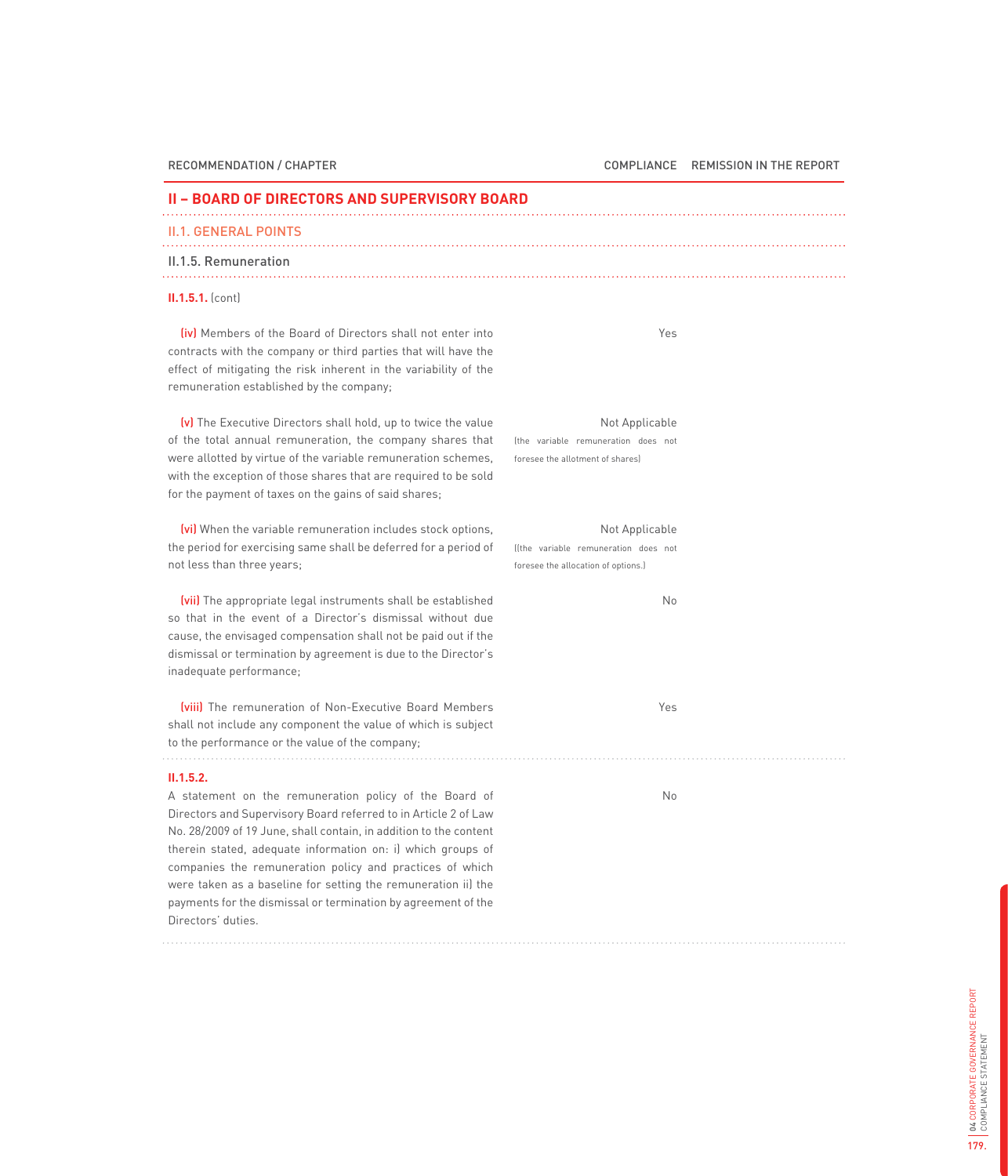| II – BOARD OF DIRECTORS AND SUPERVISORY BOARD                                                                                                                                                                                                                                                                                                                                                                                                                                                                                                                                                                                                                                                                                                                                                                                               |                                                                                                             |       |
|---------------------------------------------------------------------------------------------------------------------------------------------------------------------------------------------------------------------------------------------------------------------------------------------------------------------------------------------------------------------------------------------------------------------------------------------------------------------------------------------------------------------------------------------------------------------------------------------------------------------------------------------------------------------------------------------------------------------------------------------------------------------------------------------------------------------------------------------|-------------------------------------------------------------------------------------------------------------|-------|
| I.1. GENERAL POINTS                                                                                                                                                                                                                                                                                                                                                                                                                                                                                                                                                                                                                                                                                                                                                                                                                         |                                                                                                             |       |
| II.1.5. Remuneration                                                                                                                                                                                                                                                                                                                                                                                                                                                                                                                                                                                                                                                                                                                                                                                                                        |                                                                                                             |       |
| II.1.5.3.<br>The remuneration policy statement referred to in Article 2 of<br>Law No. 28/2009 shall also include the directors' remunerations<br>which contain an important variable component, within<br>the meaning of Article 248-B/3 of the Securities Code. The<br>statement shall be detailed and the policy presented shall<br>particularly take the long-term performance of the company,<br>compliance with the rules applicable to its business and<br>restraint in taking risks into account.                                                                                                                                                                                                                                                                                                                                    | Yes                                                                                                         | 2.30. |
| II.1.5.4.<br>A proposal shall be submitted at the General Meeting on the<br>approval of plans for the allotment of shares and/or options for<br>share purchase or further yet on the variations in share prices,<br>to members of the Board of Directors and Supervisory Board<br>and other managers within the context of Article 248/3/B of the<br>Securities Code. The proposal shall mention all the necessary<br>information for its correct assessment. The proposal shall<br>contain the regulation plan or in its absence, the plan's<br>conditions. The main characteristics of the retirement benefit<br>plans established for members of the Board of 8 Directors and<br>Supervisory Board and other managers within the context of<br>Article 248/3/B of the Securities Code, shall also be approved<br>at the General Meeting. | Not Applicable<br>(the Company has no plan for the<br>allotment of shares and/or options to buy<br>shares.) | 1.17. |
| II.1.5.6.<br>At least one of the Remuneration Committee's representatives<br>shall be present at the Annual General Meeting for<br>Shareholders.                                                                                                                                                                                                                                                                                                                                                                                                                                                                                                                                                                                                                                                                                            | Yes                                                                                                         | 1.15. |
| II.1.5.7.<br>The amount of remuneration received, as a whole and<br>individually, in other companies of the group and the pension<br>rights acquired during the financial year in question shall be<br>disclosed in the Annual Report on Corporate Governance.                                                                                                                                                                                                                                                                                                                                                                                                                                                                                                                                                                              | Yes                                                                                                         | 2.31. |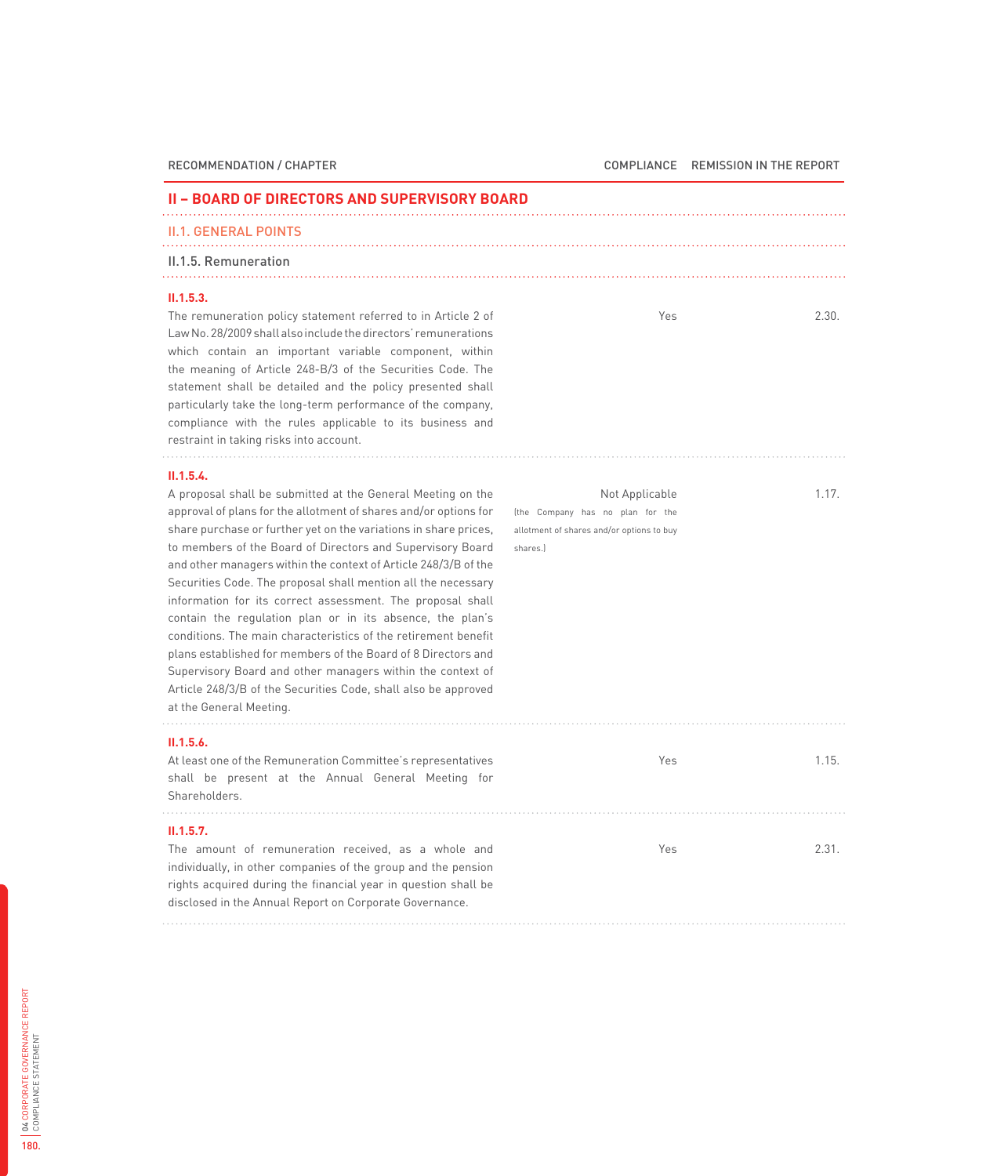RECOMMENDATION / CHAPTER COMPLIANCE REMISSION IN THE REPORT

| <b>II - BOARD OF DIRECTORS AND SUPERVISORY BOARD</b>                                                                                                                                                                                                                                                                                                                                       |                                                                                          |       |
|--------------------------------------------------------------------------------------------------------------------------------------------------------------------------------------------------------------------------------------------------------------------------------------------------------------------------------------------------------------------------------------------|------------------------------------------------------------------------------------------|-------|
| II.2. BOARD OF DIRECTORS                                                                                                                                                                                                                                                                                                                                                                   |                                                                                          |       |
| II.2.1.<br>Within the limits established by law for each management<br>and supervisory structure, and unless the company is of a<br>reduced size, the Board of Directors shall delegate the day-to-<br>day running and the delegated duties shall be identified in the<br>Annual Corporate Governance Report.                                                                              | Yes                                                                                      | 2.3.  |
| II.2.2.<br>The Board of Directors must ensure that the company acts in<br>accordance with its goals, and shall not delegate its duties,<br>namely in what concerns:                                                                                                                                                                                                                        | Yes                                                                                      | 2.3.  |
| (i) definition of the company's strategy and general policies;<br>(ii) definition of the corporate structure of the group;<br>(iii) decisions taken that are considered to be strategic due                                                                                                                                                                                                |                                                                                          |       |
| to the amounts, risk and particular characteristics involved.                                                                                                                                                                                                                                                                                                                              |                                                                                          |       |
| II.2.3.<br>Should the Chair of the Board of Directors carry out executive<br>duties, the Board of Directors shall set up efficient mechanisms<br>for coordinating non-executive members that can ensure<br>that these may decide upon, in an independent and informed<br>manner, and furthermore shall explain these mechanisms to<br>the shareholders in the corporate governance report. | Yes<br>[The Chairman of the Board of Directors<br>does not have any executive functions) | 2.8.  |
| II.2.4.<br>The annual management report shall include a description of<br>the activity carried out by the Non-Executive Board Members<br>and shall mention any restraints encountered.                                                                                                                                                                                                     | Yes                                                                                      | 2.17. |
| II.2.5.<br>The company shall expound its policy of portfolio rotation<br>on the Board of Directors, including the person responsible<br>for the financial portfolio, and report on same in the Annual<br>Corporate Governance Report.                                                                                                                                                      | No                                                                                       | 2.11. |
|                                                                                                                                                                                                                                                                                                                                                                                            |                                                                                          |       |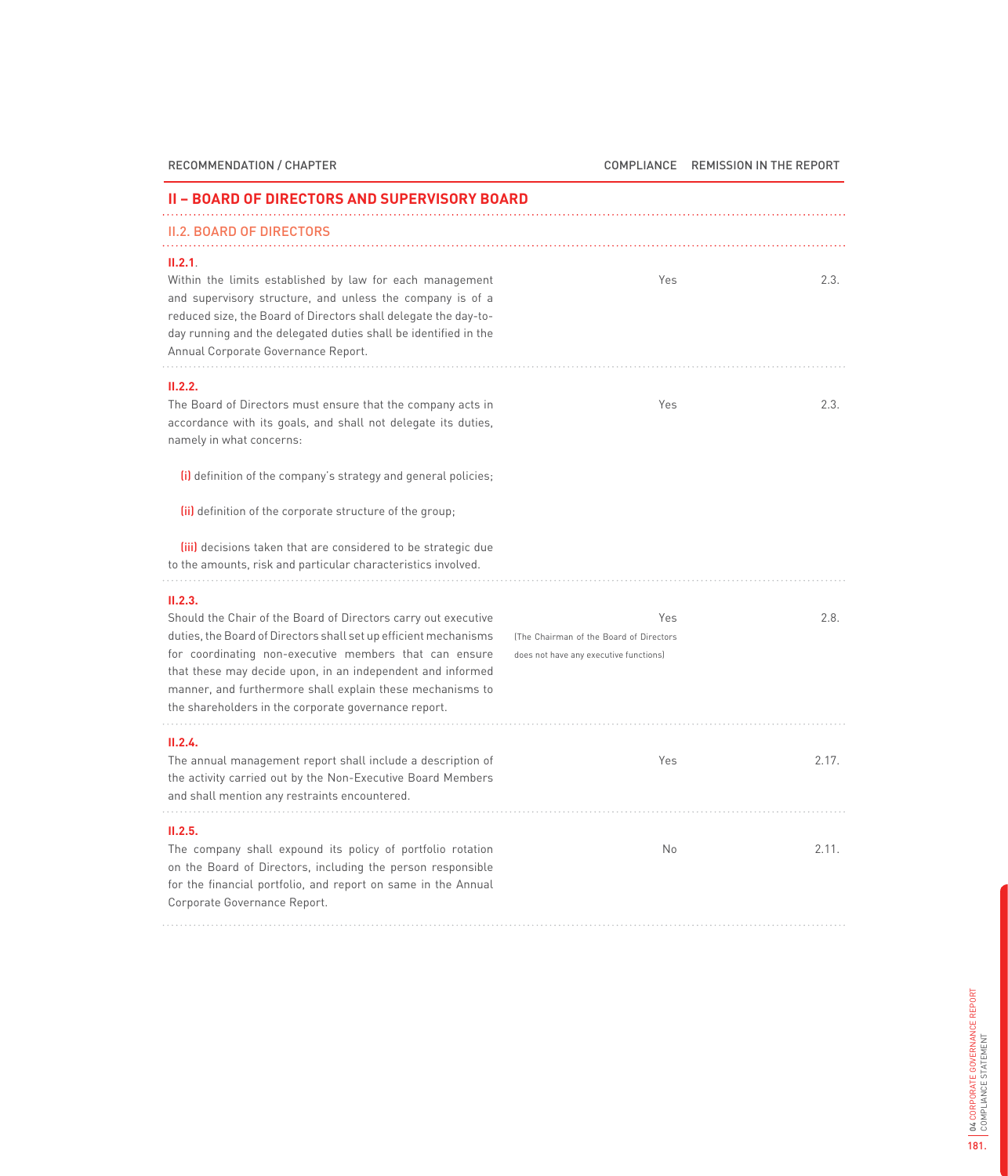| II – BOARD OF DIRECTORS AND SUPERVISORY BOARD                                                                                                                                                                                                                                                                                                                                                                                                                                                                                                                                              |                |       |
|--------------------------------------------------------------------------------------------------------------------------------------------------------------------------------------------------------------------------------------------------------------------------------------------------------------------------------------------------------------------------------------------------------------------------------------------------------------------------------------------------------------------------------------------------------------------------------------------|----------------|-------|
| II.3. CHIEF EXECUTIVE OFFICER ICEOI. EXECUTIVE COMMITTEE AND EXECUTIVE BOARD OF DIRECTORS                                                                                                                                                                                                                                                                                                                                                                                                                                                                                                  |                |       |
| II.3.1.<br>When Managing Directors that carry out executive duties are<br>requested by other Board Members to supply information, the<br>former must do so in a timely manner and the information<br>supplied must adequately suffice the request made.                                                                                                                                                                                                                                                                                                                                    | Yes            | 2.3.  |
| II.3.2.<br>The Chair of the Executive Committee shall send the convening<br>notices and minutes of the meetings to the Chair of the<br>Board of the Directors and, as applicable, to the Chair of the<br>Supervisory Board or the Auditing Committee, respectively.                                                                                                                                                                                                                                                                                                                        | Yes            | 2.13. |
| II.3.3.<br>The Chair of the Board of Directors shall send the convening<br>notices and minutes of the meetings to the Chair of the General<br>and Supervisory Board and the Chair of the Financial Matters<br>Committee.                                                                                                                                                                                                                                                                                                                                                                   | Not Applicable | 2.1.  |
| II.4. GENERAL AND SUPERVISORY BOARD, FINANCIAL MATTERS COMMITTEE, AUDIT COMMITTEE AND<br>SUPERVISORY BOARD                                                                                                                                                                                                                                                                                                                                                                                                                                                                                 |                |       |
| II.4.1.<br>Besides carrying out its supervisory duties, the General and<br>Supervisory Board shall advise, follow-up and carry out an on-<br>going assessment on the management of the company by the<br>Executive Board of Directors.<br>Besides other subject matters, the General and Supervisory<br>Board shall decide on: i) the definition of the strategy and<br>general policies of the company; ii) the corporate structure<br>of the group; and iii) decisions taken that are considered<br>to be strategic due to the amounts, risk and particular<br>characteristics involved. | Not Applicable | 2.1.  |
| II.4.2.<br>The annual reports and financial information on the activity<br>carried out by the General and Supervisory Committee, the<br>Financial Matters Committee, the Auditing and Supervisory<br>Committee must be disclosed on the company's website.                                                                                                                                                                                                                                                                                                                                 | Yes            | 2.15. |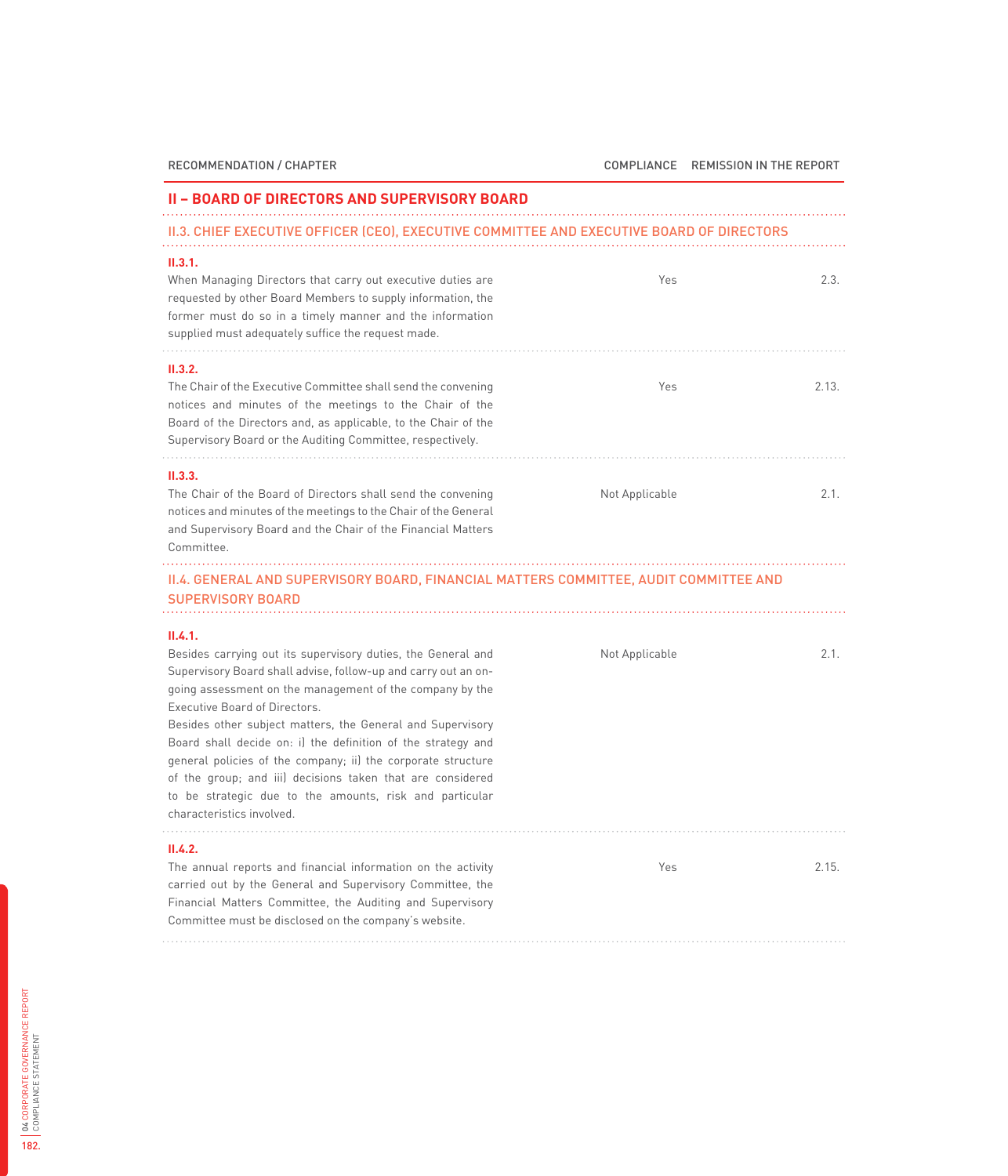| II – BOARD OF DIRECTORS AND SUPERVISORY BOARD                                                                                                                                                                                                                                                                                                                                                                                                                                                          |     |              |
|--------------------------------------------------------------------------------------------------------------------------------------------------------------------------------------------------------------------------------------------------------------------------------------------------------------------------------------------------------------------------------------------------------------------------------------------------------------------------------------------------------|-----|--------------|
| II.4. GENERAL AND SUPERVISORY BOARD, FINANCIAL MATTERS COMMITTEE, AUDIT COMMITTEE AND<br><b>SUPERVISORY BOARD</b>                                                                                                                                                                                                                                                                                                                                                                                      |     |              |
| II.4.3.<br>The annual reports on the activity carried out by the General<br>and Supervisory Board, the Financial Matters Committee, the<br>Audit Committee and the Supervisory Board must include a<br>description on the supervisory activity and shall mention any<br>restraints that they may have come up against.                                                                                                                                                                                 | Yes | 2.4.         |
| II.4.4.<br>The General and Supervisory Board, the Auditing Committee<br>and the Supervisory Board (depending on the applicable<br>model) shall represent the company for all purposes at the<br>external auditor, and shall propose the services supplier, the<br>respective remuneration, ensure that adequate conditions for<br>the supply of these services are in place within the company,<br>as well as being the liaison officer between the company and<br>the first recipient of the reports. | Yes | 2.3.         |
| II.4.5.<br>According to the applicable model, the General and Supervisory<br>Board, Auditing Committee and Supervision Board shall<br>assess the external auditor on an annual basis and advise<br>the General Meeting that he/she be discharged whenever<br>justifiable grounds are present.                                                                                                                                                                                                          | Yes | 2.3.         |
| II.4.6.<br>The internal audit services and those that ensure compliance<br>with the rules applicable to the company (compliance services)<br>shall functionally report to the Audit Committee, the General<br>and Supervisory Board or in the case of companies adopting<br>the Latin model, an independent director or Supervisory<br>Board, regardless of the hierarchical relationship that these<br>services have with the executive management of the company                                     | No  | 2.3.<br>2.5. |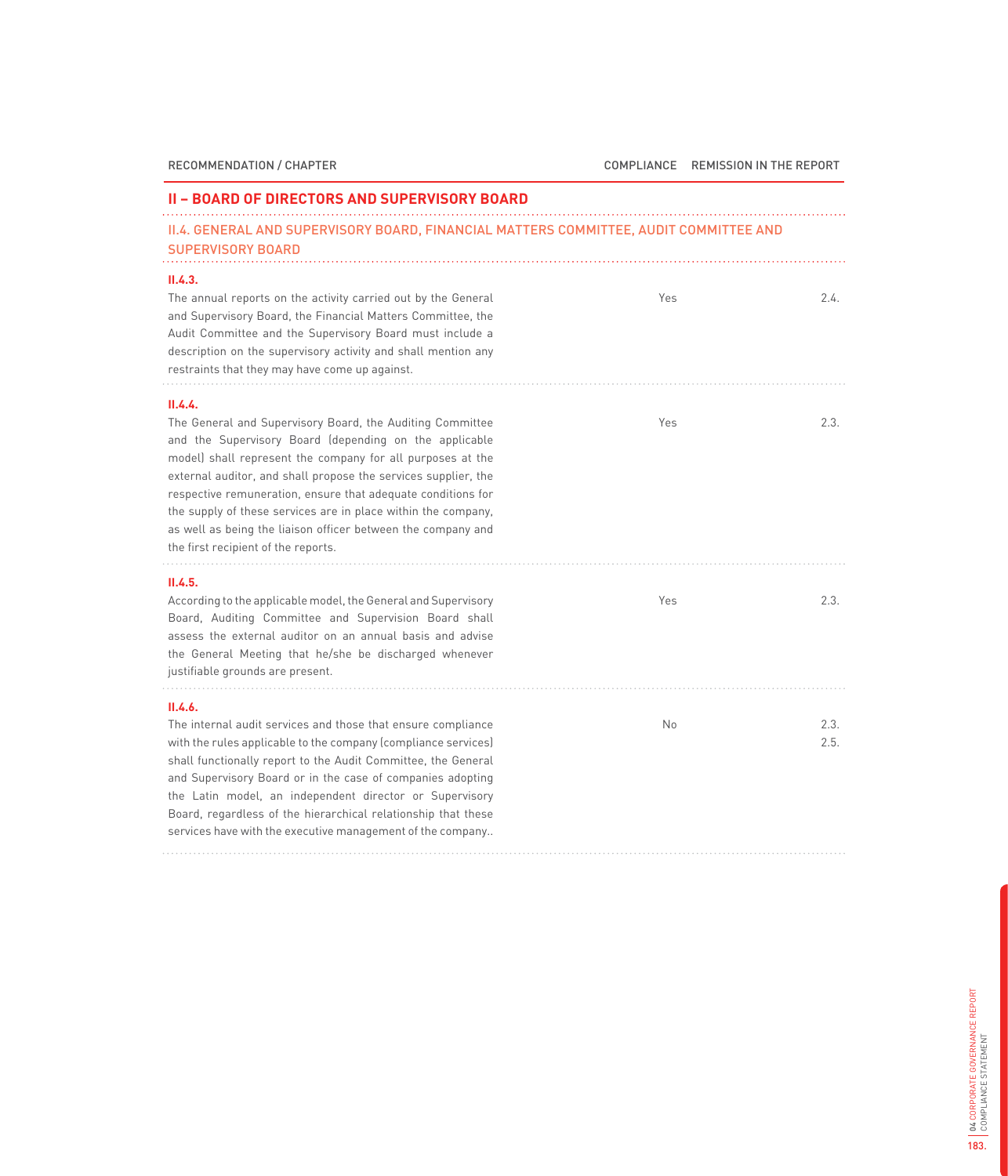| <b>II - BOARD OF DIRECTORS AND SUPERVISORY BOARD</b>                                                                                                                                                                                                                                                                                                                                                                                                                                                                                                                                                                                                                                                                                                       |                                                                                                                                                                                                                                   |                |
|------------------------------------------------------------------------------------------------------------------------------------------------------------------------------------------------------------------------------------------------------------------------------------------------------------------------------------------------------------------------------------------------------------------------------------------------------------------------------------------------------------------------------------------------------------------------------------------------------------------------------------------------------------------------------------------------------------------------------------------------------------|-----------------------------------------------------------------------------------------------------------------------------------------------------------------------------------------------------------------------------------|----------------|
| II.5. SPECIAL COMMITTEES                                                                                                                                                                                                                                                                                                                                                                                                                                                                                                                                                                                                                                                                                                                                   |                                                                                                                                                                                                                                   |                |
| II.5.1.<br>Unless the company is of a reduced size and depending on<br>the adopted model, the Board of Directors and the General<br>and Supervisory Committees, shall set up the necessary<br>Committees in order to: i) ensure that a competent and<br>independent assessment of the Executive Directors'<br>performance is carried out, as well as its own overall<br>performance and further yet, the performance of all existing<br>committees; ii) study the adopted governance system and<br>verify its efficiency and propose to the competent bodies,<br>measures to be carried out with a view to its improvements; iii)<br>in due time identify potential candidates with the high profile<br>required for the performance of director's duties. | Yes<br>(given the size of the Company, of its<br>Board of Directors, and of the duties<br>performed by its Audit Committee, it<br>was considered that the appointment of<br>any of the indicated committees is not<br>necessary.) | 2.2.           |
| II.5.2.<br>Members of the Remuneration Committee or alike shall be<br>independent from the Members of the Board of Directors and<br>include at least one member with knowledge and experience<br>in matters of remuneration policy.                                                                                                                                                                                                                                                                                                                                                                                                                                                                                                                        | Yes                                                                                                                                                                                                                               | 2.38.<br>2.39. |
| II.5.3.<br>Any natural or legal person which provides or has provided,<br>over the past three years, services to any structure subject<br>to the Board of Directors, to the Board of Directors of the<br>company or that has to do with the current consultant to the<br>company shall not be recruited to assist the Remuneration<br>committee. This recommendation also applies to any natural<br>or legal person who has an employment contract or provides<br>services.                                                                                                                                                                                                                                                                                | Yes                                                                                                                                                                                                                               | 2.39.          |
| II.5.4.<br>All the Committees shall draw up minutes of the meetings<br>held                                                                                                                                                                                                                                                                                                                                                                                                                                                                                                                                                                                                                                                                                | Yes                                                                                                                                                                                                                               | 2.38.          |

RECOMMENDATION / CHAPTER COMPLIANCE REMISSION IN THE REPORT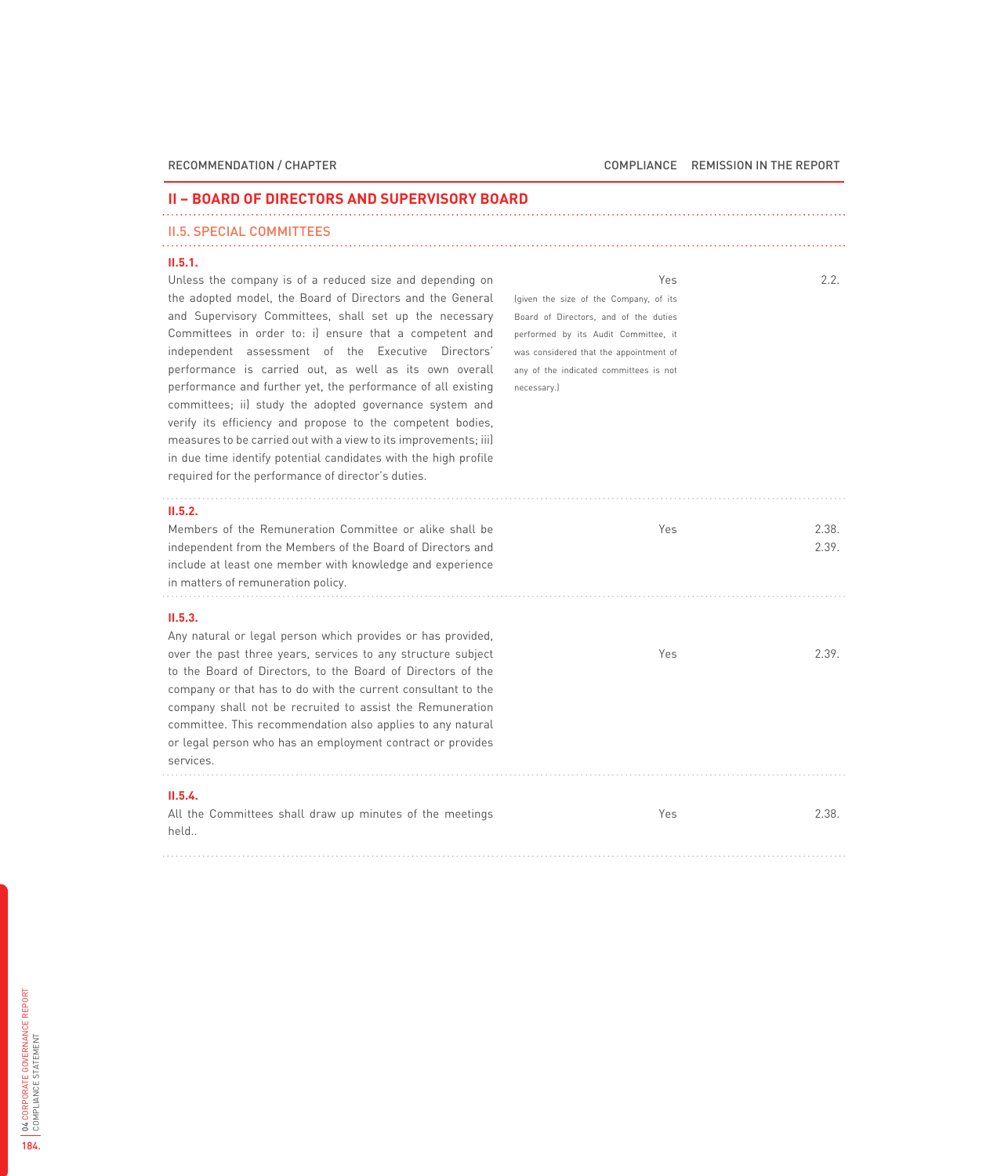RECOMMENDATION / CHAPTER COMPLIANCE REMISSION IN THE REPORT **III. INFORMATION AND AUDITING** III.1. General Disclosure Duties **III.1.1.** Companies shall maintain permanent contact with the market Yes 3.16. thus upholding the principle of equality for shareholders and ensure that investors are able to access information in a uniform fashion. To this end, the company shall create an Investor Assistance Unit. **III.1.2.** The following information that is made available on the Yes 3.16. company's Internet website shall be disclosed in the English language: a) The company, public company status, headquarters and remaining data provided for in Article 171 of the Commercial Companies Code; b) Articles of Association; c) Credentials of the Members of the Board of Directors and the Market Liaison Officer; d) Investor Assistance Unit - its functions and access means; e) Accounts Reporting documents; f) Half-Yearly Calendar on Company Events; g) Proposals sent through for discussion and voting during the General Meeting; h) Notices convening meetings; **III.1.3.** Companies shall advocate the rotation of auditors after two or Yes 3.18. three terms in accordance with four or three years respectively. Their continuance beyond this period must be based on a specific opinion for the Supervisory Board to formally consider the conditions of auditor independence and the benefits and costs of replacement. **III.1.4.** The external auditor must, within its powers, verify the Yes 2.6. implementation of remuneration policies and systems, the efficiency and functioning of internal control mechanisms and report any shortcomings to the company's Supervisory Board.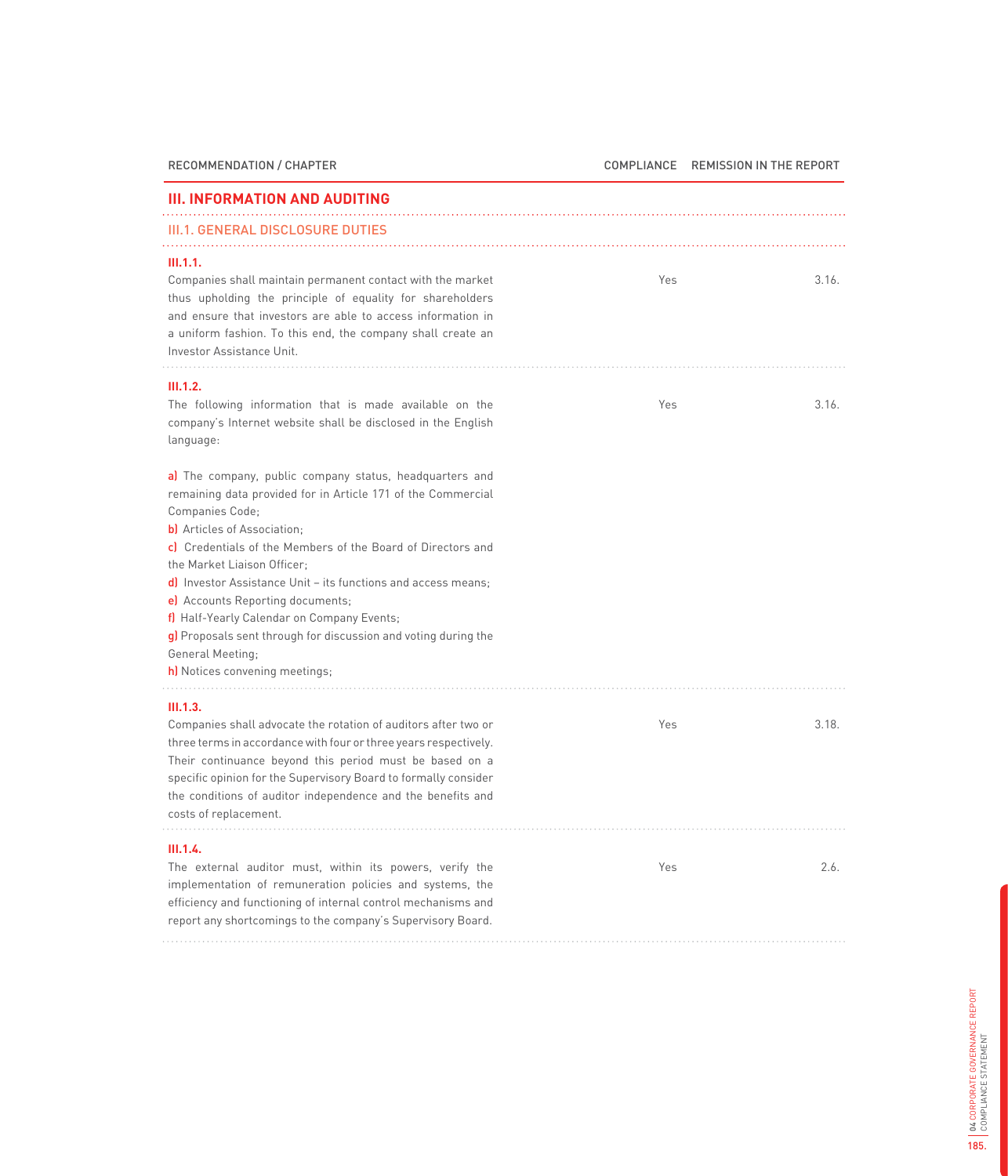RECOMMENDATION / CHAPTER COMPLIANCE REMISSION IN THE REPORT **III. INFORMATION AND AUDITING** III.1. General Disclosure Duties **III.1.5.** The company shall not recruit the external auditor for Yes 3.17. services other than audit services, nor any entities with which same takes part or incorporates the same network. Where recruiting such services is called for, said services should not be greater than 30% of the total value of services rendered to the company. The hiring of these services must be approved by the Supervisory Board and must be expounded in the Annual Corporate Governance Report. **IV. CONFLICTS OF INTEREST** IV.1. Shareholder Relationship **IV.1.1.** Where deals are concluded between the company and Yes 3.12. shareholders with qualifying holdings, or entities with which same are linked in accordance with Article 20 of the Securities Code, such deals shall be carried out in normal market conditions. **IV.1.2.** Where deals of significant importance are undertaken with Yes 3.12. holders of qualifying holdings, or entities with which same are linked in accordance with Article 20 of the Securities Code, such deals shall be subject to a preliminary opinion from the Supervisory Board. The procedures and criteria required to define the relevant level of significance of these deals and other conditions shall be established by the Supervisory Board.

# 0.3

The Company analysed in detail its compliance to the recommendations of CMVM on corporate governance matters.

# 0.4

The structure and corporate governance pratices do not diverge from CMVM recommendations, except on the signalized on the table above.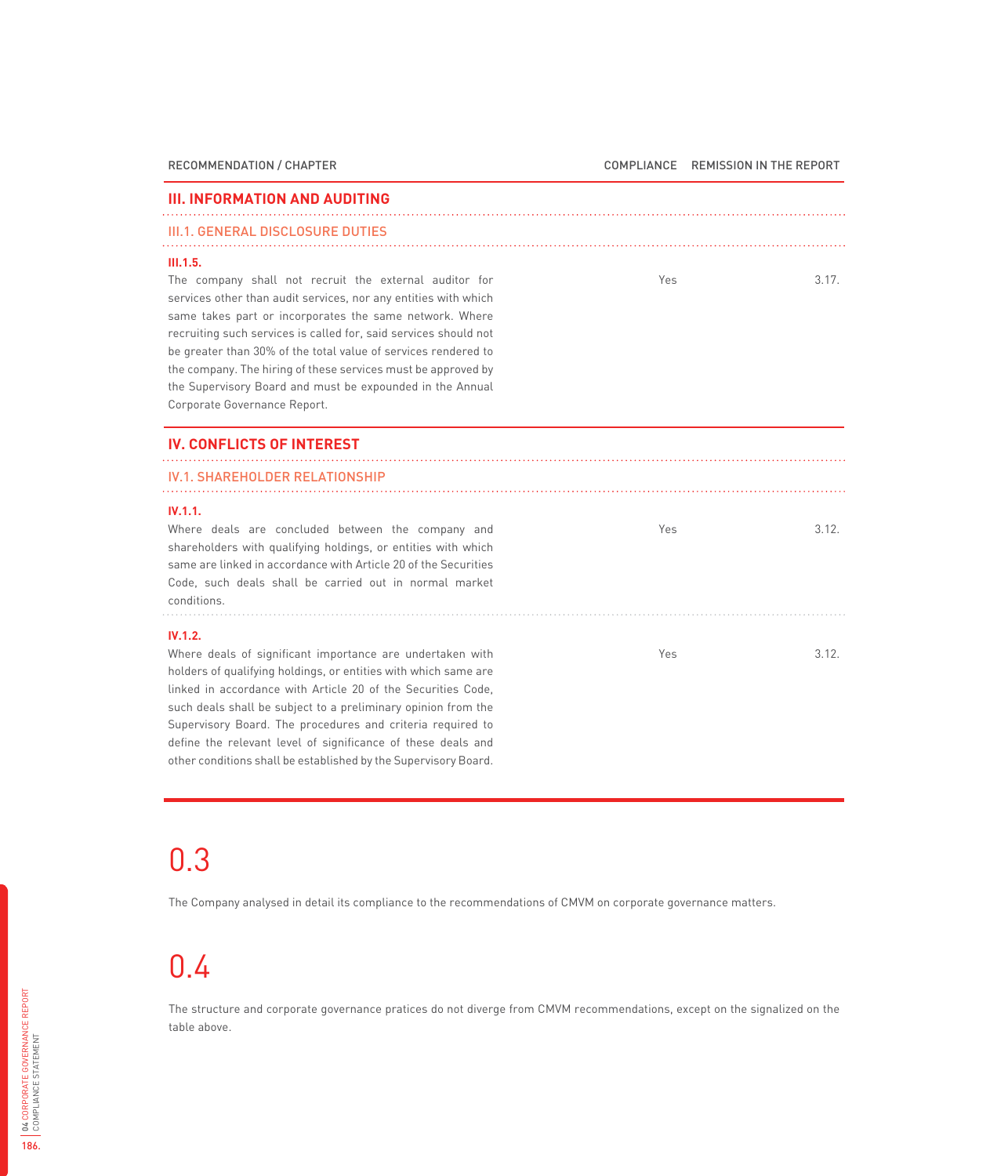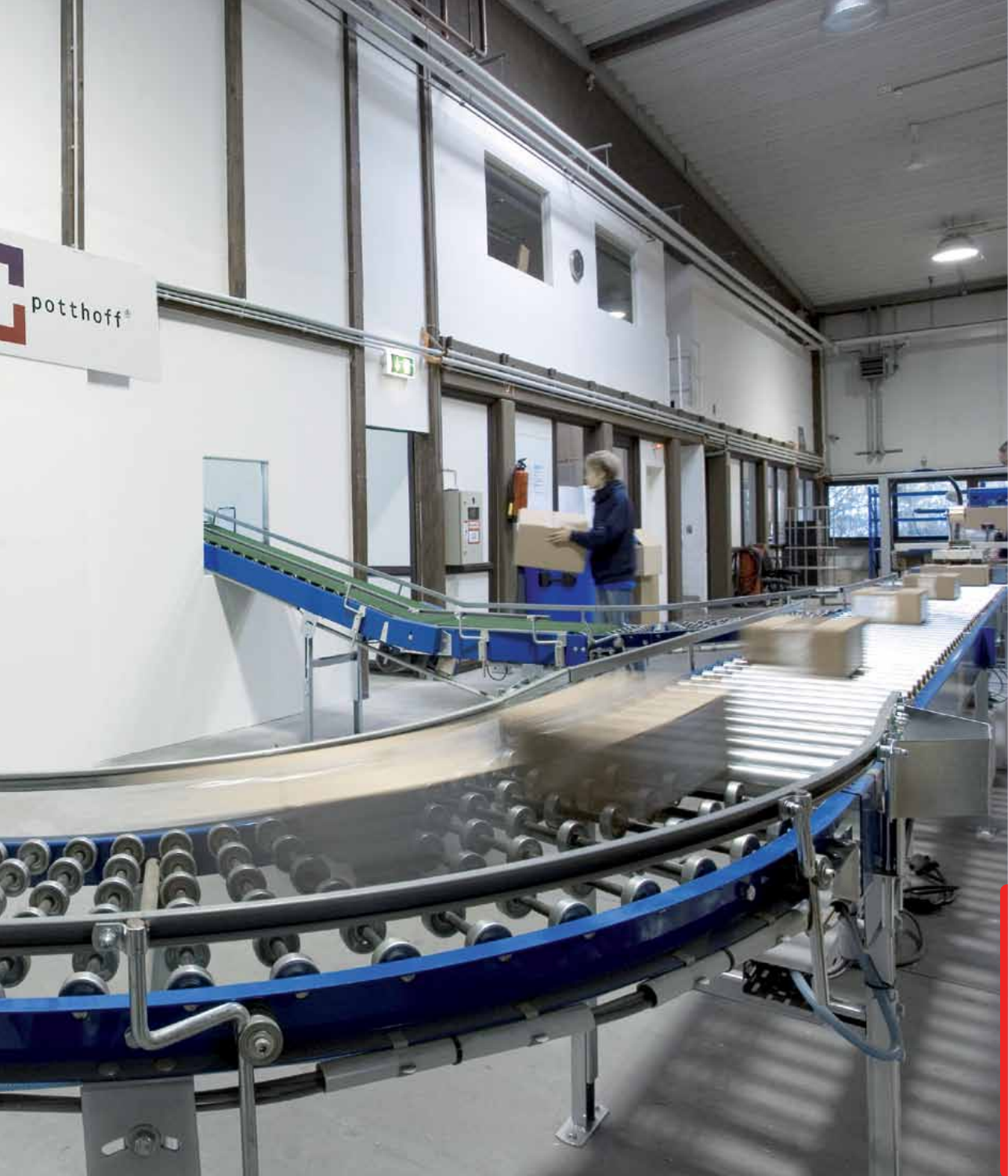## **CHAPTER I** General Meeting

# 1.1

Members of the Presiding Board of the General **MEETING** 

At present, the Board of the General Meeting of Shareholders is composed by the following members:

#### Chairman

Dr. João Vieira de Almeida

#### **Secretary**

Dr.ª Sofia Barata

Besides the support o this secretary, the Chairman of the Board of the General Meeting also has the support of the company's secretary as well as its administrative services that are deemed adequate and sufficient for the right performance of his duties.

## 1.2. Indication of the start and end dates of mandates

The members of the Board of the General Meeting of Shareholders are currently serving a three year term running from 2010 to 2012 and were appointed by resolution of the shareholders at their meeting of May 11, 2010.

# 1.3.

Details of the remuneration of the Chairman of the Board of the General Meeting

Pursuant to a resolution of the Remunerations Committee dated May 21, 2008, the remuneration of the Chairman of the General Meeting of Shareholders was set at €5.000,00 (five thousand Euros) payable for every meeting chaired.

1.4. Indication of the prior notice required for the

#### blocking of shares for participation in the General Meeting

Paragraph 1 of Article 23-C CVM (Securities Exchange Commission) stipulates, as written in Decree-Law 49/2010 of May 19, that "Shareholders may participate and exercise their voting rights at meetings of the General Meeting provided they hold shares, at 0 hours (TMG) of the fifth business day prior to the date of the meeting (registration date), that entitle them, according to the law and the Company's Articles of Associations, to at least one vote".

## I.5

#### Indication of the rules for blocking shares in the event of the General Meeting being suspended

In paragraph 2 of Article 23-C CVM it is stipulated that "the exercising of rights (to participate, discuss and vote in the general meeting) shall not be harmed by the allotment of shares in a period after the registration date, and is not dependent on the blocking of shares between that date and the date of the general meeting".

#### I.6 Number of shares corresponding to one vote

Paragraph 5 of Article 13 of Inapa' Bilaws stipulates that "every share registered or deposited in conformance with the provisions of paragraph 1 of this Article shall be entitled to one vote".

# I.7

Indication of statutory regulations which envisage the existence of shares that do not confer voting rights or which enable voting rights over a certain number not to be counted, when issued by a single shareholder or shareholders related thereto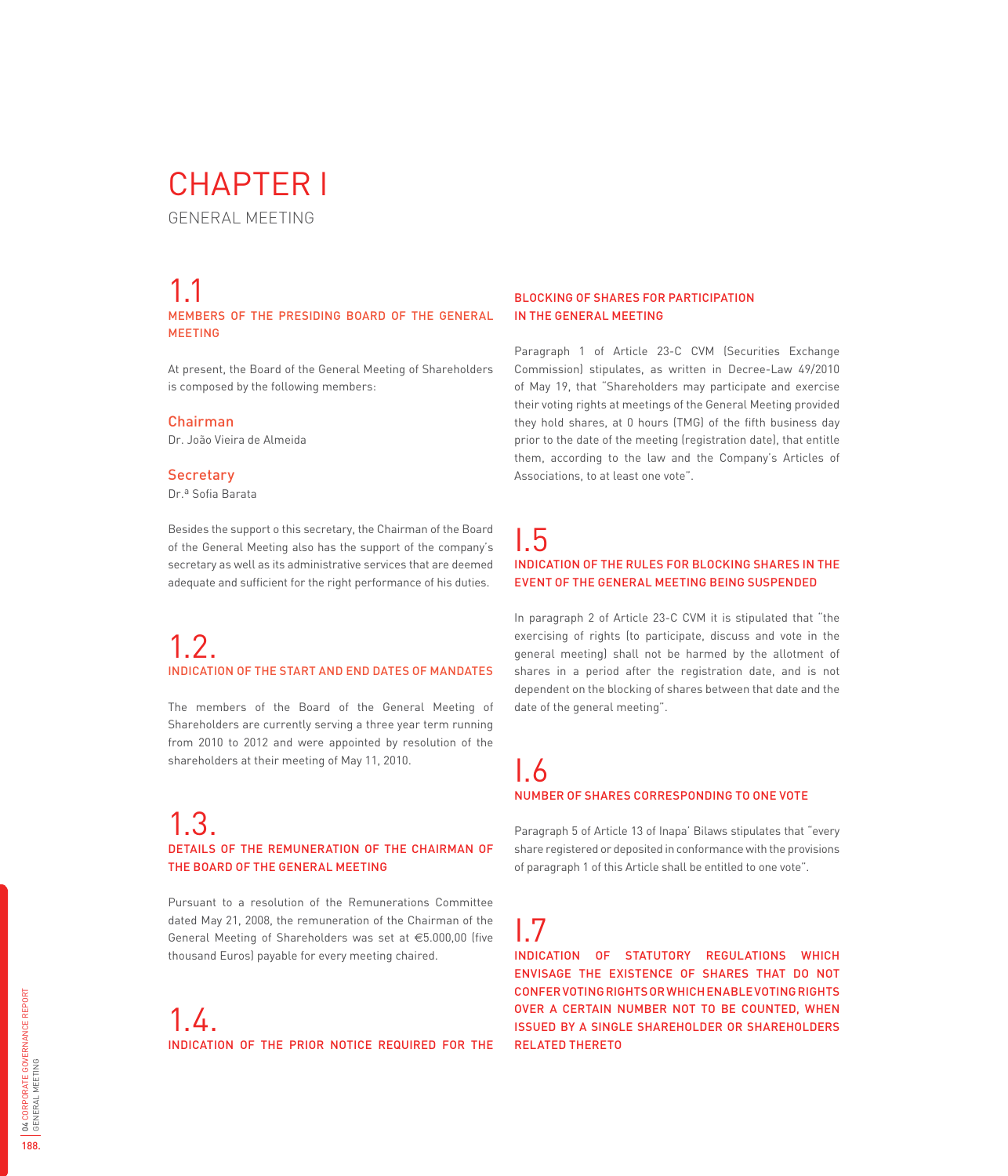The only statutory provision that foresees the existence of shares that do not confer voting rights is set out in paragraph 3 of its Article 8 which stipulates that the Company may issue preference shares carrying no voting rights.

The Company's Articles of Association do not stipulate any other restrictions on the counting of voting rights above a certain number, when such votes are exercised by a single shareholder or by shareholders associated with the shareholder in question.

# 1.8

the existence of articles of association rules on the exercise of voting rights, including constitutive and decision-making quorums or systems for equity rights

The statutory provisions on this matter are set out in paragraphs 2 and 3 of Article 17 which respectively stipulate that:

- "The General Meeting shall meet at first call whenever a number of shareholders or their representatives, whose holdings represent at least one third of the share capital are in attendance."

- "Resolutions passed at a meeting held at second call shall be deemed valid regardless of the number of shareholders in attendance or duly represented and whichever the percentage of share capital their holdings may represent."

The Company' Bylaws do not contain provisions on any systems based on special rights having to do with equity.

# 1.9

#### The existence of articles of association rules on the exercise of voting by post

Statutory regulations on the exercise of voting by post are set out in the provisions of paragraphs 2, 3 and 4 of Article 13 of its bylaws which respectively stipulate that:

" Shareholders shall be entitled to exercise their voting rights by post, for which purpose they shall notify the Chairman of the General Meeting of Shareholders of their intention in writing, with acknowledgement of receipt, at least three business days prior to the date of the meeting of the General Meeting of Shareholders to which such intention relates."

"Votes by post shall count for purposes of establishing whether quórum requirements for a General Meeting meeting have been met, and the Chairman of the General Meeting shall verify their authenticity and conformance to regulations as well as to ensure that such votes are kept strictly confidential until voting takes place. Votes sent by post shall be deemed automatically revoked in the event of the shareholder in question or his/her duly appointed representative personally attending the meeting of the General Meeting."

"Votes sent by post shall be counted as negative votes with regards to proposals for resolutions which might be submitted subsequent to the date on which such votes were issued."

#### 1.10 Providing a form for the right to vote by post

The Company provides its shareholders with a registration form specifically designed for purposes of voting by post, which is always forwarded upon request and which is also available on its corporate website: www.inapa.pt, under investor relations in the chapter "General Meeting of Shareholders".

#### 1.11 A deadline requirement for the receipt of the postal ballots and the date on which the General Meeting is held

The statutory provisions ruling this matter are stipulated in paragraph 2 of Article 13 of Inapa's Articles of Association, as follows:

" Shareholders may exercise their voting rights by post, for which purpose they shall notify the Chairman of the Board of the General Meeting of their intention, in writing with acknowledgement of receipt, in the three business days prior to the date of the meeting of the General Meeting of Shareholders to which such intention relates."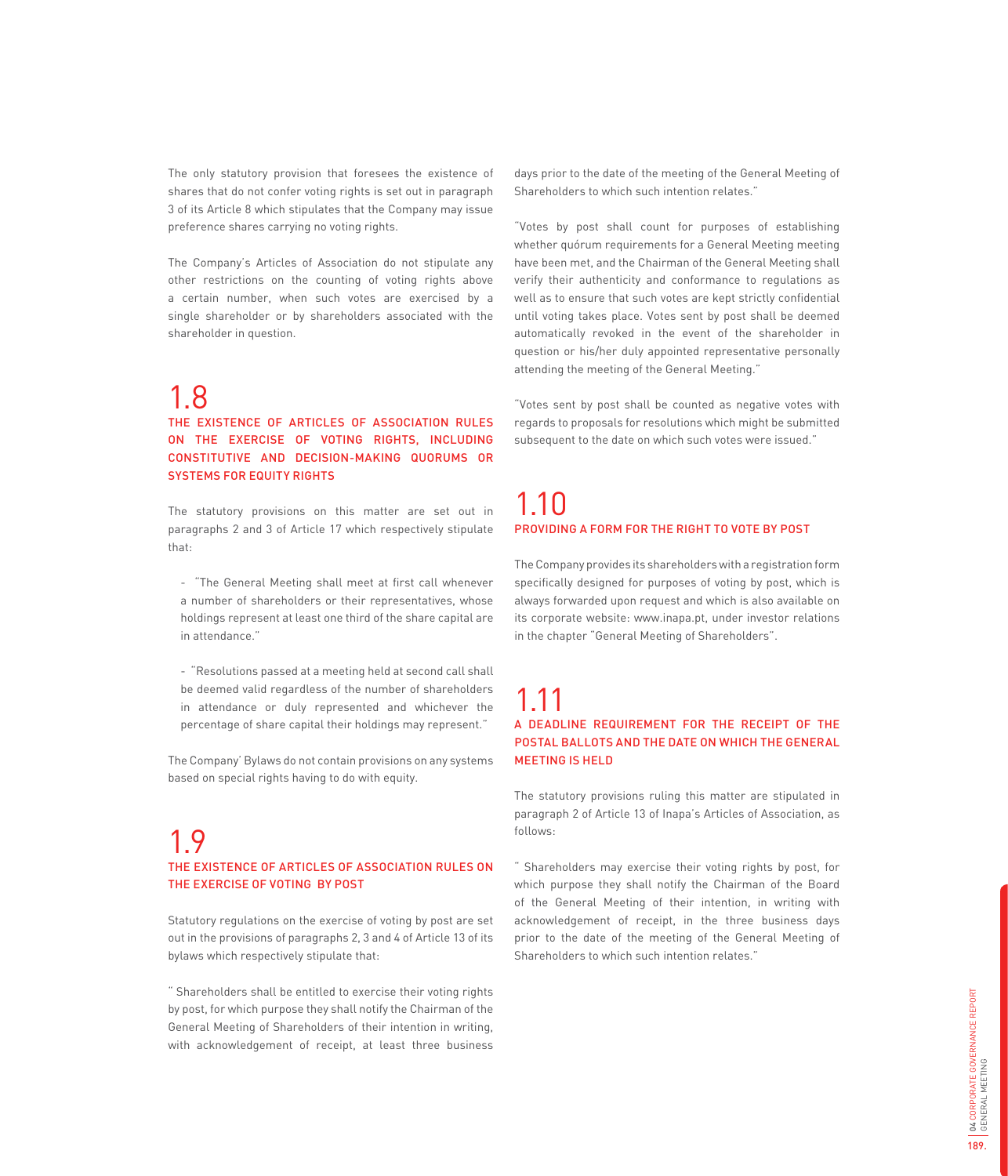## 1.12 The exercise of voting rights by electronic means

To date, it has not been possible to reconcile Inapa's concerns that meetings of its General Meeting of Shareholders are to be convened in a venue providing adequate and satisfactory facilities with the technical requirements to provide systems for voting by electronic means, but it is important to note that, up till now, the Company has not received from its shareholders any indication showing their possible interest in exercising their voting rights via such means.

# 1.13

Possibility of shareholders gaining access to excerpts from the Minutes of the General Meetings in the company's website within five days after the general meeting was held

A summary of the resolutions adopted in the General Meeting shall be provided to shareholders on the Company's website immediately after the general meeting is held.

# 1.14

Existence of a historical record on the company's website with the resolutions passed at the company's General Meetings, share capital and voting results referring to the previous three years

The Company keeps an historical record on its website with the resolutions passed at the company's General Meetings including copies of the Minutes and presence lists, referring to the previous three years, specifically organized under the terms of the law.

## 1.15

#### Indication of the representative(s) from the Remuneration Committee present at General Meetings

The Remunerations Committee of Inapa – Investimentos, Participações e Gestão, SA included, in the three year period 2007-2009, the Chairman of the Board of the General Meeting

Since his election on May 31, 2007 as Chairman of the Board of the General Meeting and effective member of the Remunerations Committee, and until the last general meeting held, Dr. João Vieira de Almeida has attended all the meetings of this statutory body.

1.16 Information of the intervention by the General Meeting on matters concerning the company's remuneration policy and the assessment of the performance of members of the Board of Directors and other Directors

The settlement of the remuneration and benefits to the members of the Board of Directors is governed by a committee comprising three members especially appointed by the General Meeting for a term of service of three years for which service they may be appointed one or more times.

The General Meeting of Shareholders assesses both the performance of the members of the Board of Directors of the Company and the annual accounts, on an annual basis .

The assessment of the performance of the members of the Board of Directors at the General Meeting of Shareholders is conducted by means of its approval "by a vote of confidence in all or some of its administration and supervisory boards and their members or the dismissal of one or more of those members."

Pursuant to Act nr. 28/2009, of July 19, coming into force and to its subsequent adoption of specific regulations issued by CMVM, concerning the Corporate Governance Code of listed companies approved by Regulation nr. 1/2010, Inapa shall be submitting to its shareholders at their general meetings a declaration on the remuneration policies applicable to members of its statutory bodies with the information stipulated in paragraph 3 of Article 2 of the mentioned legal by law.

# 1.17

Information of the intervention by the General Meeting on matters concerning the proposal on the share allocation plan, and/or stock option plans, or based on share price fluctuations, the members of the Board of Directors, Supervisory Board and other Directors, within the meaning of Article 248- B/3 of the Securities Code together with the details provided to the General Meeting for the purposes of correctly assessing said plans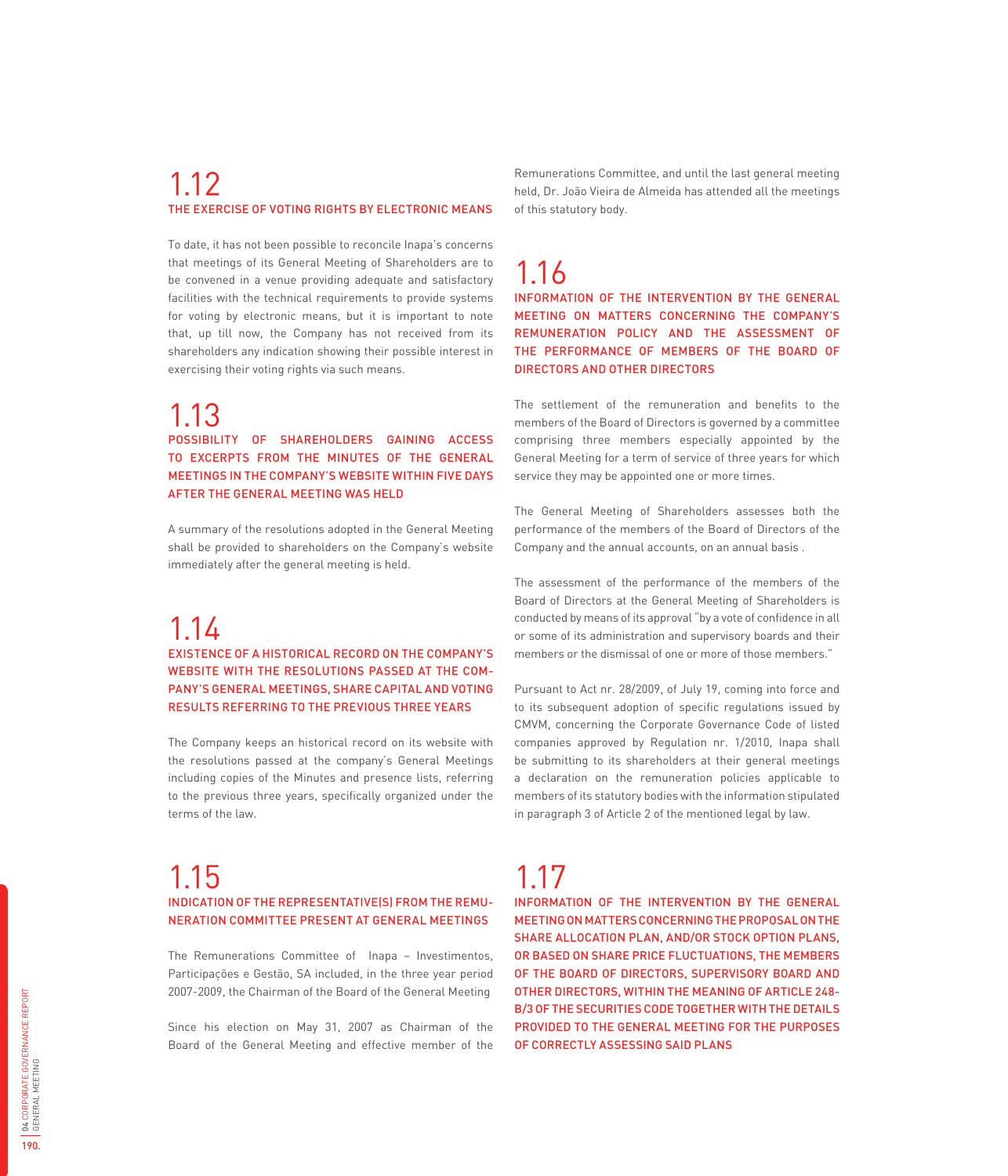The Company has not implemented any plans to allocate shares and/or options to buy shares or schemes based on share price fluctuations to members of management and supervisory boards and senior management as defined in accordance with paragraph 3 of Article 248-B of the CVM.

# 1.18

Information of the intervention by the General Meeting on matters concerning the approval of the main features of the retirement benefit system as enjoyed by the members of the Board of Directors, Supervisory Board and other Directors, within the meaning of Article 248-B/3 of the Securities Code

The Company has not implemented any retirement benefit plans for members of the management and supervisory boards as well as for senior management as defined in accordance with paragraph 3 of Article 248-B of the CVM.

# 1.19

Existence of statutory provision that envisages for a duty to be subject, at least every five years, to a resolution by the General Meeting, for the maintenance or withdrawal of the statutory provision providing for the limitation of the number of votes capable of being held or exercised by a single shareholder individually or together with other shareholders

The Bylaws do not stipulate any restrictions on the counting of voting rights above a certain number, when such votes are exercised by a single shareholder or by shareholders associated with the shareholder in question.

# 1.20

Indication of the defensive measures that have the effect of automatically causing a serious asset erosion of company assets in case of transfer of control or changes to the composition of the Board of Directors

The Company has not adopted any measures of that nature.

## 1.21

Important agreements to which the company is a party and that come into force, are changed or terminated in cases such as a change in company control, and also related outcome, unless the disclosure of same, due to its nature, is highly damaging to the company and except when the company is specifically obliged to disclose said information by virtue of other legal requirements

The Company is not a party to any agreement that will come into force, be amended or terminate in the event of a mere change in the Company's controlling shareholder, provided such a change does not interefere with the Company's ability to honour its commitments.

The previous paragraph does not include the existence of change of control standard provisions in contractual clauses of medium or long-term finance contracts entered into by the Company and certain financial institutions provided that the new shareholding structure is not in a position to offer a guarantee of identical solvency,

# 1.22

Agreements between the company and the Board of Directors, within the meaning of Article 248-B/3 of the Securities Code, that provide for compensation in cases of dismissal, unfair dismissal or termination of employment following a change in company control

No agreements between the Company and members of the Board of Directors and/or senior management containing provisions on the payment of compensations upon resignation, unfair dismissal or termination of employment following a change in the company's controlling shareholder are in force.

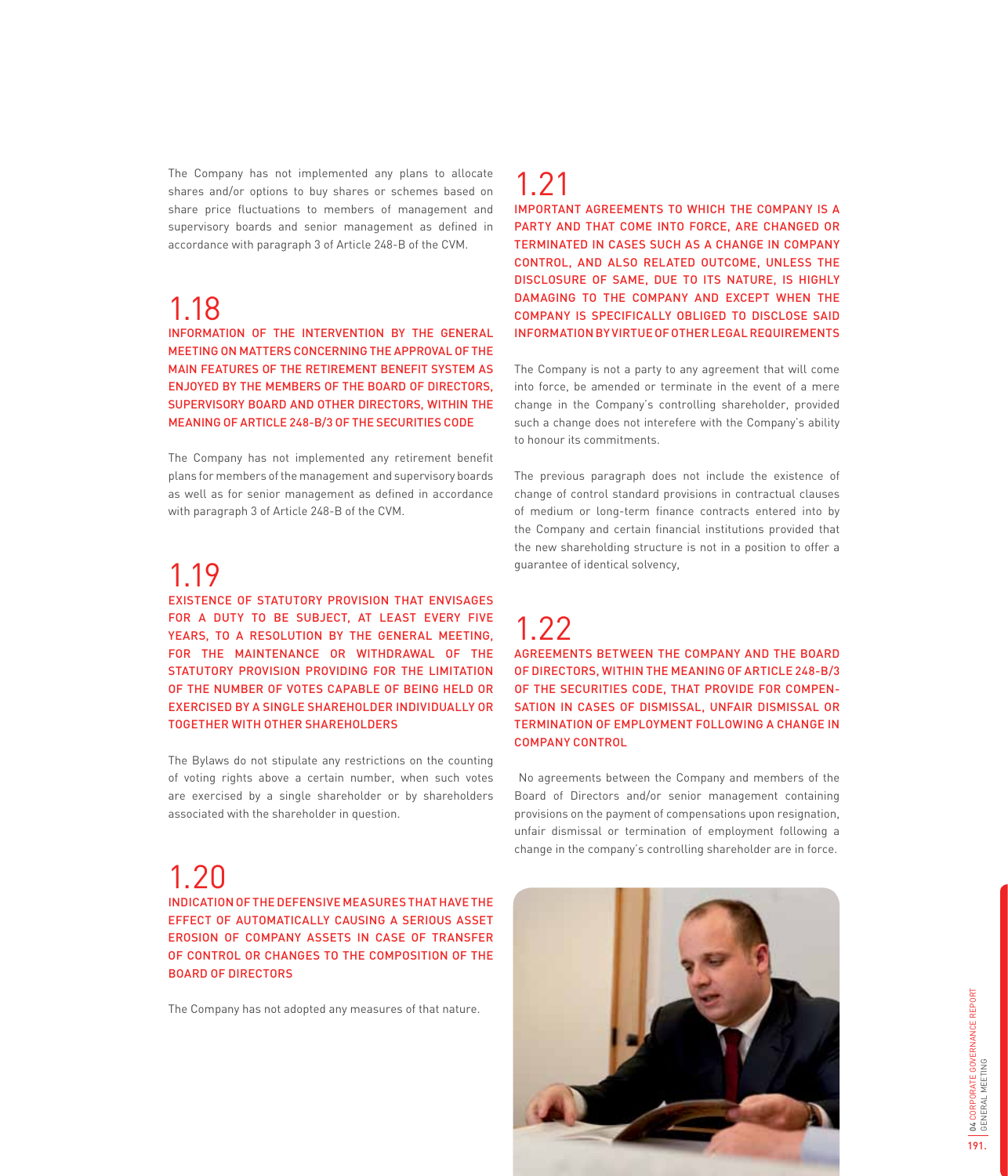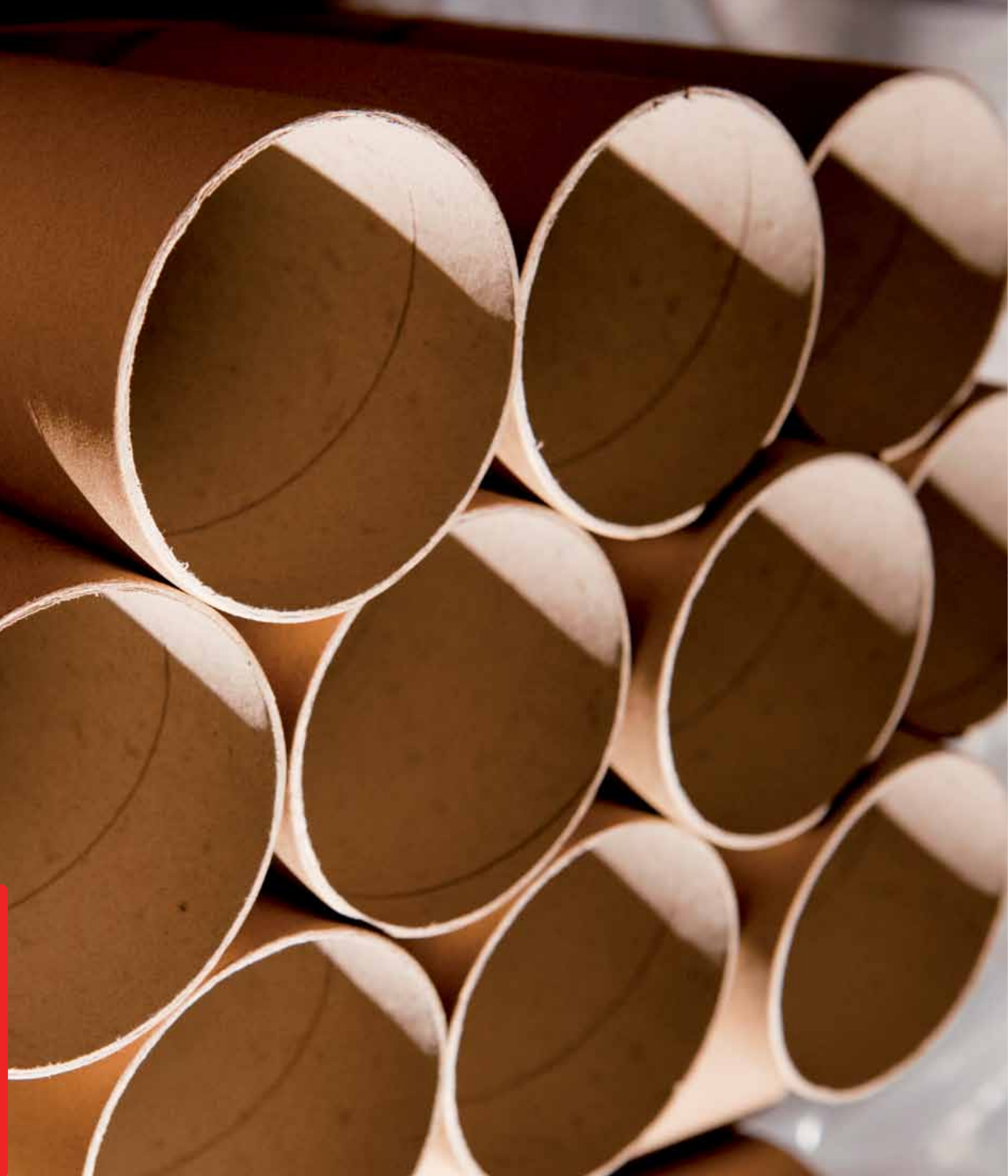# **CHAPTER II**

Board of Directors and Supervisory Board

## Section I – General Issues

## 2.1 IDENTIFICATION AND COMPOSITION OF CORPORATE BOARDS

Pursuant to a resolution of the General Meeting of Shareholders of May 31, 2007, the Company adopted the governance model set out in the provisions of sub-paragraph b) of paragraph 1 of Article 278 of the CSC (Companies Act) as its statutory administration and supervisory structure, comprising a Board of Directors, an Audit Committee and a Chartered Accountant and Auditor.

The composition of the aforementioned statutory bodies is as follows:

#### Board of Directors

Chairman Álvaro João Duarte Pinto Correia

#### Vice-Chairman

José Manuel Félix Morgado

#### Members

Arndt Jost Michael Klippgen Emídio de Jesus Maria António José Gomes da Silva Albuquerque Jorge Manuel Viana de Azevedo Pinto Bravo Acácio Jaime Liberado Mota Piloto Eduardo Gonzalo Fernandez Espinar

Executive Committee of the Board of **DIRECTORS** 

Chairman (CEO) José Manuel Félix Morgado

Purchase and Marketing Arndt Jost Michael Klippgen

#### Finance (CFO)

António José Gomes da Silva Albuquerque

#### Operations (COO) Jorge Manuel Viana de Azevedo Pinto Bravo

#### Auditing Committee

Emídio de Jesus Maria (Chairman) Acácio Jaime Liberado Mota Piloto Eduardo Gonzalo Fernandez Espinar

Chartered Accountants and external auditor PricewaterhouseCoopers & Associados, SROC, Lda representada by Ricardo Filipe de Frias Pinheiro (Appointed Chartered Accountant)

José Manuel Henriques Bernardo, Substitute Chartered Accountant

The Board of Directors believes that the corporate governance model has fully met the requirements of the Company and the Group it controls, both in terms of its management and in terms of the monitoring and control of its operations by its supervisory bodies.

To date, no constraints arising from its application that may advise the adoption of measures to correct the adopted model have been identified.

# 2.2

#### Identification and composition of special committees established with responsibilities for the management or the supervision of the company

Given the small size of its Board of Directors and the duties performed by its Audit Committee, the Board deems that the appointment of any of the indicative special committees, besides an Executive Committee, is not justifiable.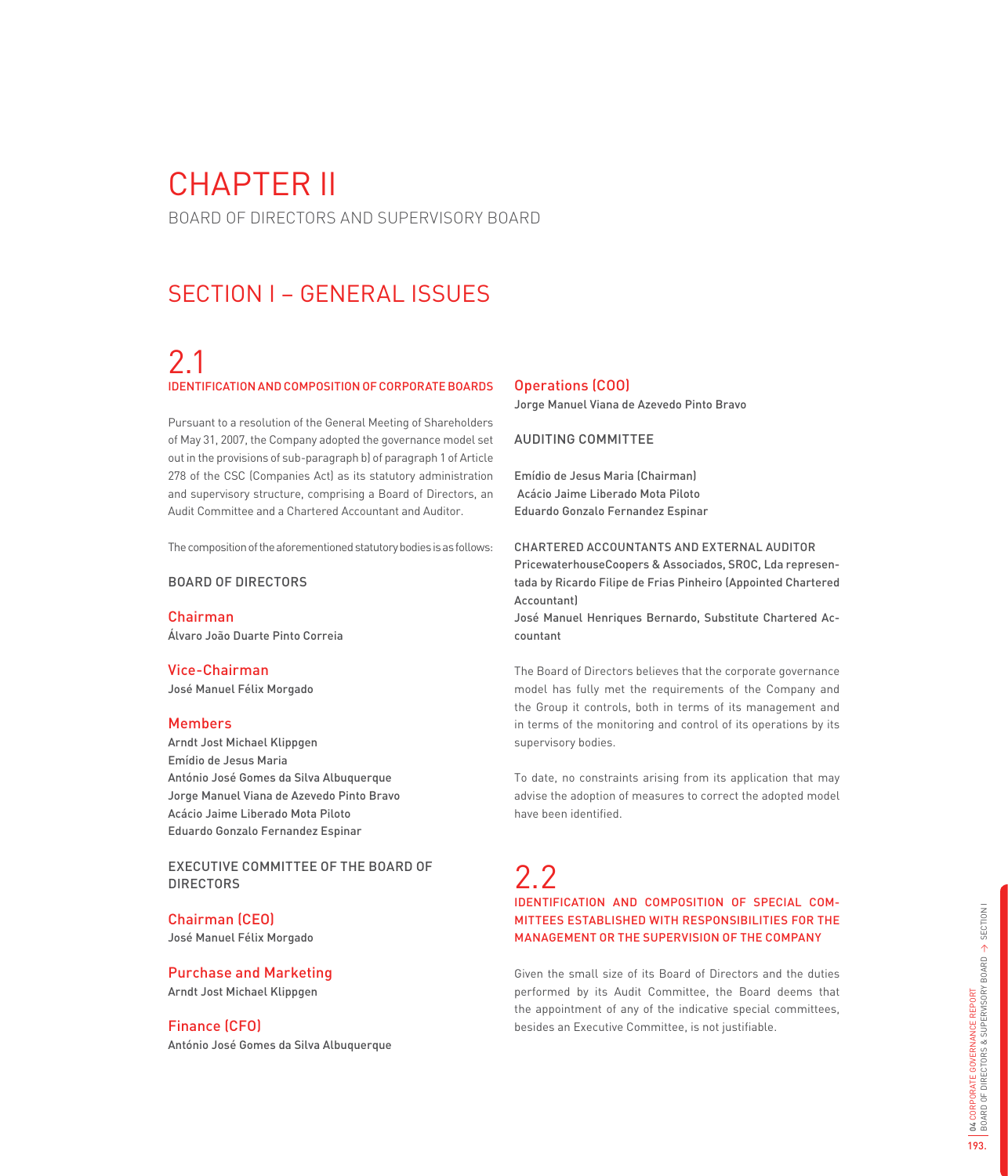# 2.3.

Organizational structure and functional chart relating to the division of powers among the various boards, committees and/or departments within the company, including information on the scope of the delegation of powers, particularly with regard to the delegation of day-to-day management of the company, or distribution of functions among the members of the Board of Directors or Supervisory Board, and a list of non-delegable matters and powers actually delegated

![](_page_24_Figure_2.jpeg)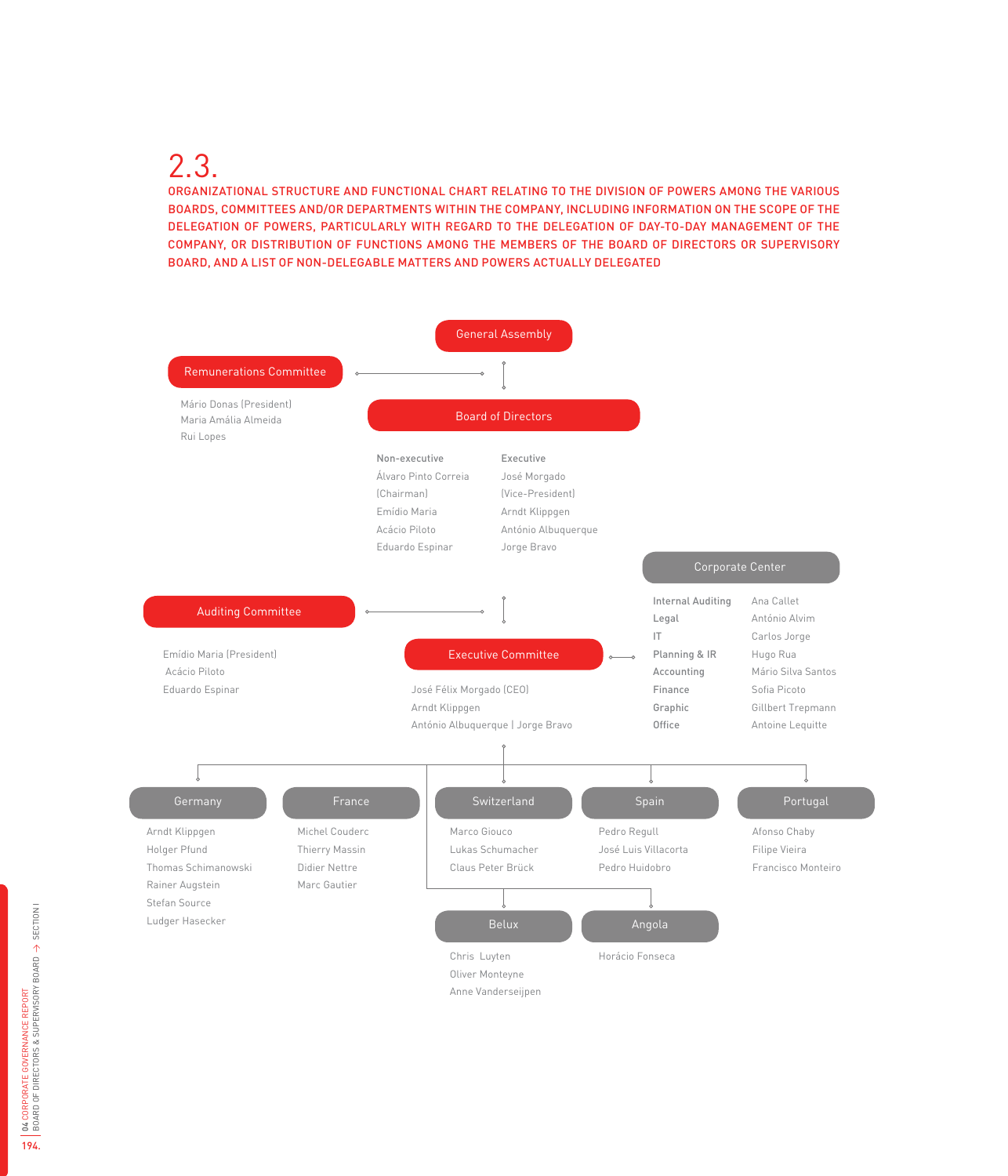In accordance with the resolution of May 17,2010 of the Board of Directors and the provisions of paragraphs 3 and 4 of Article 407 of the Companies Act, the following powers have been delegated to the Executive Committee, without prejudice to the Board of Directors, in conformance with the provisions of paragraph 8 of the aforementioned Act, of being entitled to pass resolutions on the matters it delegated::

- The day-to-day management of the Company; •
- Setting out plans for the implementation of the Company's and Group policies, objectives and strategy for approval by the Board of Directors;
- Setting out general guidelines concerning the Company's internal organisation for approval by the Board of Directors;
- Compiling operational budgets and medium and long-term investment and development plans for approval by the Board of Directors;
- Approving contracts for the procurement of goods and services up to a limit of 500,000.00 Euros or less, per category of goods or services;
- Negotiating and contracting short-term bank finance agreements to fund the Company or subsidiary companies, under the terms and conditions that most adequately suit the interests of the Company;
- Negotiating bank finance agreements with a term longer than a year and a day to fund the Company and its subsidiary companies and the issuing of corporate bonds and commercial paper programs, for which purpose binding the Company under any such transactions shall be made expressly conditional to a prior resolution of the Board of Directors to the effect;
- Purchasing, selling and pledging goods or assets accounted for as fixed assets of the Company in accordance with budgets approved by the Board of Directors;
- Purchasing, selling and pledging goods or assets accounted for as fixed assets of the Company not included in budgets approved by the Board of Directors up to a value of 1.5% of realised share capital per item and up to an annual limit of 5% of the aforementioned capital;
- Renting or letting out any buildings or sectional title properties;
- Representing the Company in court and out of court, either as plaintiff or as defendant, as well as proposing and filing any legal suits, admitting guilt, withdrawing or settling out of court and committing to abide by arbitrage proceedings;
- Purchasing, selling or pledging shares in other companies, provided the transactions in question are included in the budget or in approved action plans not exceeding a limit of 5,000,000.00 Euros per transaction, above which limit prior approval from the Board of Directors shall be required;
- Entering into, amending and terminating employment contracts and exercising powers of discipline over the staff;
- Opening, transacting and closing bank accounts;
- Appointing duly mandated representatives of the Company;

In the aforementiond resolution the Board of Directors expressly barred to the Executive Committee the delegation of the following powers:

- The powers set out in the provisions of sub-paragraphs a) to m) of Article 406 of the Companies Act;
- Resolve, in the terms and limits of the law, on instructions that are binding on subsidiary companies;
- Approval of the Plan and Budget of the Company and subsidiary companies;
- Approval of investment or disinvestment transactions of relevance into and by subsidiary companies;
- Resolve on the purchase and sale of majority or controlling shareholdings or holdings subject to special purchase or selling offers in accordance with the Securities Market Code (CVM);
- Resolutions on splits, mergers, or dissolution transactions by subsidiary or associate companies;

It is important to note that in the aforementioned resolution the Board of Directors has granted to the Chairman of the Executive Committee the power/duty to recommend to this Board the names of the Directors to be elected for the Executive Committee and, according to provisions stipulated in paragraph 6 of Article 407 CSC, has specially granted him the following powers: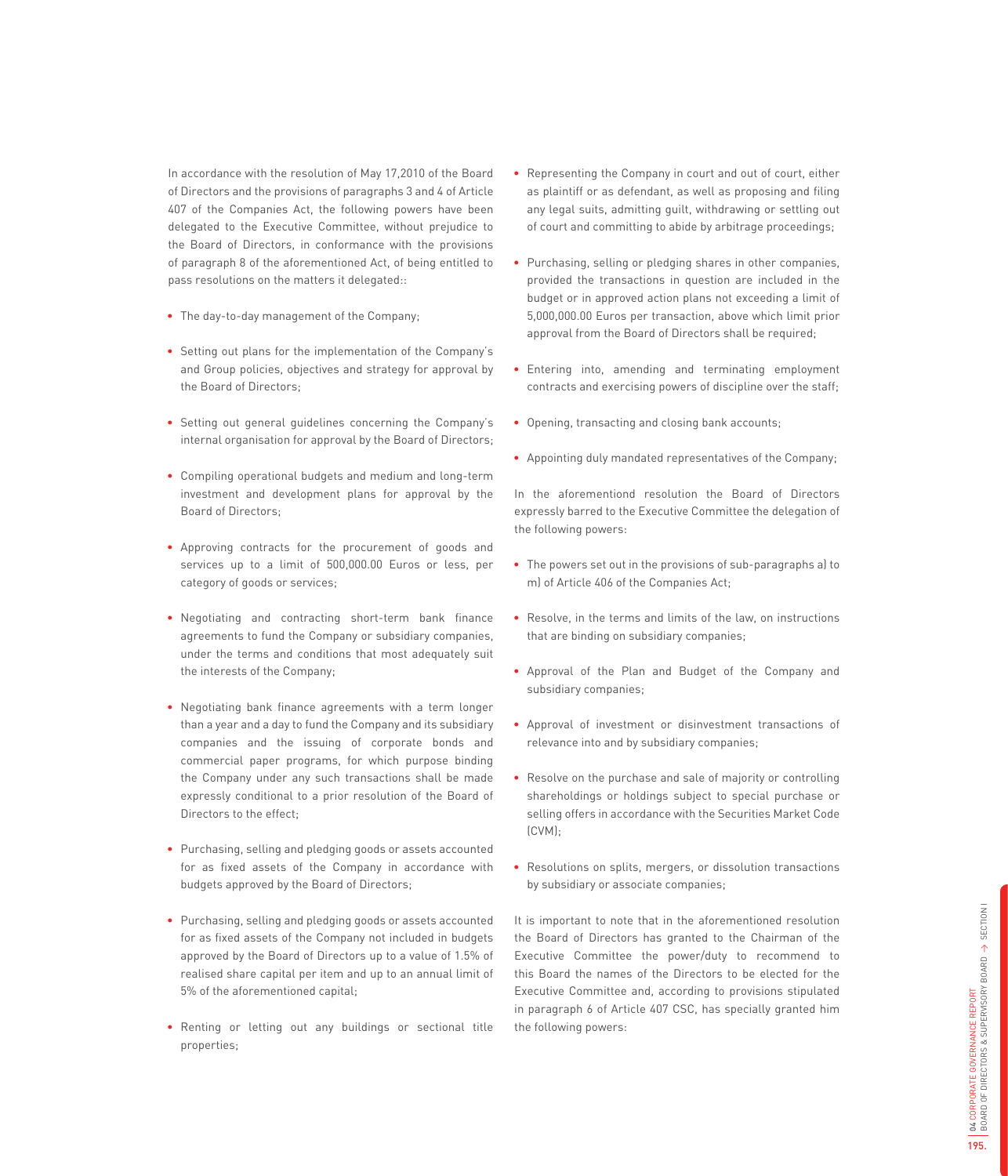- Ensure that all relevant information is provided to the other members of the Board of Directors regarding the operations and resolutions of the Executive Committee;
- Ensure the fulfilling of the delegated limits, the company's strategy and the duties to collaborate before the Chairman of the Board of Directors.

In conformance with the provisions of applicable legislation and with the aforementioned resolution of the Board of Directors of May 17, 2010, the following powers have specifically been granted to the Audit Committee:

- Supervising the administration of the Company;
- Ensuring due compliance with the law and the provisions of the Bylaws;
- Verifying due compliance of the accounting books, records and supporting documentation;
- Verifying, when and in the form deemed convenient, cash balances and stocks of any type of goods or assets owned by the Company or held in lieu of security or in trust or under any other entitlement;
- Verifying the accuracy of the financial statements; •
- Verifying whether the accounting policies and valuation criteria adopted by the Company are conducive to appropriately represent its assets and results;
- Compiling, on an annual basis, an audit report on its audit and supervisory action and issuing an opinion on the annual report and accounts and proposals of the Board of Directors;
- Convening a meeting of the General Meeting of Shareholders, having a duty so to act, should its Chairman fail to do so;
- Auditing the efficacy of the risk management system, the internal control system and the internal audit system;
- Being the recipient of reports on irregularities which shareholders, employees of the Company or other parties may submit;
- Auditing the process of preparation and disclosure of financial statements;
- Recommending to the General Meeting of Shareholders the •

appointment of a Chartered Accountant and Auditor;

- Supervising the audit to the financial statements of the Company;
- Supervising the Chartered Accountant and Auditor's independence, particularly with regard to provision of additional services;
- Notifying the Office of the Public Prosecutor of any contraventions of the law constituting a public crime of which it may have become aware;
- Contracting for the provision of expert services in order to •assist one or more of its members in the performance of their duties.

# 2.4

Reference to the annual reports on the activities undertaken by the General and Supervisory Board, the Financial Board, the Audit Board and the Supervisory Board including the description of the supervisory activity and indicating any RESTRAINTS FOUND, AND BEING SUBJECT TO DISCLOSURE on the website of the company, together with the financial statements

In its annual report on the Company's commercial activities, the Audit Committee of the General and Supervisory Board describes its supervisory activitiy during the fiscal year and refers specifically to the constraints it may have faced or, being the case, to their absence.

The annual report on the activities undertaken by the Audit Committee of the General and Supervisory Board is subject to disclosure on the company's website together with the financial statements of the fiscal year concerned.

# 2.5

Description of the company's internal control and risk management systems, particularly with regard to financial reporting and the functioning and effectiveness thereof

Given the fact that the Group's commercial activities are operationally carried out by several affiliate companies of Inapa, it is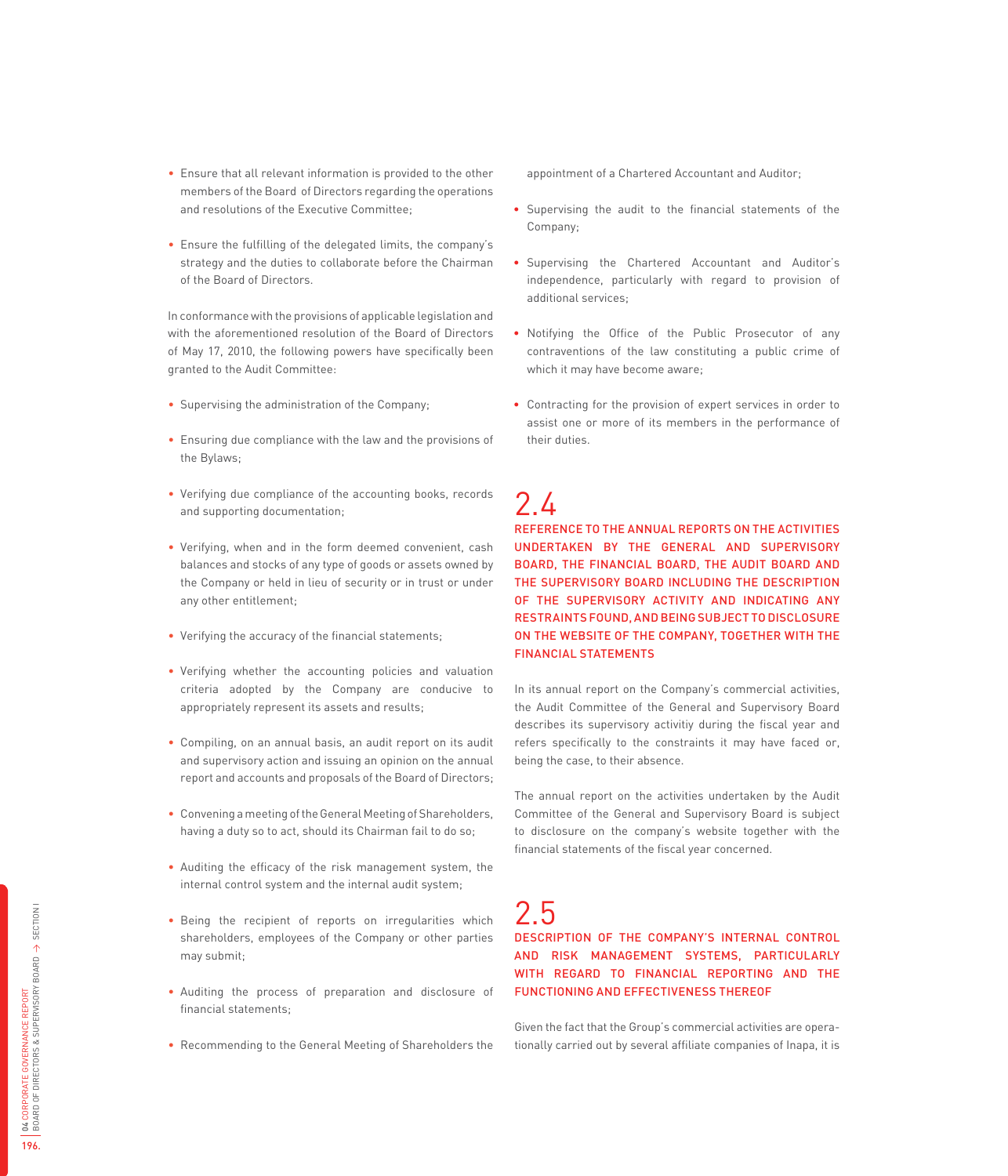the responsibility of the Company to ensure its economic and financial control and the management of its risks.

For this purpose, the Company has put in place a functional structure as described in paragraph II.3 above and considers that such structure has proven adequate in achieving internal control and risk management objectives.

In its efforts to ensure effective internal control of Inapa's business and adequate management of the risks inherent in the conduct of its business, as described above, Inapa Group companies submit monthly reports, compiled in accordance with preset procedures and parameters, containing information on their sales performance and variances in stocks, receivables, liabilities and treasury related to the period in question.

This information is thoroughly examined by Inapa's Management Control, Finance and Accounting departments.

It should be noted that Inapa Group's software systems, which are under the control of an autonomous manager, reconcile and validate the data submitted by Group companies.

The activities of the aforementioned departments are, in turn, permanently controlled by the Executive Committee of the Board and are subject to regular scrutinity by the Board of Directors, the Audit Committee and the Chartered Accountant and Auditor in the performance of the duties attributed to them by the Law or the Company's Articles of Association.

It is also important to highlight that all management information gathered is subject to regular scrutinity in conformance with applicable legal or regulatory provisions by the external auditors, whose full compliance to requirements is subject to monitoring by the Audit Committee of the Board of Directors within the scope of its own duties.

Notwithstanding what was previously referred, the Executive Committee of the Board of Directors has a timely ongoing program for the revision/implementation of procedures and standard analysis and information reports in terms of risk management, for a global implementation in all Group companies.

The aforementioned revision/implementation of the procedures and information report will be implemented, at first, in the portuguese subsidiary – Inapa Portugal Distribuição de Papel, SA – and after local validation it will be implemented by all the other Group companies.

Finally, it should be noted that the financial information will only

be disclosed by the Company after scrutinity by the services of the corporate center, the Executive Committee, the Audit Committee, the Board of Directors and, whenever required by law, by the Chartered Accountant and External Auditor.

# 2.6

Responsibility of the Board of Directors and the Supervisory Board in establishing and operating the company's internal control and risk management systems, and also in assessing said system's functioning and adaptation to the company's requirements

It is the responsibility of the Audit Committee of the Board of Directors, on its own initiative or by suggestion of the Board of Directors, to settle the internal control and risks management systems of the Company and the Group, for approval by the Board of Directors.

The assessment of the conduct of the Company's and the Group's operations and adjustment to its needs are monitored on an ongoing basis by the Audit Committee and, within the scope of its own duties, by the External Auditor.

We restate what has been said in the previous paragraph that the aforementioned revision of the procedures and information report, as far as risk management is concerned, will be validated in due time by an external autonomous entity.

# 2.7

Indication of the existence of regulations on the functioning of the corporate boards or other internally defined rules on incompatibility and the maximum number of positions that a member is entitled to hold and the place where said rules may be consulted

The Company has approved, by a resolution of the Board of Directors dated May 17,2010, the following regulations governing the operations of its statutory bodies:

- Board of Directors;
- Audit Committee;
- Executive Committee of the Board of Directors.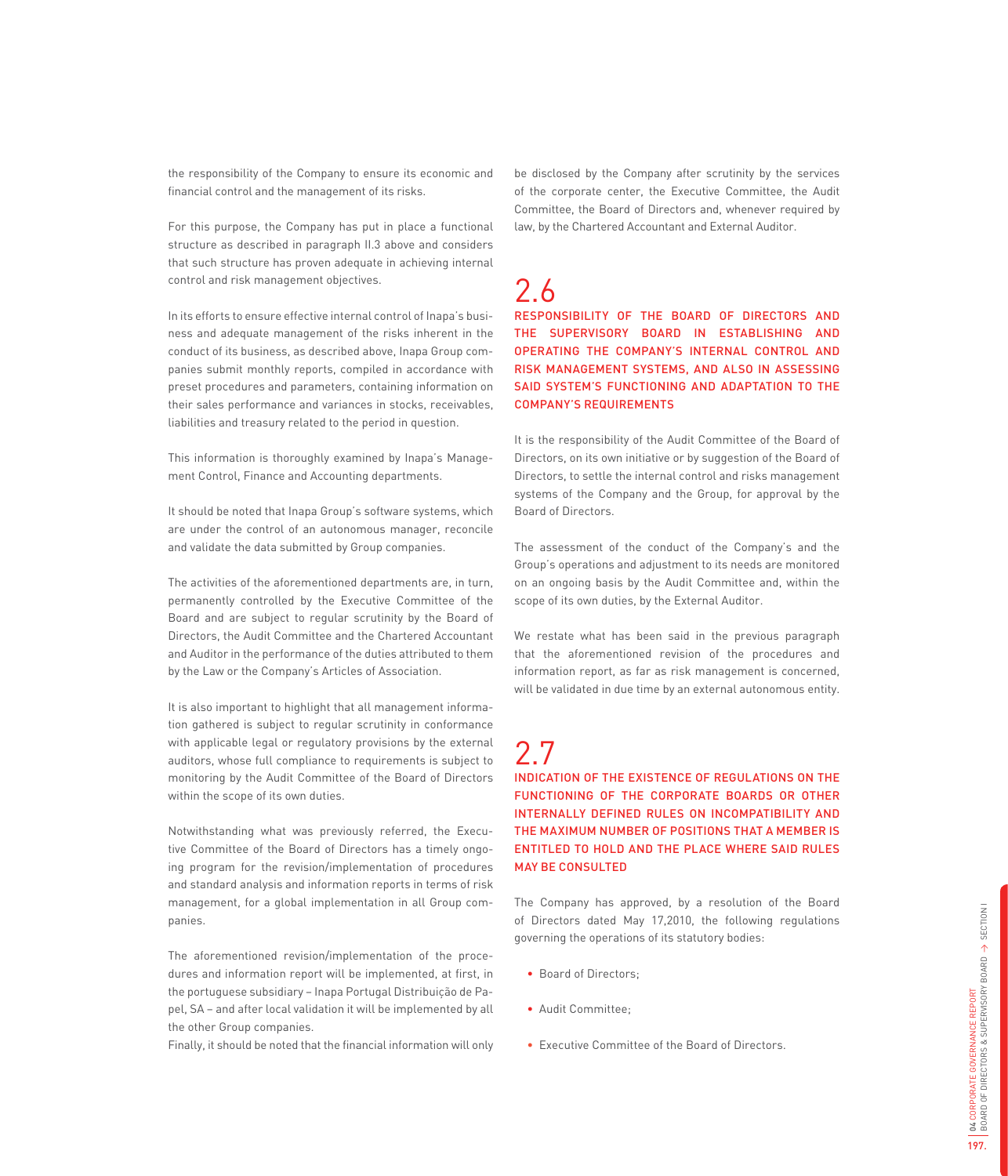Rules concerning incompatibility are exclusively the ones arising from the Law and are not specifically regulated by the Company.

Regulations on the functionning of the Board of Directors, the Audit Committee and the Executive Committee are made available to the shareholders and other interested parties in the Company's corporate website – www.inapa.pt.

## Section II – Board of **DIRECTORS**

# 2.8

In the event of the Board of Directors' Chairman carrying out an executive role, an indication of the mechanisms coordinating the tasks of non-executive members in order to ensure independence and notification of decisions

The Chairman of Inapa's Board of Directors does not serve in an executive role , and so there is no need to implement effective mechanisms to coordinate the initiatives of its non-executive members namely for purposes of ensuring that those members can act in an independent and informed capacity.

#### 2.9 Identification of the major economic, financial and legal risks to which the company is exposed in pursuing its business activity

Paper merchanting is the core business of the Inapa Group and, as such, the Group acts as a conduit between upstream paper producers and downstream intermediate paper consumers (namely companies and paper manufacturing industries, such as printers, advertisers, media companies, and newspaper and book publishers, among others), modern distributors (large-scale suppliers and specialized retail chains), and end consumers (companies in the office segment and individuals).

Therefore, Inapa is subject to the risks inherent to the economic sector where it operates and especially to fluctuations in the price of paper, short-term imbalances between the demand and supply, trends in paper consumption patterns, and the performance of the economy in general.

In this context, the most relevant risks to which Inapa is exposed while conducting this business are associated with its capacity to pass changes in the purchase price of paper and in its operating costs on to customers via selling prices, particularly highlighting costs relative to logistics, warehousing, and transport.

Moreover, the paper merchanting business is sensitive to changes in the behavioral patterns of the demand for paper, mainly in segments such as advertising and the media, and to changes in the structure of paper distribution.

Balance between supply and demand is a function of a number of factors, among which trends in installed production capacity and the level of overall economic activity are worth mentioning.

Inapa Group's ability to pass paper price and/or oil price increases on to its customers via the selling prices of its products or the fees it charges for the services it provides is not fully elastic, and straight margins on products sold and the net contribution of services rendered may be adversely impacted by such adverse trends, with the result that transport costs associated with its delivery services may increase and consequently adversely impact on the Group's performance, financial situation, and earnings.

Inapa has at its disposal some means of mitigating this risk, among which stands out their systems, which in the sales process, introduce various levels of authority according to the margin generated by the operation.

Developments in the productive capacity of various geographical markets, trends in the demand for paper in emerging economies such as China and India and its impact on suppliers to those markets, the impact of exchange rate fluctuation on the competitiveness of the various markets, and a number of regulatory issues that affect the world paper trade are all factors which, either in combination or in isolation, may directly or indirectly impact the performance of the Company, its financial situation, and its earnings performance.

Furthermore, the paper merchanting business has undergone structural changes in recent years, as a result of mergers among paper merchants, especially in Europe. Competitor moves may directly or indirectly impact the Company's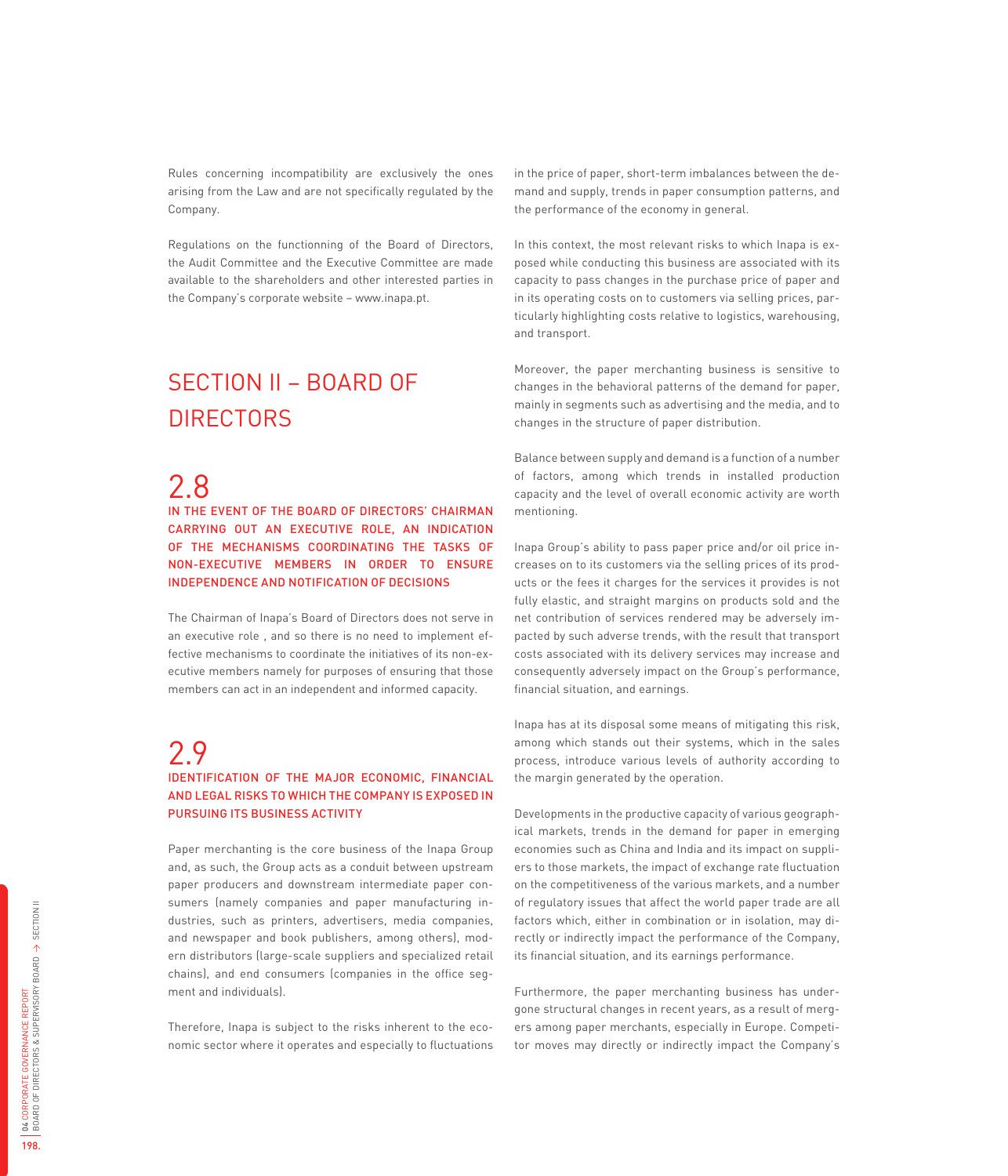future strategic decisions and, therefore, its positioning in each particular market and, consequently, affect economic and financial returns and asset allocation.

Given the fact that Inapa conducts its business in eight European countries, and, since 2009, in Angola as well, in conjunction with the fact that about 94% of its total turnover is sourced in foreign markets, the company is naturally exposed to risks arising as a result of the specific performance of the economies of the countries where it operates, notwithstanding the fact that the very nature of that exposure may equally constitute a risk-mitigating factor as a result of the low probability that exactly the same economic performance pattern will occur at once in every one of those markets.

Its currency risk exposure is limited but real on account of the fact that its aggregate turnover in currencies other than Euro (namely Sterling Pound; Swiss Franc; US Dollar and Angolan Kwanza) accounts for less than 7.4% of the Group's total turnover.

As it is the case with any other company or group of companies, Inapa's performance depends on its ability to retain its customer base.

In addition to serving quite a significant client base – of over 70,000 customers – that are widely distributed from a geographical perspective and to offering a wide range of competitive, top-quality products and appropriate service levels, Inapa has been developing a customer loyalty program aimed at its traditional clientele through a comprehensive offer of products and services that complement its core business with a view to increasingly assert itself as a global Paper Service Provider.

The impact on local economies of a downturn in the world economy may make it difficult for customers of the Inapa Group to meet their obligations towards the Group.

As a credit risk mitigation factor, Inapa contracted in 2010, to take effect in 2011, a credit insurance policy to cover for credit risk of its operating subsidiaries with a major insurance company in Europe. This insurance covers the five major countries of the Group (Germany, France, Switzerland, Portugal and Spain), thus covering about 90% of Group sales.

Regardless of the coverage contemplated above, Inapa also manages credit risk by acting as follows: each Group subsidiary has its credit committee composed by the CEO, CFO and head of sales and purchases; credit limits are defined and recorded in the computer system and inhibit new orders which limit is fully utilized; limits of credit granting are subject to annual review and / or whenever there is some relevant information arising from the recommendation of the internal and external monitoring systems ; approval of sales above the defined credit limits are subject to Board approval.

A slowdown in economic growth rates or a falling in consumer and producer confidence indexes may, in turn, lead to a slowdown or fall in the paper demand, namely the demand for writing and printing paper, thereby adversely affecting its operations, sales, earnings, and the overall financial standing of the Inapa Group.

The Inapa Group's ability to successfully implement the strategy it devised is a function of its ability to retain, and if necessary to hire, the most competent and adequately skilled staff to perform each duty.

Although the Inapa Group's human resources policy strives to reach these objectives, it is not possible to guarantee that constraints may not arise in that regard.

Inapa awards supplemental retirement and subsistence pension benefits to the personnel of its subsidiaries Inapa France, Logistipack, Inapa Switzerland, Tavistock, and Papier Union, having duly accounted for the inherent expenses and costs associated with such benefits in accordance with the specifications of International Accounting Standard 19 (IAS 19).

The balance reported in the consolidated accounts under liabilities for pension benefits is based on preset assumptions on mortality rates, whereas the beneficiaries of the pension fund schemes in question may live longer than what such assumptions accounted for and, as such, may draw benefits from the pension fund in excess of the provisions for such benefits. Therefore, liabilities for pension benefits may have an adverse impact on cash flows.

As regards the consolidation of accounts, Inapa has methods to mitigate internal and external risks.

Internally, the holding company has a team that sets the accounting policies to be used in the Group, validates all the movements of consolidation of each company and controls the processing of local accounts under IFRS. Additionally, all companies report their monthly accounts to the Group's holding company (income statements and balance sheets), enabling to monitor regularly the progress of the accounts of each Group company.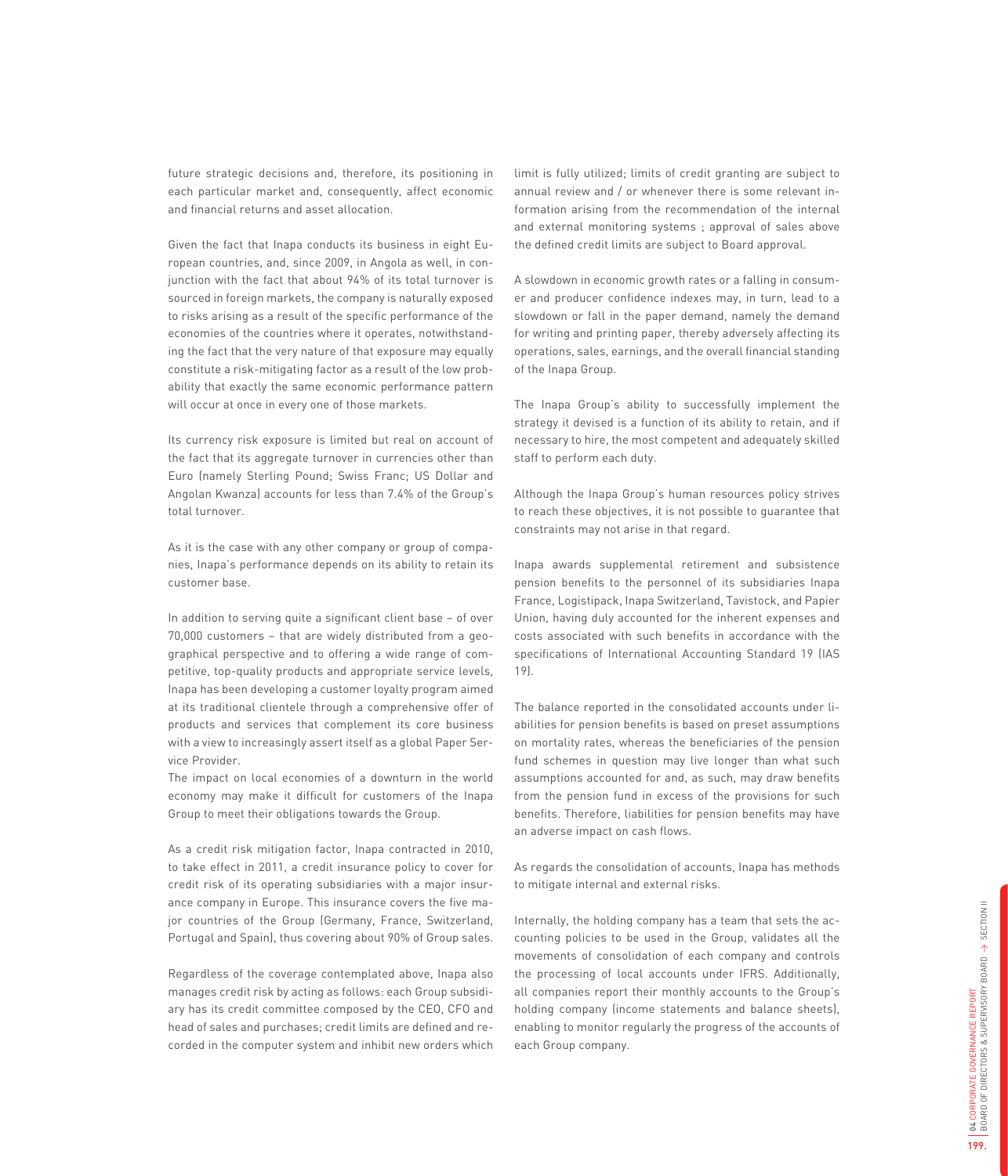Externally, in order to mitigate the risks arising from the classification into different accounting categories, proper accounting and consolidation reports of each company and criteria, we chose to use a common auditor in the main geographical regions in which Inapa operates, in this case PricewaterhouseCoopers. The work done by the holding company is also subject to verification by the same external auditor, ensuring the adequacy and transparency of the consolidated accounts.

In the future, Inapa may be a party in litigation arising from the conduct of its business, including legal proceedings which may have been ruled in favour of the Group, fully or partially, or sentences that may be subject to recourse or petition for their annulment by the counterparties in conformance with applicable legal procedure and until that time as such sentences have been upheld in a court of final appeal.

At present, the main legal suit to which Inapa is a party concerns a petition under ordinary procedure filed by Papelaria Fernandes – Indústria e Comércio, SA, in August 01, 1997, which claim has been valued at 24,459,906.14 Euros, relative to events occurring from 1991 to 1994.

In the aforementioned legal suit, and in essence, Papelaria Fernandes is petitioning to be declared null the contracts and transactions entered into during the above mentioned period by the Group and Papelaria Fernandes . Notwithstanding the Group's firm belief that it is right, Inapa cannot guarantee that the court case in question will be ruled in its favour or that any other such legal suits relative to its operations will be ruled in its favour in the future. Unfavourable rulings on legal suits filed against it may have an adverse impact on the operations, financial situation, and earnings performance of the Inapa Group.

The Inapa Group's operations require investments. It is Inapa's intention to partly fund those investments with cash resources generated from operations. However, should its operations fail to generate sufficient cash resources, Inapa may be required to partly fund the envisaged investments with funding raised from external sources, including bank finance and bond issues.

In addition, the Inapa Group is exposed to a number of other risks, namely liquidity risk, interest rate risk, market risk on the price of raw materials, operating risk, and other risks.

Interest expense on most of the Inapa Group's financial indebtedness bears interest at rates linked to variable market rates, on account of which Inapa is exposed to market risk on changes in interest rates.

Considering that Inapa does not hedge its exposure to adverse changes in market interest rates, such changes may, in turn, have an adverse impact on its performance, financial situation, and earnings.

Nevertheless, and in order to manage such risks, Inapa Group's Finance Department strives to manage the impact of changing interest rates on the Group by monitoring market developments on an ongoing basis and by being in a position to contract the type of financial instruments employed to mitigate the impact of interest rate volatility.

In a context of sector consolidation, Inapa may be the target of a public tender offer. Under such a scenario, significant changes to Inapa's current strategy may occur with consequent repercussions for its various businesses and the markets it serves.

Despite the fact that the Group has been implementing stringent risk management methodologies to manage every type of risk to which it is exposed, in the event of exceptionally adverse scenarios materializing, the policies and procedures employed by Inapa to identify, monitor, manage, and mitigate such risks may prove not to be fully effective.

The Company believes that it is sufficiently equipped to effectively control the risks arising from the business conducted by the Company and the companies it controls, and deems that the actions being conducted by the Heads of its Management Control and Finance Departments, who have been specifically charged to manage its risks, particularly Inapa Group's liquidity risk, are effective.

Inapa manages the Group's liquidity risk by following a twofold approach: striving to structure the Group's financial indebtedness to feature a large percentage of medium and long-term debt of a maturity that adequately matches its ability to generate cash resources; and resorting to credit facilities it may draw on at any time (credit facilities on current accounts); treasury management is done locally in each Group company supervised by the Holding Company, the cash flow forecast is regularly updated and monitored to avoid potential deviations.

In the course of conducting Inapa's normal business, and owing to its organizational structure, the Group is subject to certain operational risks, including possible interruptions in the services it renders or delays in providing such services, omissions, errors.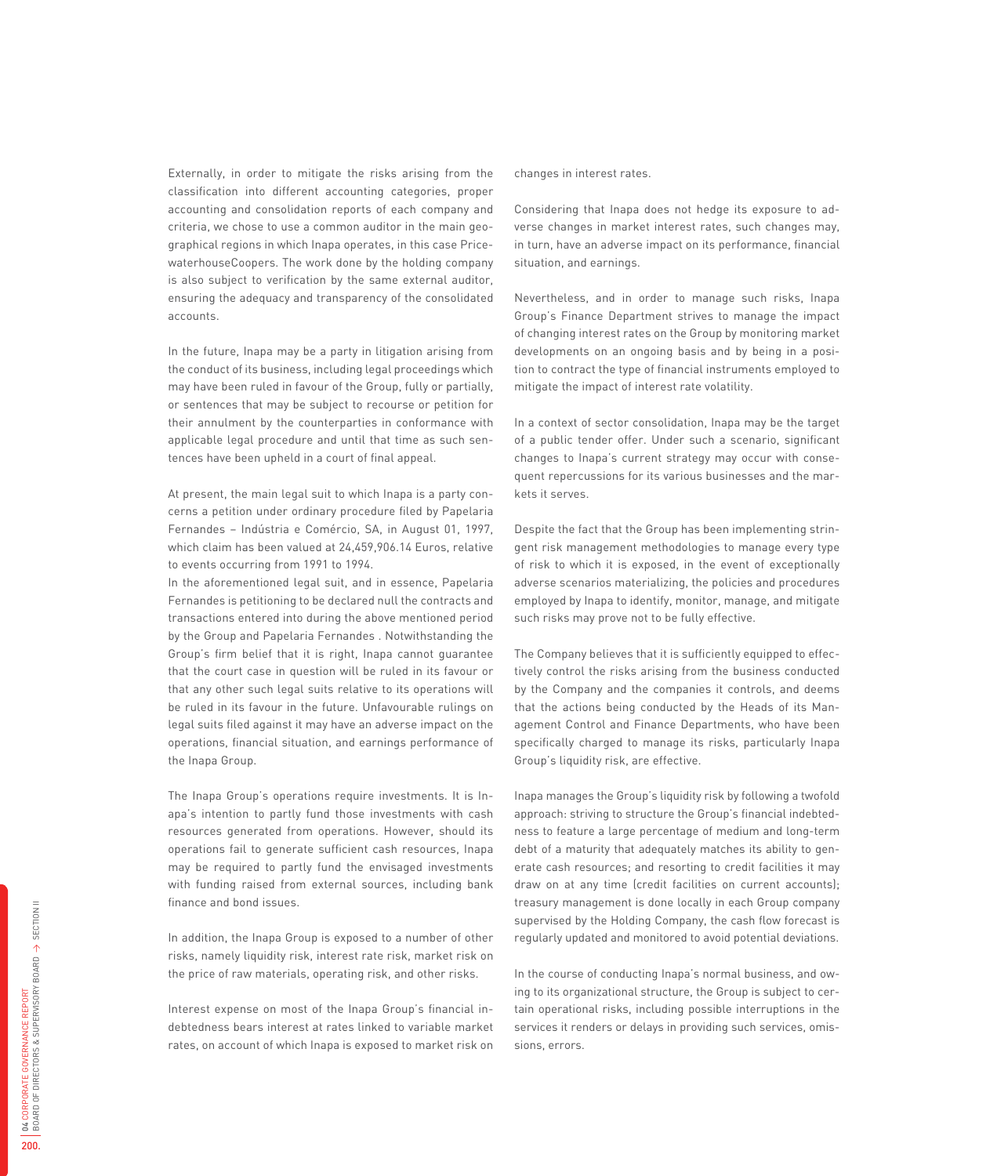Those risks are monitored by the Company on an ongoing basis by means of the administrative and information systems it implemented for that purpose, having also arranged for insurance policies to cover certain operational risks.

Inapa Group's operations are also dependent on IT processing. IT processing involves the storing and processing of financial reporting records, monitoring and control records from its logistics, warehousing, and delivery services, and internal accounting records.

Notwithstanding its ongoing assessment of the condition of its computer systems and the fact that their capacity has proven to be reliable, it is not possible to absolutely guarantee a full identification and timely redressing of every single issue concerning its information technology systems or the unqualified success of every single implementation of a technological enhancement to such systems.

In this scenario, there could be significant changes in the current strategy of Inapa with implications for the several businesses and markets where it operates.

Inapa Group may be adversely affected by amendments to ruling legislation and to other tax legislation applicable in Portugal, the European Union, and the particular countries where it operates.

The Inapa Group's units are subject to risks that are inherent to the conduct of any economic activity, such as accidents, faults, or natural catastrophes that may cause damages to the Group's assets or a temporary interruption of its trading activities.

# 2.10

#### powers of the board of directors, particularly WITH REGARD TO RESOLUTIONS CONCERNING CAPITAL **INCREASE**

In accordance with the provisions of Article 20 of the Bylaws, the Board of Directors shall be entitled to exercise, in general, full powers in managing the affairs of the Company and shall represent it in court and out of court, either as plaintiff or as defendant, as well as conduct all necessary acts in the pursuit of the business purposes of the Company, namely the following:

• Setting up, maintaining, relocating or closing down any of the Company's premises, plants, laboratories;

- Setting up, maintaining, relocating or closing down any of the Company's offices, branches, agencies or any other type of Company premises;
- Purchasing, selling and pledging in any manner Company shares and securities held on its own account or any other Company securities of an identical or similar nature;
- Purchasing, selling and pledging in any manner shares, rights, or any other type of shareholdings of an identical or similar nature held on other companies, together with public debt securities;
- Purchasing and selling any assets other than fixed assets held by the Company or pledging such assets in any manner;
- Acquiring fixed assets, as well as selling or pledging them under any acts or contracts, even if for purposes of providing tangible security against credit facilities provided that a recommendation for approval thereof has been obtained from the Audit Committee in any of those instances;
- Admitting guilt, withdrawing or setting out of court on any legal proceedings, as well as committing to abide by the findings of arbitrage proceedings;
- Appointing duly mandated representatives in accordance with applicable legislation;

At present, the Board of Directors is not entitled to resolve on a share capital increase.

# 2.11

The information on the rotation policy of the Board of Directors' functions, namely as to the financial responsibility division and the rules applicable to the appointment and replacement of members of the board of directors and of the supervisory board

Without prejudice of what is stated in the paragraphs that follow, the Board of Directors is constituted by five to twelve members, to be appointed by the shareholders attending a meeting of the General Meeting of Shareholders who are also responsible for the appointment, among the appointees, of the member that will be the Chairman.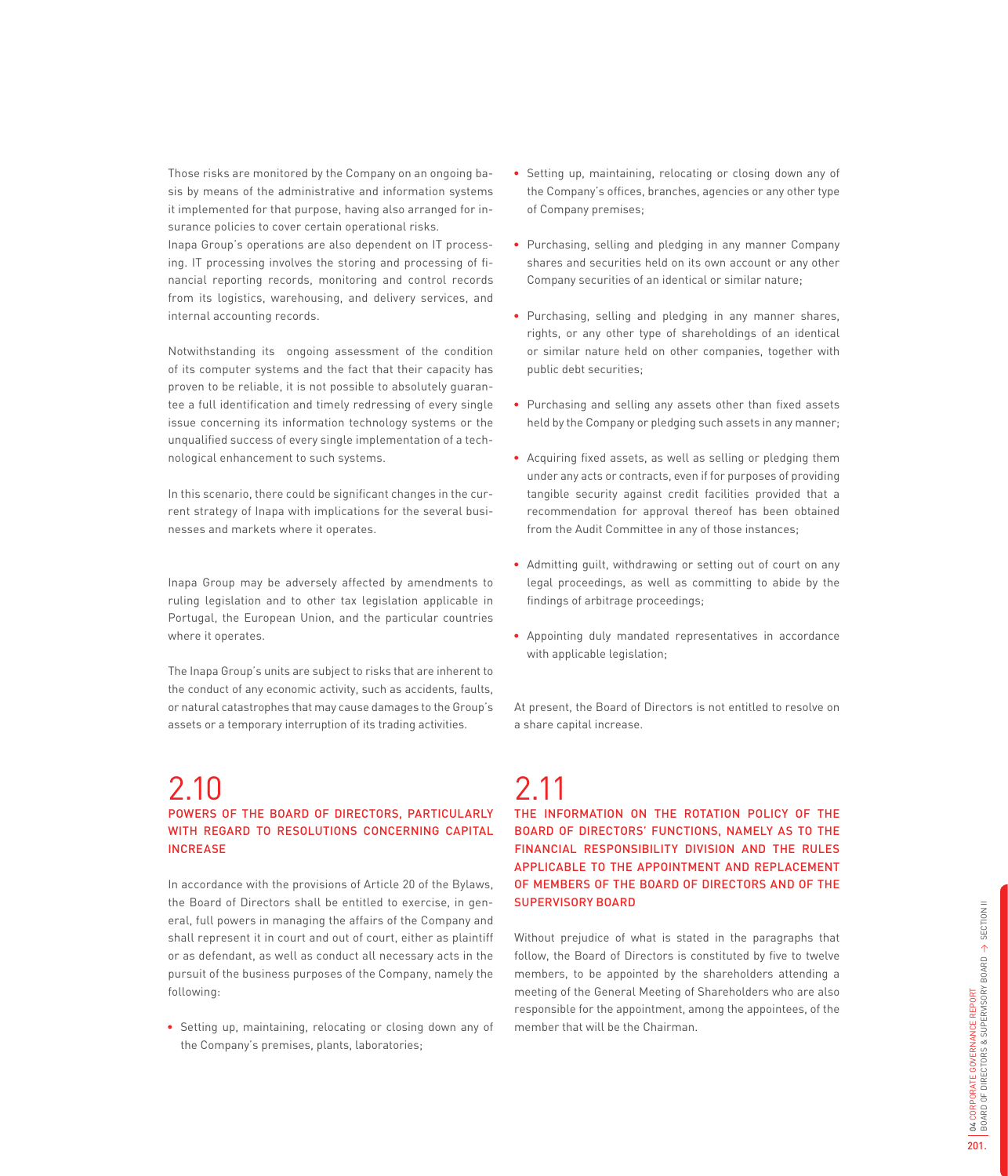In conformity with the provisions of paragraphs 2 and 3 of Article 18 of its Bylaws, "The shareholders who vote against a motion to elect the Directors have the right to appoint one Director, as long as this minority represents at least 10% of the share capital; In order to enact the provision in the item above, the election will take place by a vote of the aforementioned minority at the same meeting, and the Director thus elected will automatically substitute the least voted person on the winning list, or, in case of a tie, the person in last place on that same list".

In conformity with the provisions of paragraph 7 of Article 18 of its Bylaws, "If the Board of Directors is composed of fewer members than the maximum set forth in item 1 of this article and it deems it necessary for the management of company business to increase the number of Directors, it may appoint two new members prior to the next scheduled annual General Meeting…; The first annual General Meeting to be held after such appointment will either confirm or reject the advice of the Board of Directors with regard to the number of Directors. If the instruction is confirmed, the appointment of the new members will be ratified."

In conformity with the provisions of paragraph 9 of Article 18 of its Bylaws, "The Board of Directors will elect replacements for any members deemed definitively absent, dismissed under the terms of the law, or who resign their post. Any replacements thus made will remain in force until the end of the term to which the members of the Board of Directors who made the selection were elected, unless the selection is not ratified by the first subsequent General Meeting…"

The Company has not implemented in its Bylaws or internal regulations a policy for the rotation of the members in charge, namely the member of the Board of Directors in charge of Finance and Administration.

However, it is important to note in this respect that the member of the Board of Directors presently in charge of Finance and Administration has only been appointed on May 31, 2010, and that as far as the other members of the Executive Committee are concerned, the ones that have the longest permanence in their duties are only serving their second term of office as Directors of the Company.l.

## 2.12 The number of meetings held by the board of

directors and the supervisoryboard as well as reference to the minutes of said meetings

During the course of 2010, the Board of Directors held 11 (eleven) meetings.

Also during the course of 2010 the Audit Committee held 12 (twelve) meetings.

Minutes of all those meetings of the two Boards were drawn up and are duly written in a special book organized to the effect.

# 2.13

The number of meetings held by the Executive Committee or by the Executive Board of Directors, as well as reference to the drawing up of the minutes of those meetings and whenever applicable, the submission of same with the convening notices to the Chair of the Board of Directors, the Chair of the Supervisory Board or of the Audit Committee, the Chair of the General and Supervisory Board and to the Chair of the Financial Matters Committee

During the course of 2010, the Executive Committee of the Board of Directors held 10 (tem) formal meetings and minutes were drawn up of those meetings.

A copy of these minutes has been sent by the Chairman of the Executive Committee to the Chairmans of the Board of Directors and of the Audit Committee.

# 2.14

Distinction between executive and non-executive members and among these, differentiating those members that would comply if the incompatibility rules were to be applied (Article 414-A/1 of the Commercial Companies Code, except for item /b and the independency criteria provided for in article 414/5, both of the Commercial Companies Code).

#### 2.14.1

Executive members of the Board of Directors

José Manuel Félix Morgado ………....………………. Chairman (CEO) Arndt Jost Michael Klippgen ..…........….. Purchase and Marketing António José Gomes da Silva Albuquerque ….…… Finance (CFO) Jorge Manuel Viana de Azevedo Pinto Bravo ... Operations (COO)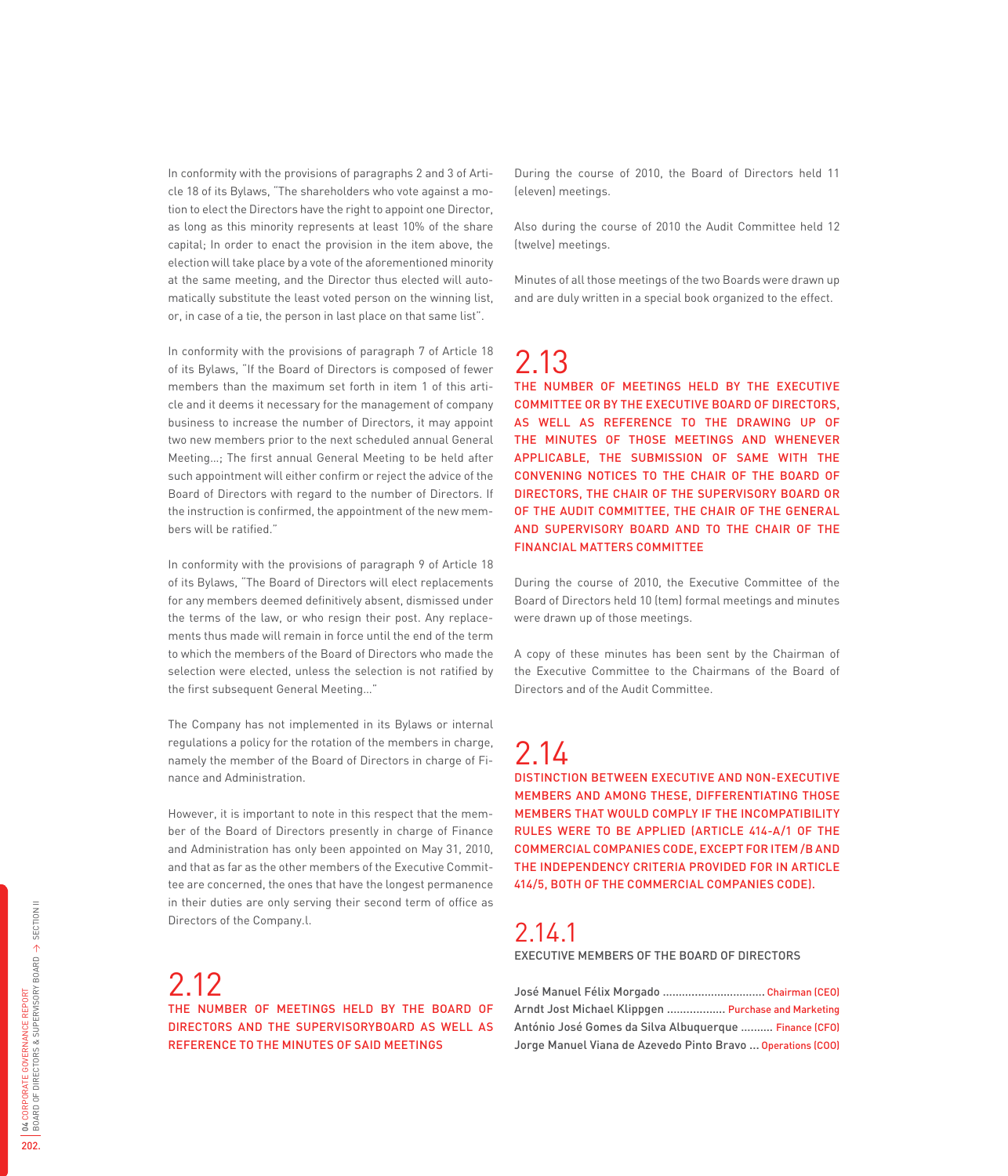![](_page_33_Picture_0.jpeg)

## 2.14.2

Non- executive members of the Board of Directors and incompatibility rules set by paragraph 1 of Article 414-A of the Companies Act and independence criteria set out in paragraph 5 of Article 414-A of the Companies Act

|     | <b>INDEPENDENCE</b>      |
|-----|--------------------------|
| No. | Yes                      |
| No  | Yes                      |
| Νo  | No.                      |
| Νo  | Yes                      |
|     | <b>INCOMPATIBILITIES</b> |

# 2.15

A description of the legal and regulatory rules and other criteria that have been used as a basis for assessing the independency of its members carried out by the board of directors

The incompatibility and independence criteria that served as a basis to the evaluation of the function of the Directors were the provisions set out in the Companies Act – Articles 414 and 414-A.

# 2.16

A description of the selection rules for candidates for non-executive member positions and the way in which executive members refrain from interfering in the selection process

The Company has not established formal rules for the selection of candidates to the position of non-executive Directors.

# 2.17

Reference to the fact that the company's annual management report includes a description on the activity carried out by non-executive members and possible obstacles that may be detected

In the Company's annual management report, Chapter 1, a short summary of the activities developed by non-executive Directors is written, referring eventual constraints arising from the exercise of their duties.

# 2.18

The professional qualifications of the members of the board of directors, the professional activities carried out by same during the last five years at least, the number of company shares they hold, the date of the first appointment and the date of the end of mandate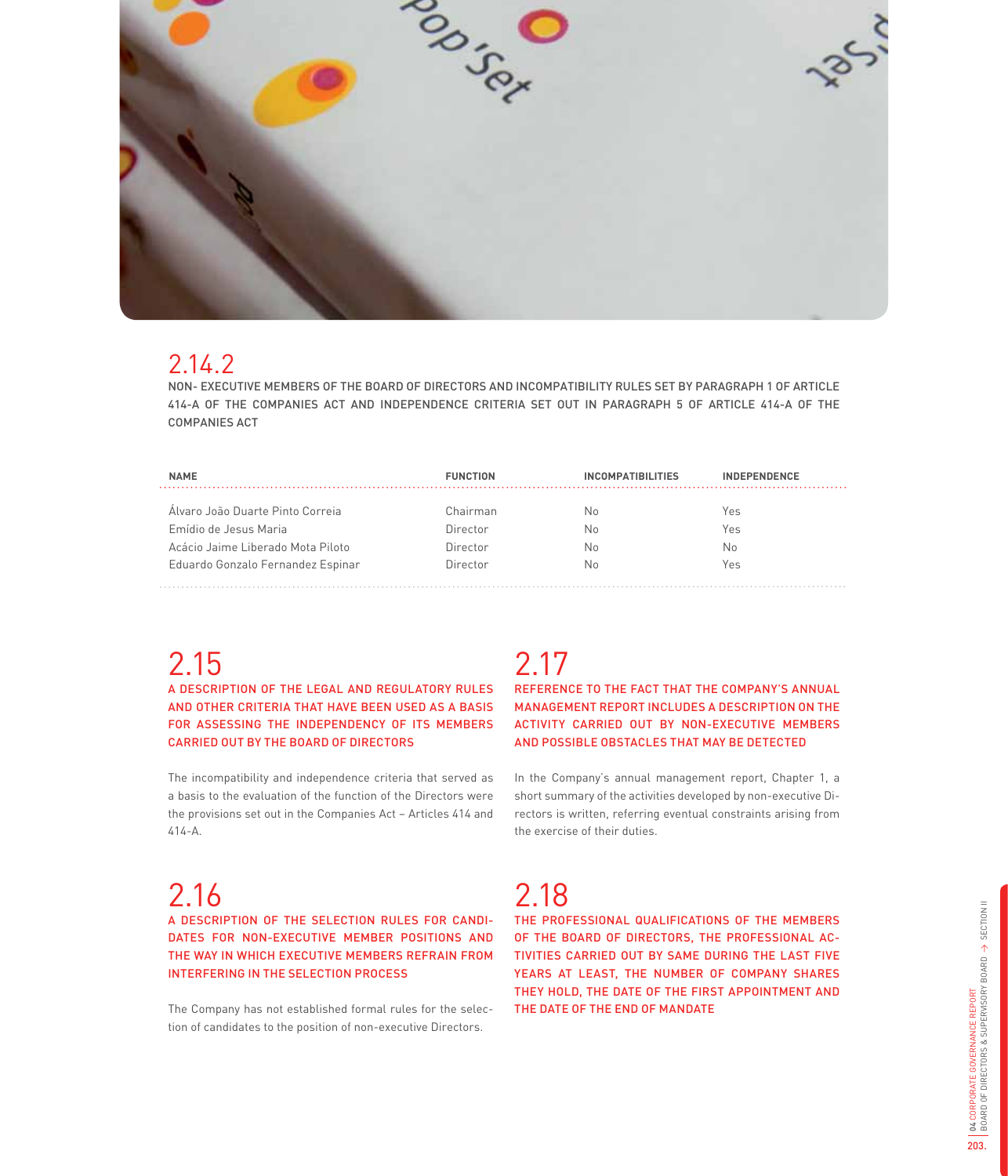## 2.18.1

Qualifications of the members of the Board of Directors and Professional activities carried out by same during the last five years at least

#### 2.18.1.1. Álvaro João Duarte Pinto Correia

#### 2.18.1.1.1. Academic qualifications

• Degree in Engineering by Instituto Superior Técnico (Superior Technical institute)

• Associate Professor in Instituto Superior Técnico (Superior Technical Institute)

• Professor in Academia Militar (Military Academy)

#### 2.18.1.1.2. Professional qualifications

• Chairman of the Supervisory Committee of Instituto de Seguros de Portugal (Portuguese Insurance Institute) (since 19.12.2004)

• Chairman of the Board of Directors of Tagusgás – Empre-

sa de Gás do Vale do Tejo, SA (from 06.02.1997 to30.05.2008) • Director of SHCB – Sociedade Hidroeléctrica de Cabora

Bassa (from 27.11.2007 to12.04.2010)

• Chairman of the Supervisory Board of UCCLA – União das Cidades Capitais Luso-Afro-Américo-Asiáticas (since 16 of February 1989)

• Chairman of the Board of Directors of Fundação Cidade de Lisboa (since 1st of July 2000)

• Chairman of the General Board of Nersant – Associação Empresarial da Região de Santarém

• Coordinator of the Business Committee of Angola's Debt Negotiation Comissão de Negociação da Divida de Angola (since 07.02.2003)

• Coordinator of the Project Team for the Follow-up of the study and implementation of the New Lisbon Airport (since 06.03.2007)

• Chairman of the Board of Directors of Sofid – Sociedade para o Financiamento do Desenvolvimento – Instituição Financeira de Crédito, SA (since 04.04.2008)

• Chairman of the Supervisory Board of CPF – Centro Português de Fundações (since 2.03.2010)

#### 2.18.1.2. José Manuel Félix Morgado

#### 2.18.1.2.1. Academic qualifications

• Degree in Business Economics and Adminstration from Universidade Católica Portuguesa

• Specialization in Asset and Liabilities Management with INSEAD

#### 2.18.1.2.2. Professional qualifications

• Manager of Poresin – Investimentos Mobiliários e Imobiliários, Lda

• Managing Director of ONI – SGPS, SA (from 2005 to2006)

• Director and Chairman of the Executive Committee of Inapa– Investimentos, Participações e Gestão, SA (since15.02.2007)

• Director and Chairman of the Audit Committee of Gestmin – SGPS (since 2010)

• Chairman of the Board of Directors/Management of the subsidiary companies of Inapa Group:

- Gestinapa Sociedade Gestora de Participações Sociais, SA
- Inapa Portugal Distribuição de Papel, SA
- Inapa Deutschland, GmbH
- Inapa France, SAS
- Inapa España Distribución de Papel, SA
- Inapa Suisse, SA
- Inapa Belgium, SA
- Inapa Luxemburg, SA
- Logistipack, SA
- Inapa Merchants Holding, Ltd
- Tavistock Paper Sales Ltd

#### 2.18.1.3. Emídio de Jesus Maria

#### 2.18.1.3.1. Academic qualifications

• Degree in Business Economics and Administration from Instituto Superior de Economia de Lisboa

• Chartered Accountant (inscribed in the respective Chartered Accountant Association) and Auditor (inscribed in the respective Association, having voluntarily suspended such duties for the time being)

#### 2.18.1.3.2. Professional qualifications

- Member of the Supervisory Board of Santander Totta Seguros – Companhia de Seguros de Vida, SA (since2009)
- Chartered Accountant and Auditor and independent Consultant (from 1990 to2008)
- Chairman of the Monitoring Committee of FAT Work Accidents Fund (from 2001 to 2006)
- Member and Chairman of the Audit Committee of the EIB –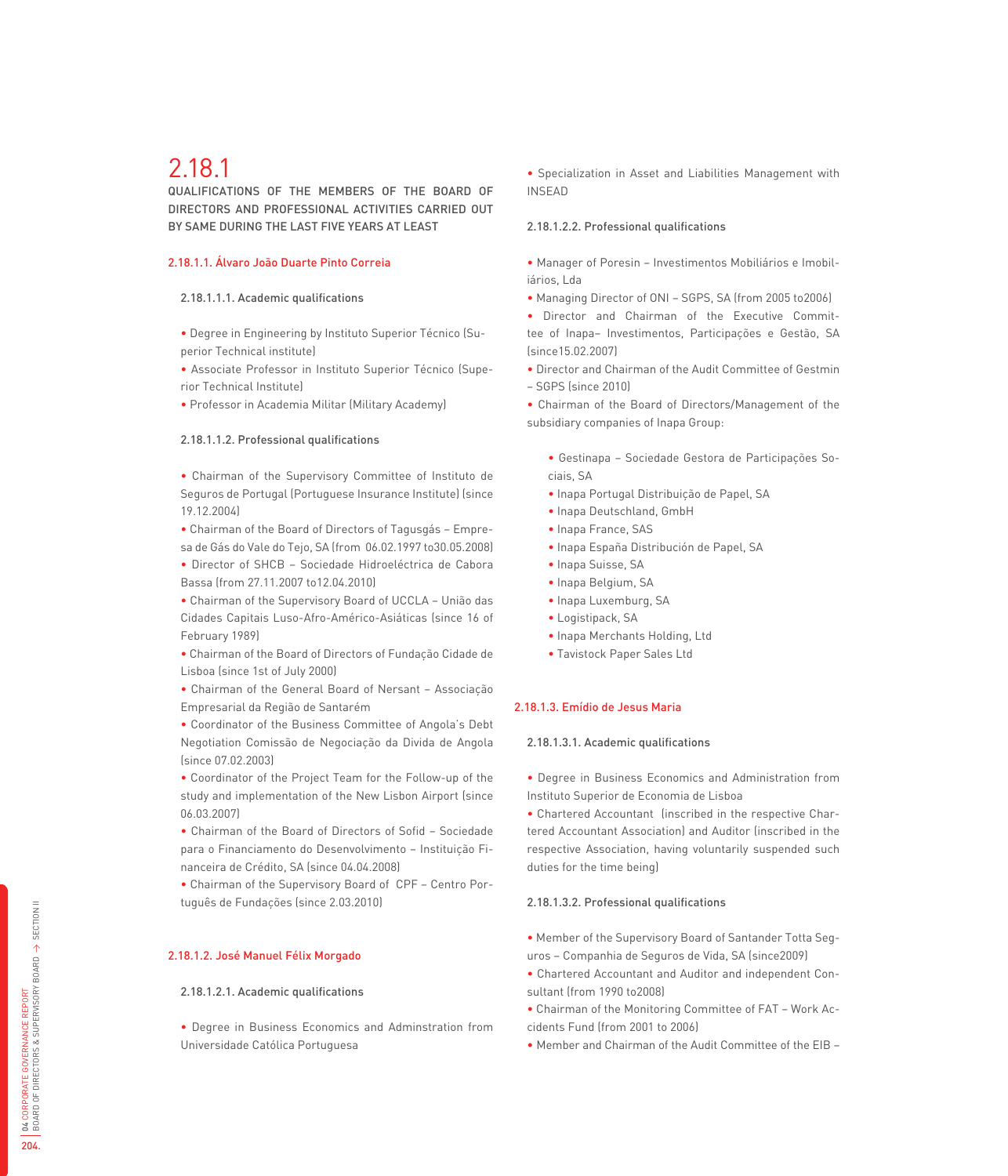European Investment Bank – Luxemburg (from 1996 to 2003). Inspector of Finance in IGF – technical career and manager until Assistant Inspector-General (from 1980 to 2003)

#### 2.18.1.4. Arndt Jost Michael Klippgen

#### 2.18.1.4.1. Academic qualifications

• Diplom-Kaufmann academic degree from the University of Hamburg

#### II.18.1.4.2. Professional qualifications

• General Manager of the following subsidiary companies of Inapa Group:

- Papier Union, GmbH
- Inapa Deutschland, GmbH
- PMF Print Media Factoring, GmbH
- Inapa Packaging, GmbH
- Inapa VisCom, GmbH

#### 2.18.1.5. António José Gomes da Silva Albuquerque

#### 2.18.1.5.1. Academic qualifications

• Degree in Finance Administration from Instituto Superior de Ciências Económicas e Financeiras

#### II.18.1.5.2. Professional qualifications

• Director of Parpública – Participações Públicas, SGPS, SA (from 2004 to 2010)

- Director of Sagescur, SGPS, SA (from 2004 to 2010)
- Director of Capitalpor, SGPS, SA (from 2008 to2010)

#### 2.18.1.6. Jorge Manuel Viana de Azevedo Pinto Bravo

#### 2.18.1.6.1. Academic qualifications

• Bachelor's Degree in Engineering from Instituto Superior de Engenharia de Lisboa

• Post-graduation in Management and Marketing with Stockley Park Management Center

#### 2.18.1.6.2. Professional qualifications

• Vice-Chairman of the Board of Directors of Reditus Gestão,

#### SA (from 2009 to2010)

- Director of the Grupo Tecnidata (from October 2007 to2010)
- Managing Director Financial Services Iberia of Logica (ex-Edinfor) (from January 2006 to July 2007)
- General Manager of the following subsidiary companies of Inapa Group::
	- Inapa Portugal Distribuição de Papel, SA
	- Inapa España Distribución de Papel, SA

#### 2.18.1.7. Acácio Jaime Liberado Mota Piloto

#### 2.18.1.7.1. Academic qualifications

- Degree in Law from Faculdade de Direito de Lisboa
- Scholarship from Foundation Hans Seidel, Munich
- Post-graduation in Community Law with University Ludwig Maximilian, Munich
- Post-graduation in Competition Community Law with Max Planck Institut, Munich
- Intern in European Patent Institut, Munich
- Insead Executive Programme

#### 2.18.1.7.2. Professional qualifications

- Director of Bank Millennium bcp Investimento, SA (from 2000 to 2009)
- General Manager of Bank Millennium bcp, SA (since 2000)
- Director of Elos Ligações de Alta Velocidade, SA
- Director of TIIC Transport Infrastructure Investment Company
- Member of the General Board of Asterion, ACE
- Director of Millennium bcp Gestão de Activos, SGFI, SA

#### 2.18.1.8. Eduardo Gonzalo Fernandez Espinar

#### 2.18.1.8.1. Academic qualifications

- B.S. in Business Administration from Universidade Católica de Santiago do Chile
- MBA with Wharton School of Pennsylvania University

#### 2.18.1.8.2. Professional qualifications

- Director of Emergence Capital Partner, SA (Madrid) (since January 2006)
- Director of Akoleo, SA (Genève) (since January 2006)
- Director of Patris Capital, SA (since January 2006)
- Director of Ongoing TMT, SA ( since February 2011)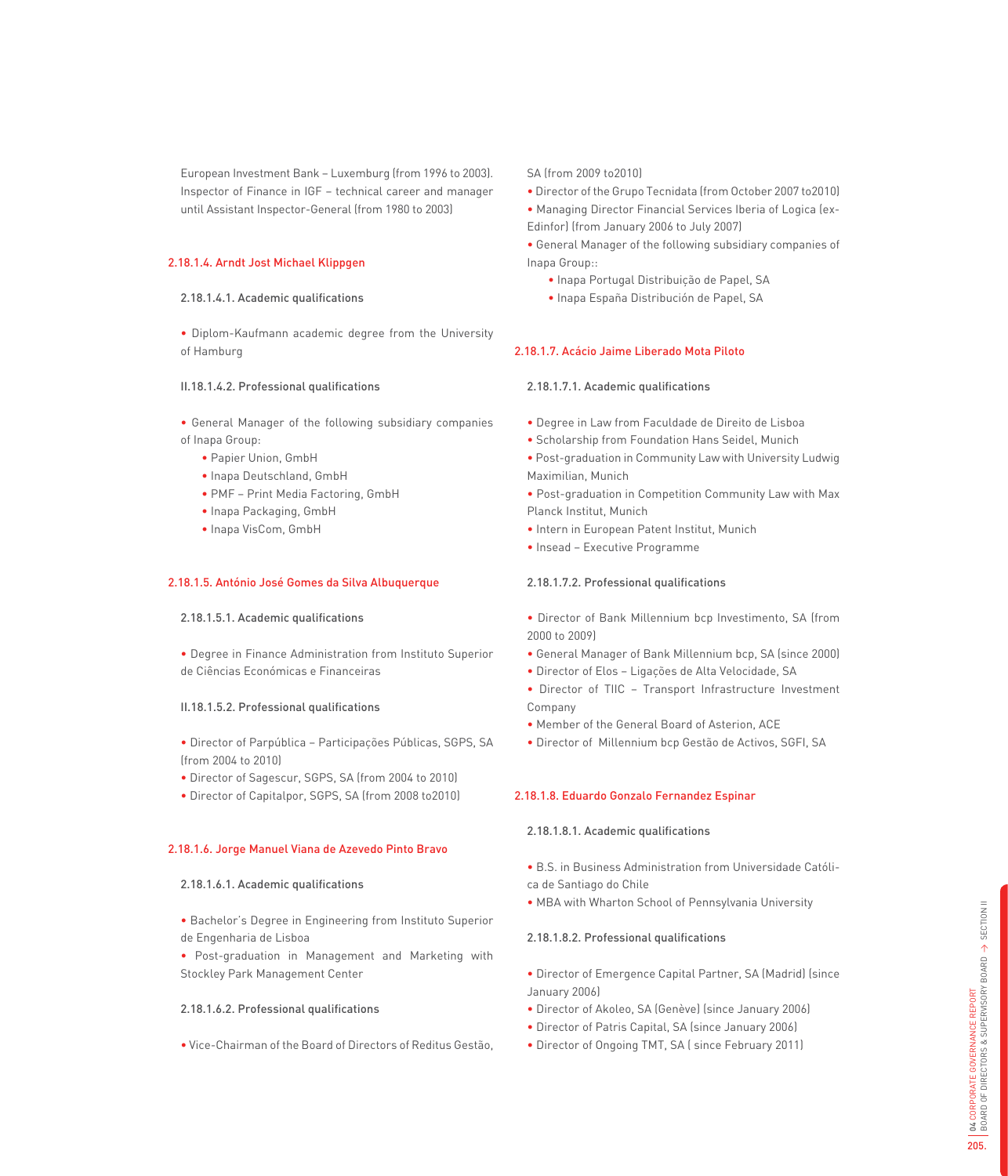## 2.18.2

number of company shares they hold, the date of the first appointment and the date of the end of mandate

| <b>NAME</b>                               | <b>NUMBER OF SHARES</b> | <b>DESIGNATION DATE</b> | <b>TERMINATION OF</b><br><b>TERM SERVICE</b> |
|-------------------------------------------|-------------------------|-------------------------|----------------------------------------------|
| Álvaro João Duarte Pinto Correia          | 0                       | 11 05 2010              | 31.12.2012                                   |
| José Manuel Félix Morgado                 | 563 631                 | 15.02.2007              | 31.12.2012                                   |
| Emídio de Jesus Maria                     | 0                       | 09 04 2008              | 31.12.2012                                   |
| Arndt Jost Michael Klippgen               | 0                       | 31.05.2007              | 31.12.2012                                   |
| António José Gomes da Silva Albuguerque   | 0                       | 11.05.2010              | 31.12.2012                                   |
| Jorge Manuel Viana de Azevedo Pinto Bravo | 0                       | 11.05.2010              | 31.12.2012                                   |
| Acácio Jaime Liberado Mota Piloto         | 0                       | 11.05.2010              | 31.12.2012                                   |
| Eduardo Gonzalo Fernandez Espinar         | 200,000                 | 11 05 2010              | 31.12.2012                                   |

# 2.19

Duties that the members of the board of directors carry out in other companies and a description of duties carried out in other companies of the same **HOLDING** 

## 2.19.1.

Álvaro João Duarte Pinto Correia

2.19.1.1. Activities in other companies outside Inapa Group

2.19.1.2. Activities in other companies of Inapa Group

N.A.

## 2.19.2

José Manuel Félix Morgado

2.19.2.1. Activities in other companies outside Inapa Group

- Manager of Poresin Investimentos Mobiliários e Imobiliários, SA
- Director and Chairman of the Audit Committee of Gestmin – SGPS

#### 2.19.2.2. Activities in other companies of Inapa Group

• Chairman of the Board of Directors of Gestinapa – Sociedade Gestora de Participações Sociais, SA

- Chairman of the Board of Directors of Inapa Portugal Distribuição de Papel, SA
- Chairman of the Management Board of Inapa Deutschland, GmbH
- Chairman of Inapa France, SAS
- Chairman of the Board of Directors of Inapa España Distribución de Papel, SA
- Chairman of the Board of Directors ofInapa Suisse, SA
- Chairman of the Board of Directors ofInapa Belgium, SA
- Chairman of the Board of Directors ofInapa Luxemburg, SA
- Chairman of the Board of Directors of Logistipack, SA

## 2.19.3

Emídio de Jesus Maria

2.19.3.1. Activities in other companies outside Inapa Group

• Member of the Supervisory Board of Santander Totta Seguros – Companhia de Seguros de Vida, SA (since 2009)

2.19.1.3.2. Activities in other companies of Inapa Group

N.A.

<sup>•</sup> Chairman of the Board of Directors of Sofid – Sociedade para o Financiamento do Desenvolvimento – Instituição Financeira de Crédito, SA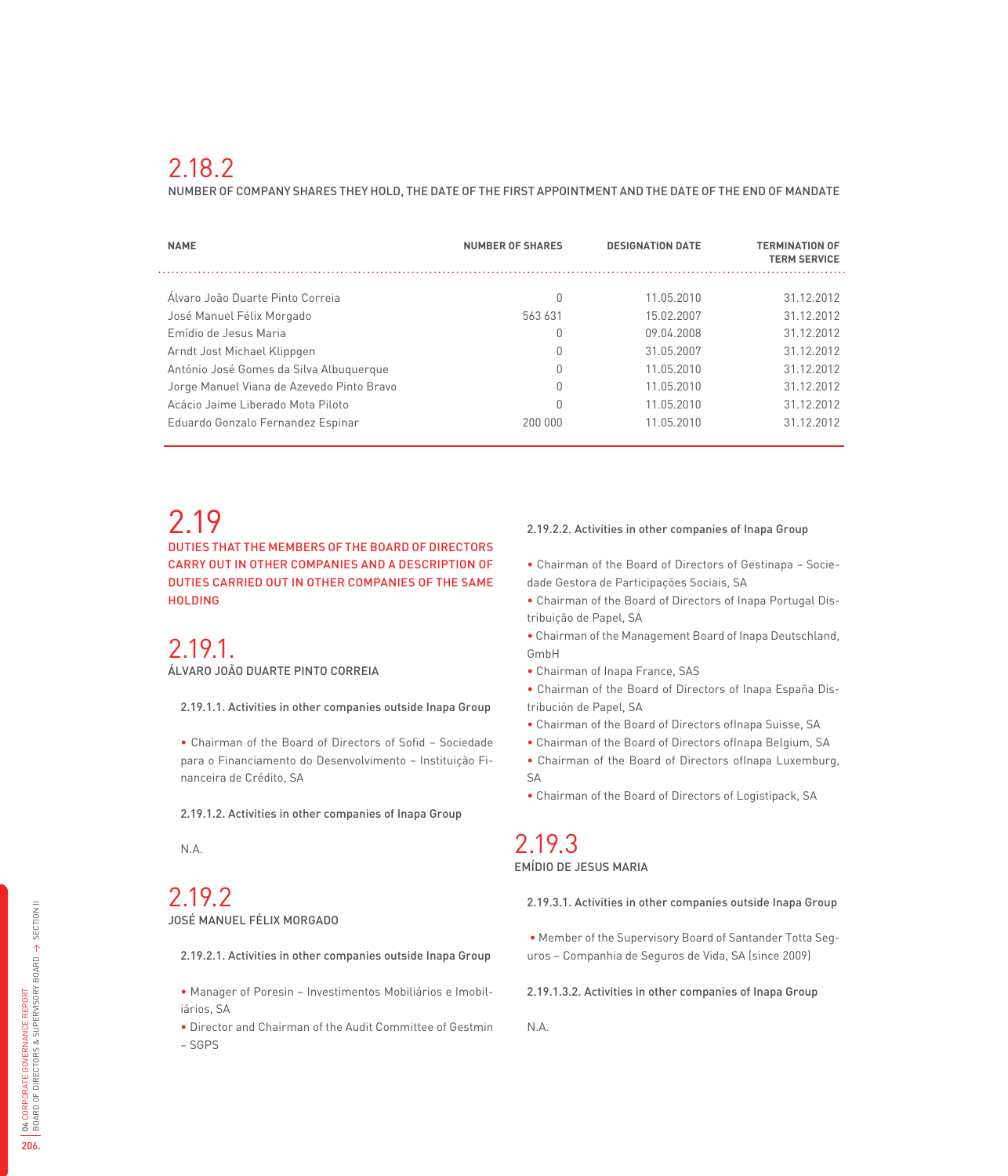#### 2.19.4 Arndt Jost Michael Klippgen

2.19.4.1. Activities in other companies outside Inapa Group

N.A.

2.19.4.2. Activities in other companies of Inapa Group

- Manager of Papier Union, GmbH
- Manager of Inapa Deutschland, GmbH
- Manager of PMF Print Media Factoring, GmbH
- Manager of Inapa Packaging, GmbH
- Manager of Inapa VisCom, GmbH

## 2.19.5

António José Gomes da Silva Albuquerque

2.19.5.1. Activities in other companies outside Inapa Group

N.A.

2.19.5.2. Activities in other companies of Inapa Group

N.A.

## 2.19.6

Jorge Manuel Viana de Azevedo Pinto Bravo

2.19.6.1. Activities in other companies outside Inapa Group

N.A.

2.19.5.2. Activities in other companies of Inapa Group

- Director of Inapa Portugal Distribuição de Papel, SA
- Director of Inapa España Distribución de Papel, SA

## 2.19.7

Acácio Jaime Liberado Mota Piloto

2.19.7.1. Activities in other companies outside Inapa Group

- General Manager of Bank Millennium bcp, SA
- Director of Millennium bcp Gestão de Activos, SGFI, SA
- Director of Elos Ligações de Alta Velocidade, SA

![](_page_37_Picture_28.jpeg)

• Director of TIIC – Transport Infrastructure Investment Company

• Member of the General Board of Asterion, ACE

2.19.5.2. Activities in other companies of Inapa Group

N.A.

## 2.19.8

Eduardo Gonzalo Fernandez Espinar

- 2.19.7.1.Activities in other companies outside Inapa Group
- Director of Emergence Capital Partner, SA (Madrid)
- Director of Akoleo, SA (Genève)
- Director of Patris Capital, SA
- Director of Ongoing TMT, SA

2.19.5.2. Activities in other companies of Inapa Group

N.A.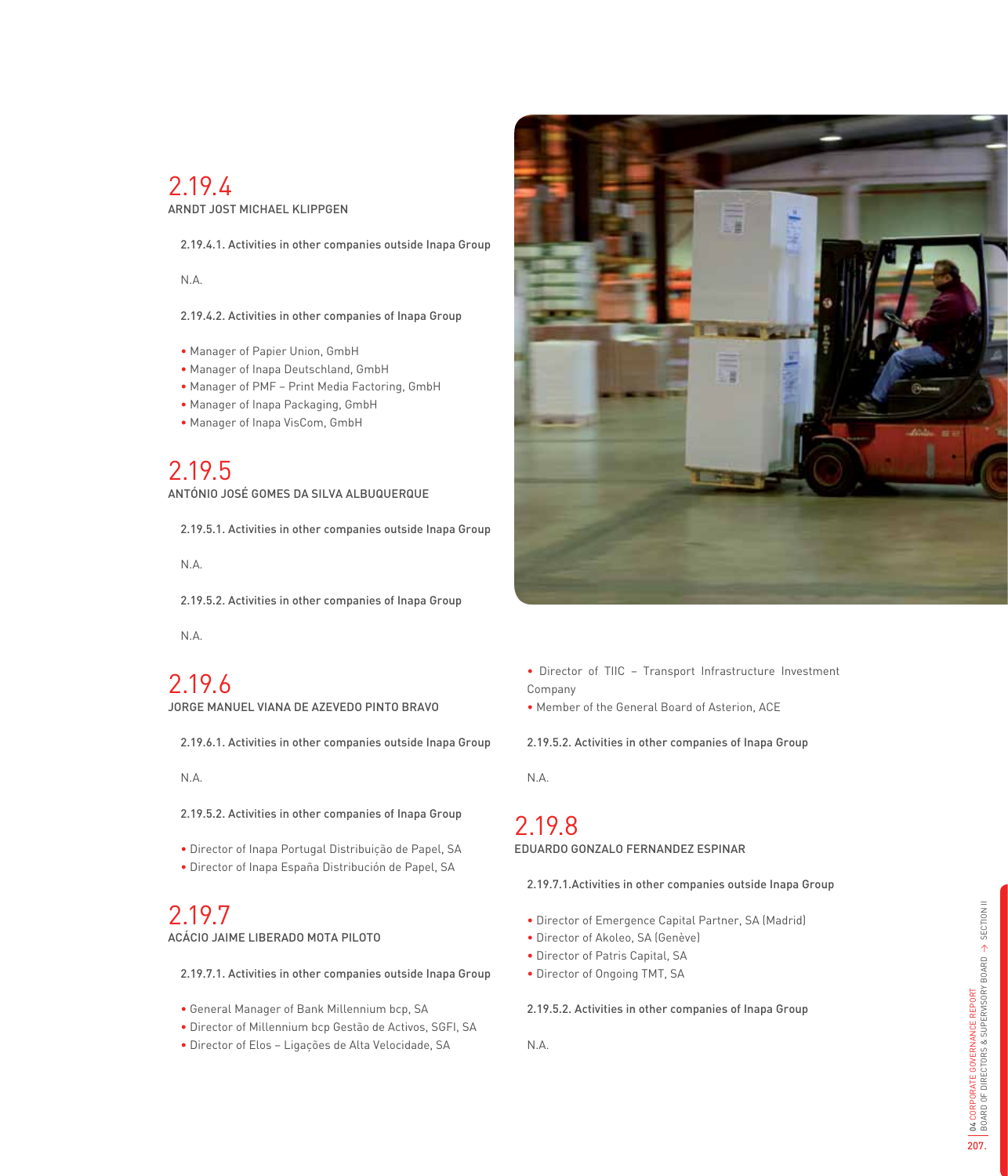## Section III – General and Supervisory Board, Financial MATTERS COMMITTEE AND Supervisory Board

# 2.21 A 2.29

Not applicable.

The Company adopted the governance model set out in the provisions of sub-paragraph b) of paragraph 1 of Article 278 of the Companies Act as its statutory administration and supervisory structure, comprising a Board of Directors, and Audit Committee and a Chartered Accountant and Auditor.

## Section IV – Remuneration

2.30 Description of the remuneration policy of the board of directors and the supervisory board, as provided for in article 2 of Law 28/2009 of 19 June

The remuneration policy has been the object of a separate assessment by the General Meeting of May 11,2010.

In such Meeting, the following description on remuneration policy has been approved by a majority of 73.81% of votes:

1. The remuneration of the members of the Board of Directors shall be structured essencially with a basis on four general criteria: (i) competitiveness, taking into consideration the portuguese market practices; (ii) equity, with the remuneration policy relying in standard criteria that are consistent, fair and balanced; (iii) performance assessment, according to the respective duties and the level of responsibility of the member in question; and (iv) alignment of their personal interests with the interests of the Company.

2. The remuneration of the members of the Board of Direc-

tors comprises exclusively a fixed sum, except in the case of the members of the Executive Committee that shall also have a variable component.

**3.** The Remunerations Committee stipulates the amount of the fixed sum in the remuneration of the executive and non-executive Directors considering the policies followed by other companies in the same business, notwithstanding different characteristics and size of the Company.

4. The setting of objectives in the variable component of the remuneration of the members of the Executive Committee such as image, transparency, maintaining and developing sustainability, besides value generating and the promotion of efficiency, are mechanisms with a view to promoting an adequate alignment with the medium and long-term interests os the Company and the shareholders.

5. In case there is a variable component of the remuneration, it cannot exceed the equivalent to six months of the fixed sum, being the payment of 50% of that component of the remuneration of the executive members of the Board of Directors paid after the approval of accounts of the fiscal year it relates and the other 50% deferred to the end of the year subsequent to the formal termination of the mandate.

6. For the years of 2010 and 2011, Provision nr. 5696-A 2010 dated March 25, from the Minister of State and Finance Administration stipulates that, at an exceptional level, there will not be a variable component of remuneration and such disposition shall be enforced by any State-owned company.

7. For the financial year of 2010, the fixed remuneration of the members of the Board of Directors shall be maintained.

The Company shall disclose a statement on the remuneration policy of the Board, in conformance with paragraph 3 of Article 248-B of the CVM, shall the remuneration include an important variable component.

The remuneration policy of the Company, in this particular aspect, namely in what regards to its variable component, is fixed taking into consisderation the same criteria/principles described above, in paragraph 1 of the declaration on remuneration policy and it comprises the following variables: (i) competitiveness, taking into consideration the market practices regarding the duties performed by the Director in question; (ii) equity, with the remuneration policy relying in standard criteria that are consistent, fair and balanced; (iii) performance assessment, according to the respective duties, the level of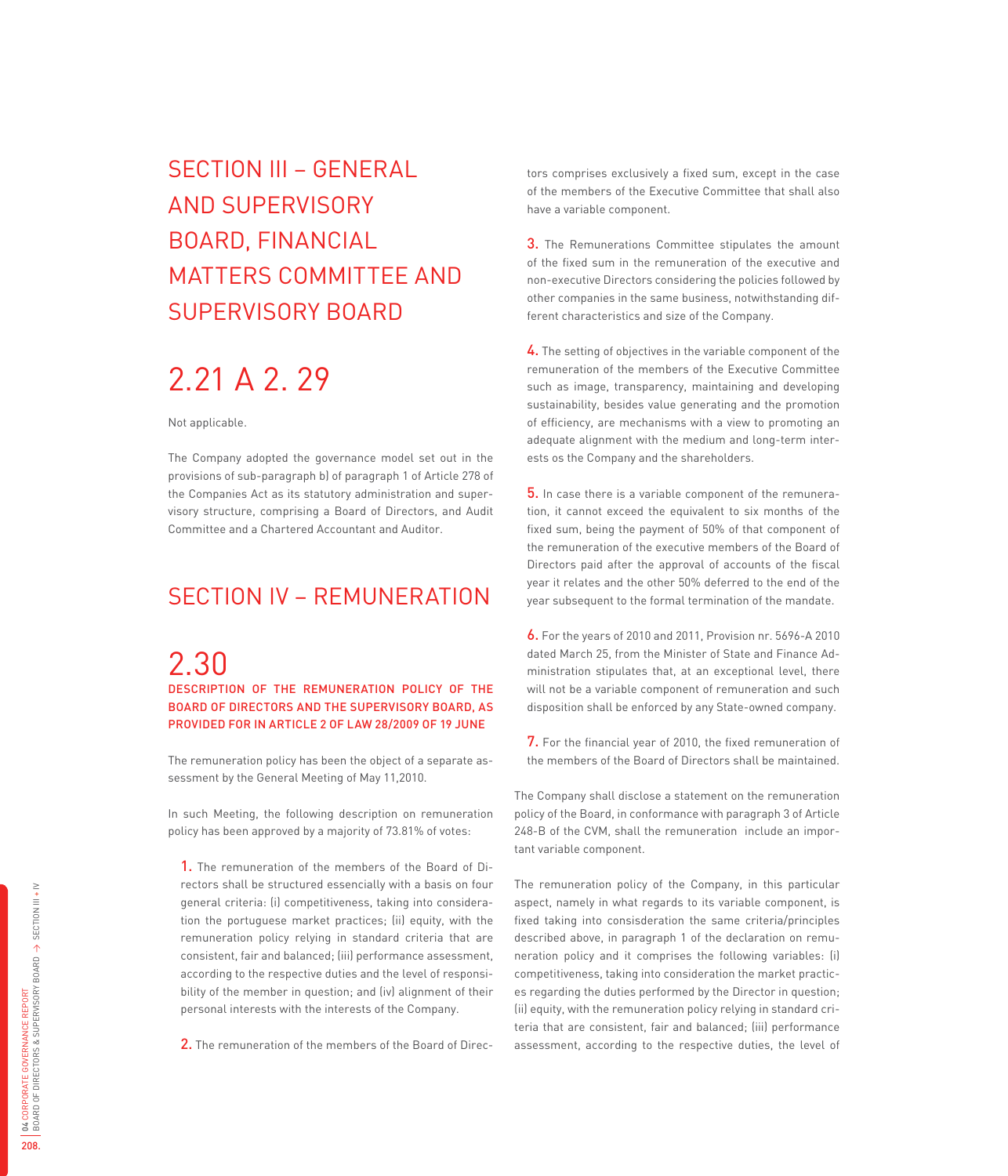responsibility of the member in question and pre-settled objectives; and (iv) alignment of the Director's personal interests with the interests of the Company and the Group.

# 2.31

Indication on the amount concerning the annual remuneration paidindividually to members of the board of directors and of the supervisory board of the company, including fixed and variable remuneration and as to the latter, mentioning the different components that gave rise to same, the parts that has been deferred and paid

| <b>NOME</b>                                    | <b>INAPA - IPG</b>                                         |                                                          | <b>SUBSIDIARIES</b>                                        |                                                          |
|------------------------------------------------|------------------------------------------------------------|----------------------------------------------------------|------------------------------------------------------------|----------------------------------------------------------|
|                                                | <b>FIXED</b><br><b>REMUNERATION</b><br><b>PAID IN 2010</b> | <b>VARIABLE</b><br><b>REMUNERATION</b><br><b>IN 2010</b> | <b>FIXED</b><br><b>REMUNERATION</b><br><b>PAID IN 2010</b> | <b>VARIABLE</b><br><b>REMUNERATION</b><br><b>IN 2010</b> |
| Vasco Luis Schulthess de Quevedo Pessanha [*]  | € 25 833.33                                                |                                                          |                                                            |                                                          |
| Jorge Armindo Carvalho Teixeira (*)            | 15 283.33<br>€                                             |                                                          |                                                            |                                                          |
| José Manuel Félix Morgado                      | € 378 320.38                                               |                                                          |                                                            |                                                          |
| Arndt Jost Michael Klippgen                    | 35 000.00<br>€                                             |                                                          | $\in$ 260 000.00 (***) $\in$ 88 000.00 (***)               |                                                          |
| Emídio de Jesus Maria                          | 70 500.00<br>€                                             |                                                          |                                                            |                                                          |
| Pedro Maria Cabral Norton de Matos [*]         | 5458.37<br>€                                               |                                                          |                                                            |                                                          |
| Abílio Ramos Marques (*)                       |                                                            |                                                          |                                                            |                                                          |
| Álvaro João Duarte Pinto Correia (**)          | 49 663.01<br>€                                             |                                                          |                                                            |                                                          |
| António José Gomes da Silva Albuquerque (**)   | 149 427.63<br>€                                            |                                                          |                                                            |                                                          |
| Jorge Manuel Viana de Azevedo Pinto Bravo (**) | 153 127.63<br>€                                            |                                                          |                                                            |                                                          |
| Acácio Jaime Liberado Mota Piloto (**)         | 10 024.61<br>€                                             |                                                          |                                                            |                                                          |
| Eduardo Gonzalo Fernandez Espinar (**)         | 8 9 5 7.8 8<br>€                                           |                                                          |                                                            |                                                          |

(\*) finished the term in 11.05.2010 (\*\*) started the term in 11.05.2010 (\*\*\*) see II.33.12.

Note: With reference to the financial year 2009 and the mandate 2007-2009 there was a deferred payment of the variable component of remuneration fixed by the Remunerations Committee to be paid to the Chairman of the Executive Committee of the Board of Directors.

# 2.32.

Information on the way the remuneration is structured so as to allow aligning the interests of the members of the board of directors with the longterm interests of the company as well as how it is based on the performance assessment and how it discourages excessive risk assumption

1. The remuneration of the members of the Board of Directors, such as it was approved in the General Meeting, is determined with a basis on four general criteria: (i) competitiveness, taking into consideration the portuguese market practices; (ii) equity, with the remuneration policy relying in standard criteria that are consistent, fair and balanced; (iii) performance assessment, according to the respective duties and the level of responsibility of the member in ques-

tion; and (iv) alignment of their personal interests with the interests of the Company.

2. The remuneration of the members of the Board of Directors shall exclusively consist of a fixed sum, except in the case of the members of the Executive Committee which shall also include a variable component.

**3.** The Remunerations Committee shall stipulate the value of the fixed component of the remuneration of the executive and non-executive Directors considering the policies followed in companies of the same sector, notwithstanding the different specificities and size of the Company.

4. The variable component of the remuneration of the members of the Executive Committee shall be consistent with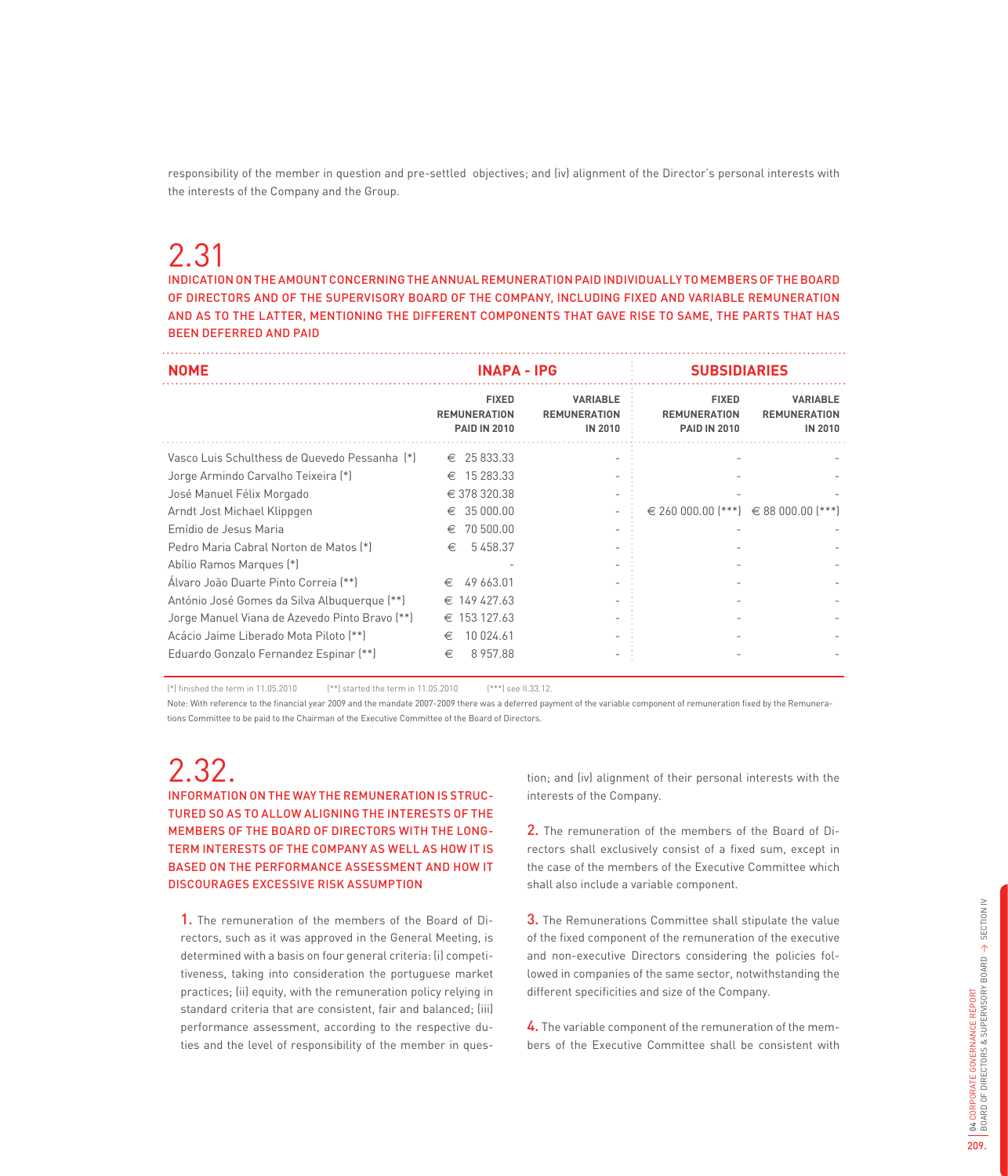an objective to maximize the company's long-term performance, its image, transparency, sustainability, efficiency promotion and shall be structured with a view to align medium and long-term interests of the Company with the interests of Shareholders.

5. In case of existence of a variable component of the remuneration it cannot exceed the equivalent to six months of the fixed component being the payment of 50% of that remuneration component made to the executive members of the Board of Directors after the approval of accounts of the respective fiscal year, and the other 50% deferred to the end of the year subsequent to the formal termination of the mandate.

6. For the years of 2010 and 2011 it has been established, at exceptional level, that there will not be a distribution of any variable component of remuneration, being maintained the fixed remuneration in force during 2010.

## 2.33

As regards the remuneration of the executive MEMRERS.

## 2.33.1

Reference to the fact that the executive members' remuneration includes a variable component and information on the way said component relies of the assessment performance

The remuneration of Directors with executive duties shall comprise a variable component dependent on regular assessments of their performance to be determined under previously stated terms.

Notwithstanding what has been previously mentioned, the General Meeting has approved that, at exceptional level, in the years of 2010 and 2011 no variable component of remuneration shall be distributed to executive Members.

## 2.33.2

The corporate bodies responsible for assessing the performance of executive members

The performance assessment of the executive Members for purposes of remuneration is the responsibility of:

- The Remunerations Committee
- The General Meeting

#### 2.33.3

The pre-established criteria for assessing the performance of executive Members

There are no pre-established criteria for assessing the performance of executive Members besides the principles mentioned in 2.32.

## 2.33.4

The relative importance of the variable and fixed components of the members' remuneration, as well as the maximum limits for each component

Notwithstanding what regards to the financial years of 2010 and 2011, in which the General Meeting established the principle of non-distribution of a variable component of remuneration, the same, when existing, shall not exceed the equivalent to six months of the fixed component, being the payment of 50% of that component made after the approval of accounts relating to the fiscal year it concerns and the other 50% deferred to the end of the year subsequent to the formal termination of the mandate.

## 2.33.5

The deferred payment of the remuneration's variable component and the relevant deferral period

Notwithstanding what is referred in relation to the financial years of 2010 and 2011, when there is a variable component of the remuneration, 50% of that component shall be paid after the approval of accounts of the fiscal year it concerns and the other 50% shall be deferred to the end of the year subsequent to the formal termination of the mandate.

## 2.33.6

An account of the way whereby the payment of the variable remuneration is subject to the company's continual positive performance during the deferral period

Having the General Meeting approved, for the years of 2010 and 2011, the principle of non-distribution of variable component of remunerations to Directors with executive duties, it is no longer a subject the fact that they should be dependent on the company's long-term positive performance.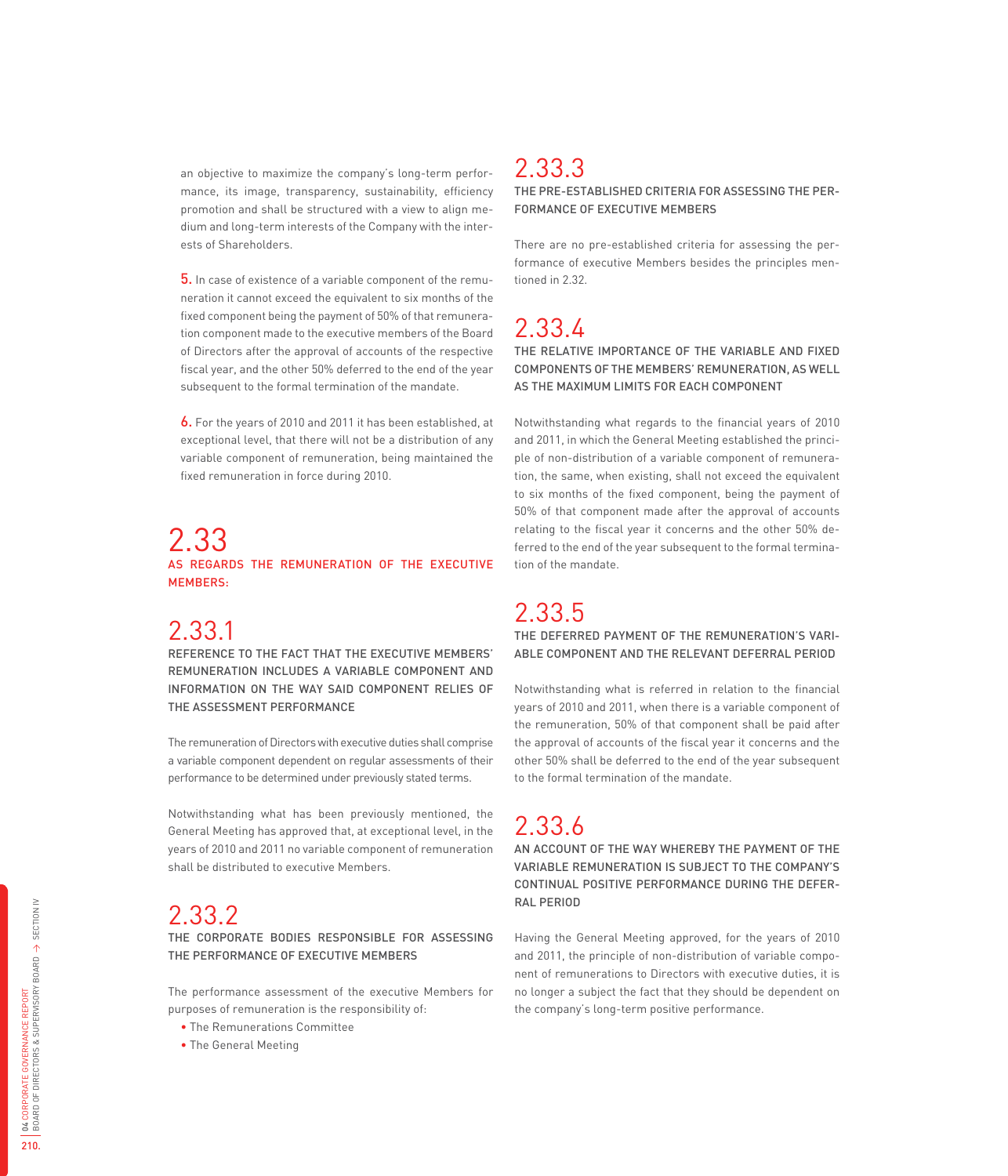## 2.33.7

Sufficient information on the criteria whereon the allocation of variable remuneration on shares is based, as well as on maintaining company shares that the executive members have had access to, on the possible share contracts, namely hedging contracts or risk transfer, the relevant limit and its relation apropos the value of the total annual remuneration

Notwithstanding what is referred in relation to the financial years of 2010 and 2011, it should be noted that the remuneration policy of executive members does not foresee the allocation of shares.

## 2.33.8

Sufficient information on the criteria whereon the allocation of variable remuneration on options is based as well as its deferral period and exercising price

Notwithstanding what is referred in relation to the financial years of 2010 and 2011, it should be noted that the remuneration policy of executive members does not foresee the option to buy shares.

## 2.33.9.1

The main factors and reasons for any annual bonus scheme and any other non-financial benefits

Notwithstanding what is referred in relation to the financial years of 2010 and 2011, the parameters and basis of the bonus payments made to executive members are the ones mentioned in 2.32.

## 2.33.9.2

Remuneration paid in the form of a share in the profits and/or the payment of bonuses and the rationale behind the act of awarding such bonuses and/or share in profits

The remuneration policy approved in General Meeting does not include any share in profits.

## 2.33.10

Compensation paid or owed to former executive di-

#### rectors in relation to early contract termination

During the course of the financial year under analysis, no compensation was paid or is due to former Executive Directors.

## 2.33.11

Reference to the envisaged contractual restraints for compensation owed for undue dismissal of executive directors and its relation apropos the remunerations' variable component

There are no contractual restraints for compensations owed for undue dismissal of executive Directors.

## 2.33.12

Amounts paid on any basis by other companies in a group relationship or exercising control over the company

The amounts paid to Directors by other companies in a group relationship or controlled by the group are the ones referred to in II.31. and arise from the agreement settled with the beneficiary in question to assume duties as CEO quite before his appointment for the Board of Directors of Inapa – Investimentos, Participações e Gestão, SA.

## 2.33.13

A description of the main characteristics of the supplementary pensions or early retirement schemes set up for executive directors and whether said schemes were subject or not to the approval of the general meeting

At present, the Company does not provide complementary retirement benefit plans for members of the management and supervisory boards and senior management.

## 2.33.14

An estimate of the non-financial benefits considered as remuneration which do not fall under the categories listed above

The Directors do not receive non-financial benefits that may be deemed to constitute remuneration which do not fall under the categories listed above.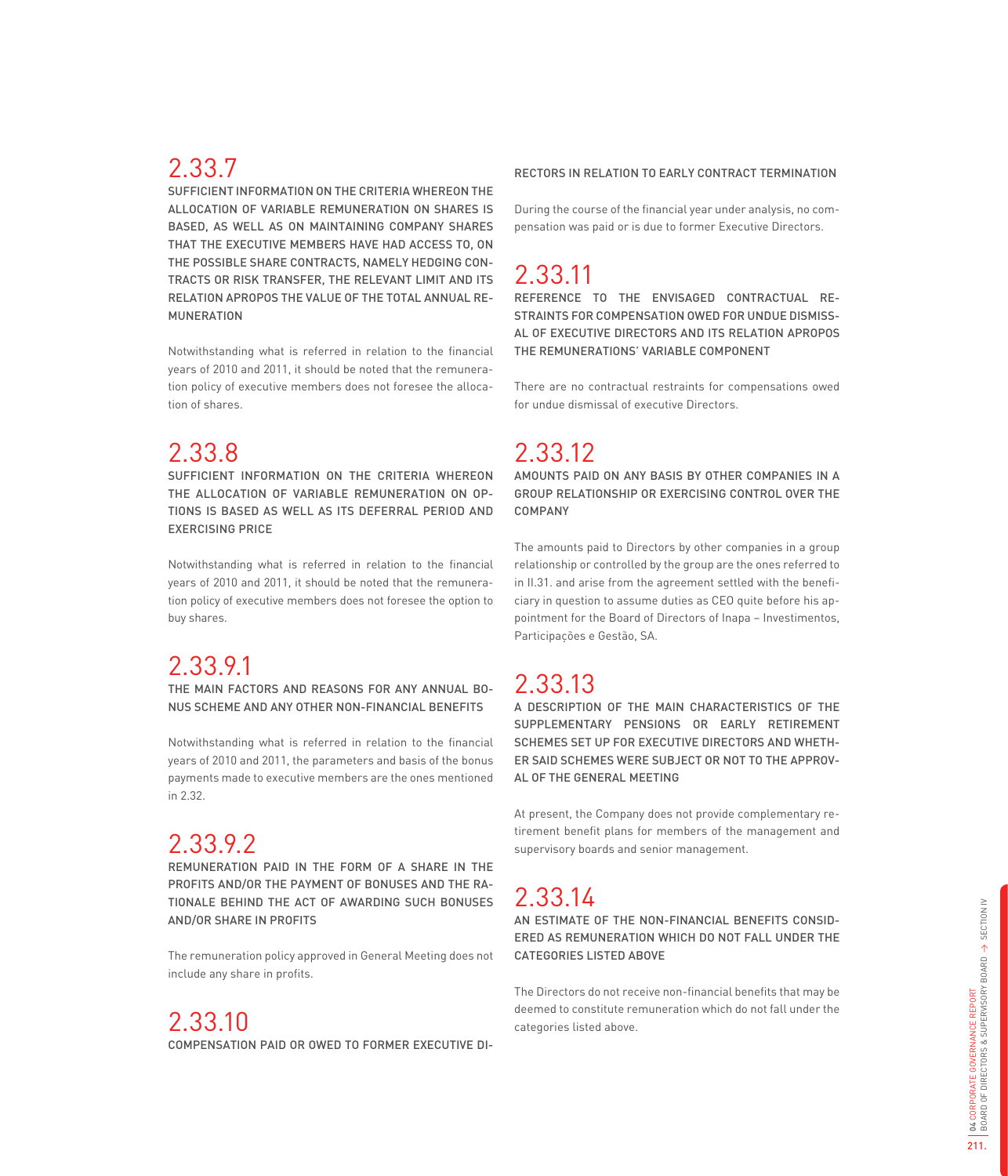# 2.33.15

#### Mechanisms for prevent executive directors from having employment contracts that questions the grounds of the variable remuneration

If, on one hand, there are no specific mechanisms to prevent executive Directors from questioning the variable component of their remuneration, on the other hand there is no contract or other form of agreement signed by them that can produce the same effect of a remuneration whether share allocations or options to buy shares.

# 2.34

#### Reference to the fact that remuneration of nonexecutive members of the Board of Directors is not included in the variable component

The remuneration of non-executive members of the Board of Directors does not include a variable component.

# 2.35

Information on the reporting of irregularities adopted by the company (reporting means, persons entitled to receive said reports, how the reports are to be handled and the names of the persons or bodies that have access to the information and the relevant involvement in the procedure)

The Board of Directors has adopted internal regulations for disclosure of irregular practices, containing the follwing features:

- The employees of Inapa Group (management and staff of •the parent company, Directors, and management and staff of its affiliate companies) are bound to report any irregular practices of which they may have become aware being perpetrated in Inapa Group companies to the following officials:
	- To the Chairman of the Executive Committee of the Board of Directors of Inapa – Investimentos, Participações e Gestão, SA should such irregular practices involve the management and staff of the parent company, Directors and the management and staff of its affiliate companies;
- To the Chairman of the Audit Committee of the Board of Directors should such irregular practices involve the Directors of Inapa – Investimentos, Participações e Gestão, SA or of its supervisory board and/or its staff;
- To the Chairman of the Board of Directors should such irregular practices involve a member of the Audit Committee of the Board of Directors of the Company.
- In the situations referred in sub-paragraph a) of paragraph 1 above, the Chairman of the Executive Committee shall submit such allegations, with the urgency deemed necessary, to the Chairman of the Audit Committee of the Board of Directors.
- Such allegations shall be submitted in writing, and their author shall be entitled to demand from the recipient a written statement to the effect that the information in question shall be treated in the strictest confidence.
- The reporting official shall be assured that, barring allegations of a calumnious nature, any information provided within the scope of these regulations shall neither be raised as grounds for instituting proceedings against him or her nor for any unfavourable treatment towards him or her.

## Section V – Special COMMITTEES:

# 2.36

Identification of members of those committees that have been constituted for the purposes of individual and overall performance assessment of the executive members, consideration on the governance system that has been adopted by the company and the identification of potential candidates with the professional profile fitting the member position

To date, the Company has not appointed any special committee to assess the individual and global performance of executive Directors, ponder on the adopted governance model and identify potential candidates with a professional profile for the position of Director.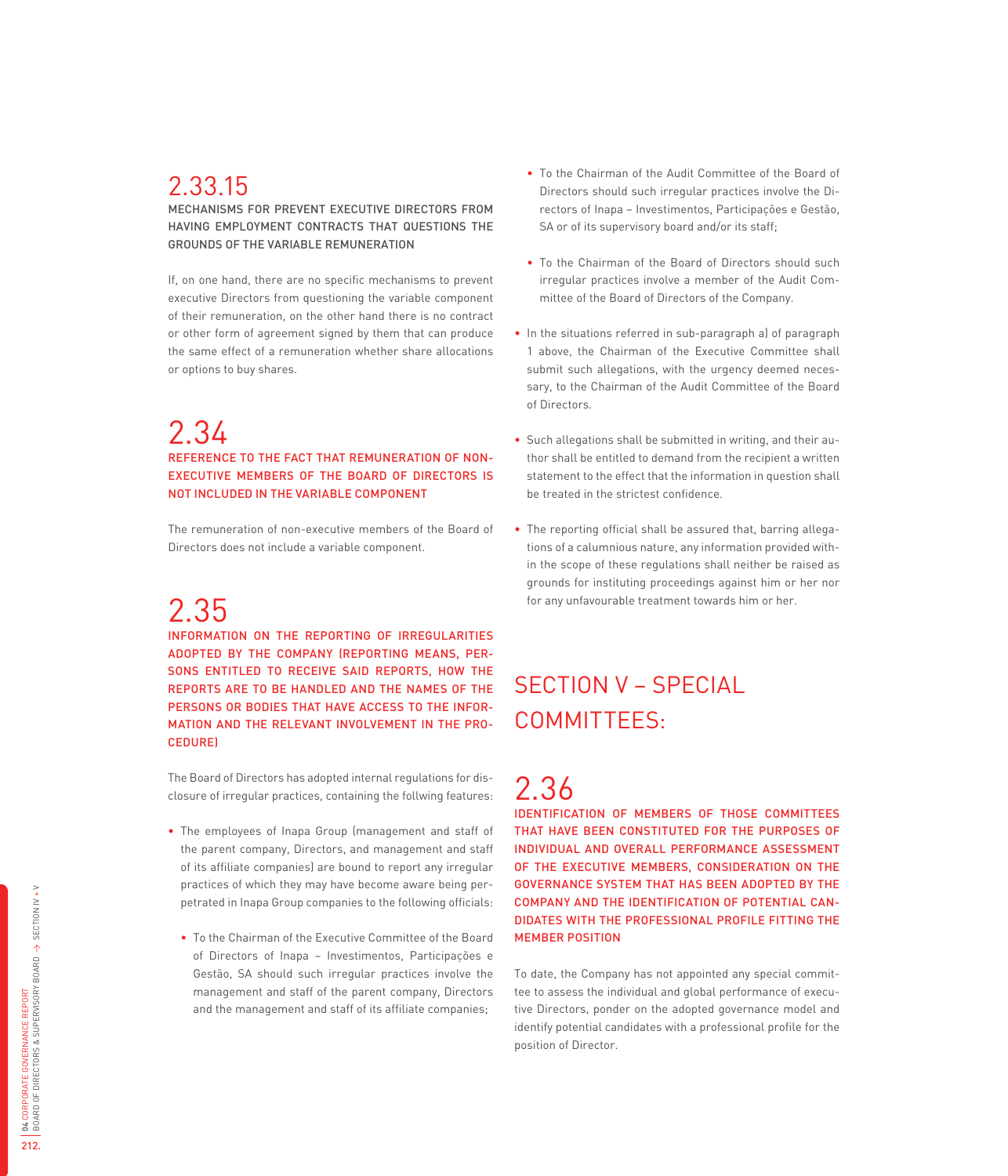# 2.37

Number of meetings held by the committees that have been constituted for management and supervision during the period concerned, as well as reference to the minutes of said meetings that HAVE BEEN HELD

During the course of 2010, the Executive Committee of the Board of Directors held 10 meetings.

During the course of 2010, the Audit Committee of the Board of Directors held 12 meetings.

Minutes of all those meetings of the referred committees were drawn up and are duly written in a special book organized to the effect.

#### 2.38 Reference to the fact that one member of the remuneration committee has knowledge and experience in remuneration policy issues

The Remunerations Committee is a statutory body for which, either in the mandate terminated on May 11, 2010 (mandate from 2007 to 2009) or in the mandate of 2010 to 2012, individuals or entities with experience in remunerations policy have been appointed.

For the present mandate, the following appointments were made to constitute this Committee: as Chairman, Dr. Mário Alberto Duarte Donas and two members to be appointed by corporate shareholders Parpública – Participações Públicas SGPS, SA and Millennium Bcp which have indicated to the effect the names of Drª Maria Amália Freire de Almeida and Dr. Rui Manuel Alexandre Lopes, respectively.

The resolutions of the Remunerations Committee are reasoned and written in a special book.

## 2.39

Reference to the independency of natural or legal persons with an employment contract or providing services to the remuneration committee, as regards the Board of Directors as well as, when applicable, to the fact that these persons have an existing relation with the company consultant

None of the members of the Remunerations Committee has an employment contract or services providing with the Company and do not have an existing relation with the company consultant.

Moreover, the Remunerations Committee did not hire a person or entity to support it within the scope of its duties that had been rendering services over the last three years to any structure depending on the Board of Directors, the Board of Directors itself or that may have a current relation with the company consultant.

![](_page_43_Picture_13.jpeg)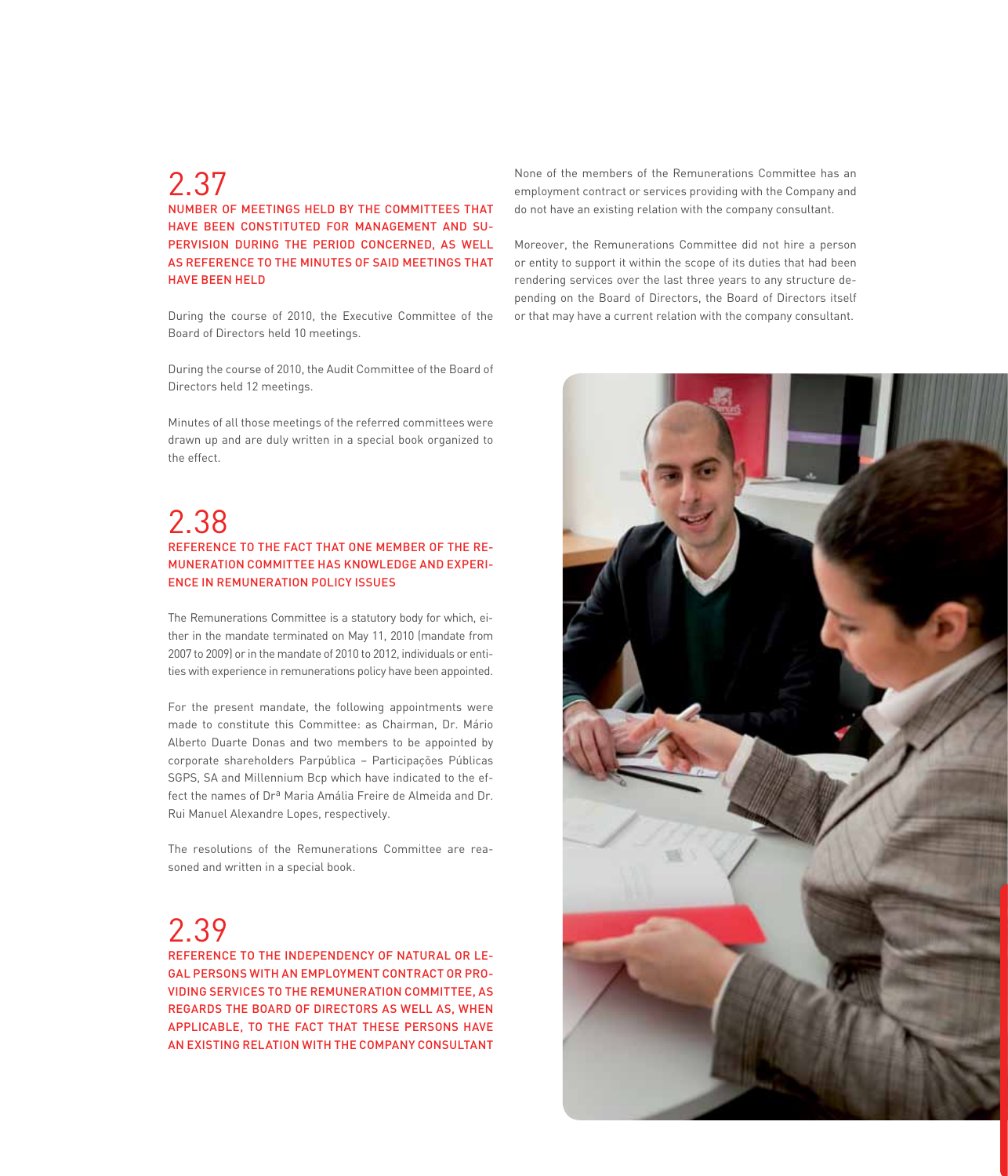## **CHAPTER III** Information and Auditing

# 3.1

The equity structure including those shares that are not admitted to trading, the different category of shares, rights and duties of these shares and the equity percentage that each category represents

The share capital of the Company is represented by one hundred and fifty million ordinary shares of one Euro each.

All shares are fully held for trading in a regulated market confering identical rights on their respective owners and all qualify for the same voting rights – 1 vote per share.

### 3.2 Qualifying holdings in the issuer's equity calculated as per article 20 of the Securities Code

|                    | <b>NUMBER OF SHARES</b> | <b>VOTING RIGHTS</b> | <b>PERCENTAGE OF</b><br><b>VOTING RIGHTS</b> |
|--------------------|-------------------------|----------------------|----------------------------------------------|
| Parpública         | 49 084 738              | 3272%                | 3272%                                        |
| Millennium Bcp     | 27 361 310              | 18 24%               | 18.24%                                       |
| Albano R. N. Alves | 5 188 305               | 3.46%                | 3.46%                                        |

#### 3.3 Identification of the shareholders that hold special rights and a description of those rights

No shareholders are entitled to special rights.

## 3.4

Possible restrictions on share-transfer i.e. consent clauses for their disposal or restrictions on share-ownership

There are no restrictions to the free transfer of ownership of the shares other than the ones arising from the applicable law (namely the obligation to launch a public tender offering when the shareholder ownership exceeds 1/3 or 1/2 of the total voting rights).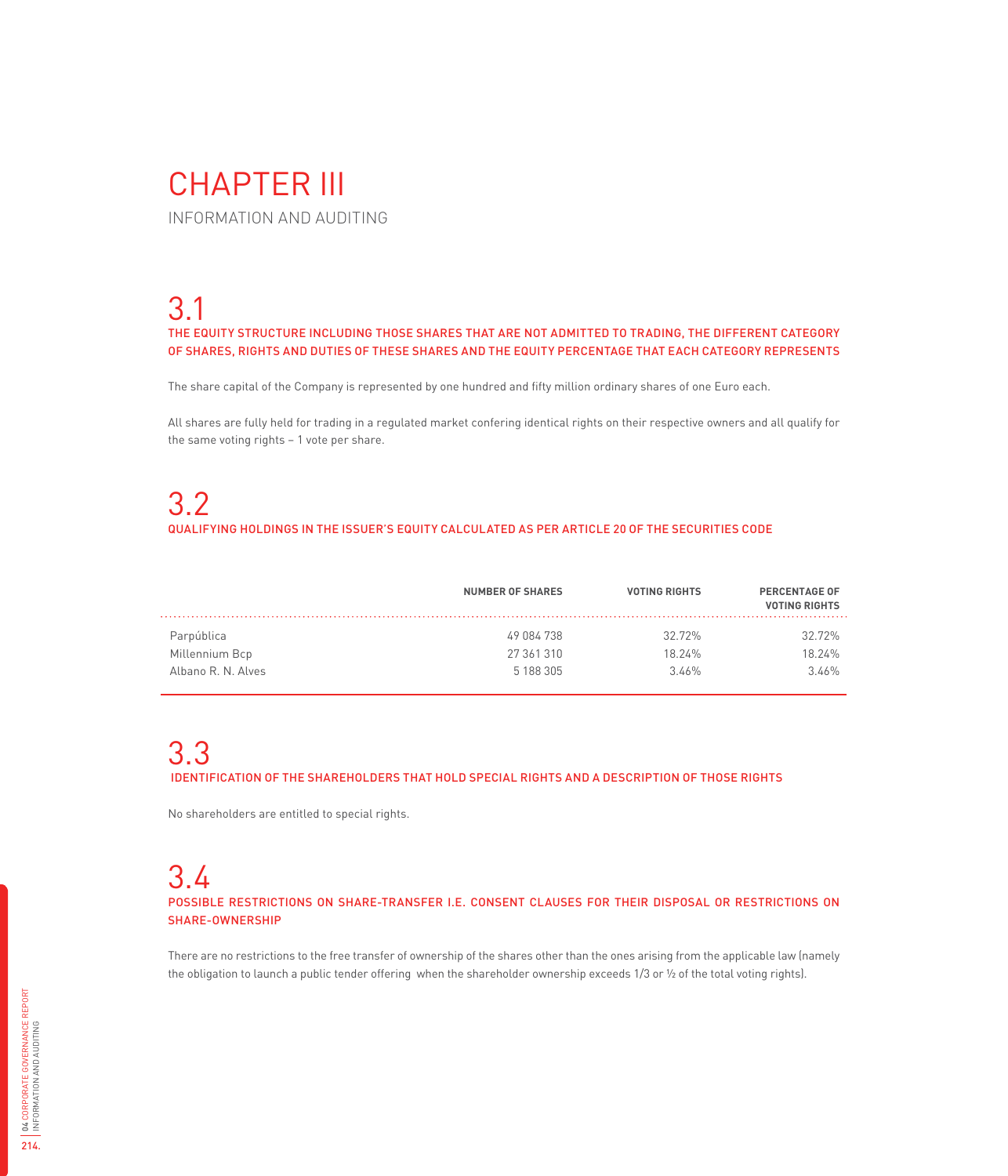# 3.5

#### Shareholder agreements that the company may be aware of and that may restrict the transfer of SECURITIES OR VOTING RIGHTS

The Company is not aware of any shareholder agreements that may restrict the free transfer of securities or voting rights.

## 3.6

#### Rules applicable to the amendment of the articles of association

The amendment of the articles of association is exclusively ruled by the provisions of the Companies Act, as follows:

- $\rightarrow$  In terms of quorum::
	- The General Meeting shall meet at first call whenever a number of shareholders or their representatives, whose holdings represent at least 1/3 of share capital are in attendance (Article 383, paragraph 2 of the Bylaws);
	- Resolutions passed at a meeting held at second call shall be deemed valid regradless of the number of shareholders in attendance or duly represented and whichever the percentage of share capital their holdings may represent (Article 383, paragraph 3 of the Bylaws).
- $\rightarrow$  In terms of resolution majorities;
	- At a first call, resolutions require a majority of 2/3 of the issued votes (Article 386, paragraph 3 of the Bylaws);
	- At second call, the resolutions on statutory changes re-• quire approval, as follows:
	- A majority of 2/3 of the issued votes (Article 386, paragraph 3);
		- or,
	- A simple majority of the votes provided that the reso-•lutions are based on a minimum number of attending shareholders or duly represented in the General Meeting that hold, at least half of the share capital (Article 386, paragraph 4 of the Bylaws);

## 3.7

#### Control mechanisms for a possible employeeshareholder system inasmuch as the voting rights are not directly exercised by them

The Company does not have any stock option scheme to award shares in the capital of the Company to its personnel.

## 3.8

Description concerning the evolution of the issuer's share price and taking the following into account:

## 3.8.1

The issuance of shares or other securities that entitle the subscription or acquisition of shares

The Company has not issued shares or other securities during the financial year in question that entitle the subscription or acquisition of shares

#### 3.8.2 The outcome announcement

In the transaction periods that followed to the announcement of the Company's outcome there were slight movements on its earnings performance. In the total year, the shares traded registered a fall of 44%.

## 3.8.3

The dividend payment for each share category including the net value per share

The Company did not distribute dividends to its shareholders.

# 3.9

Description of the dividend distribution policy ADOPTED BY THE COMPANY, INCLUDING THE DIVIDEND VALUE per share distributed during the last three periods

Over the last three financial years, the Company paid no dividends to shareholders.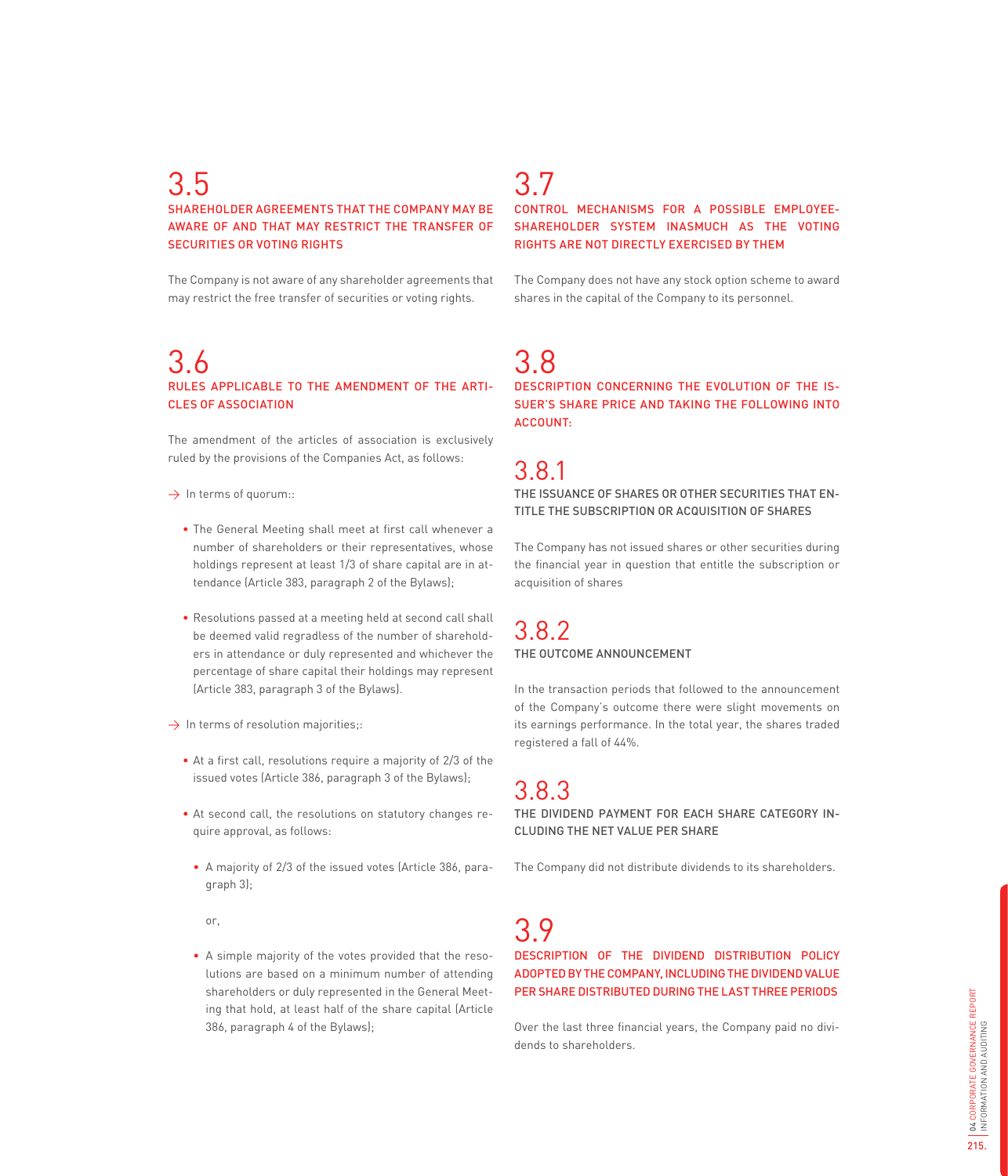# 3.10

A description of the main characteristics of the share and stock-option plans adopted or valid for the financial year in question, the reason for adopting said scheme and details of the category and number of persons included in the scheme, share-assignment conditions, non-transfer of share clauses, criteria on share-pricing and the exercising option price, the period during which the options may be exercised, the characteristics of the shares to be allocated, the existence of incentives to purchase and/or exercise options, and the responsibilities of the Board of Directors for executing and/or changing the plan

The Company has not approved any scheme to allocate shares or options to buy shares for the financial year in question.

## 3.10.1

The number of shares required for the share allotment and the number of shares required for the exercise of the exercisable options at the start and end of the year in question

Not applicable, according to what is stated in III.10.

## 3.10.2

The number of allotted, exercisable and extinct shares during the year

Not applicable, according to what is stated in III.10.

## 3.10.3

The general meetings' appraisal of the plans adopted or in force during the period in question

Not applicable, according to what is stated in III.10.

# 3.11

A description of the main data on business deals and transactions carried out between the company and between the members of the Management and Supervisory Board or companies in a control or group relationship, provided the amount is economically significant for any of the parties involved, except for those business deals or transactions that are cumulatively considered within the bounds of normal market conditions for similar transactions and are part of the company's current business

No business or transactions were entered into by the Company and/or its subsidiaries and the members of its board of directors and supervisory board during the financial year under analysis.

# 3.12

A description of the vital data on business deals and transactions carried out in the absence of normal market conditions between companies and owners of qualifying holdings or entity-relationships with the former, as envisaged in article 20 of the Securities Code

No business or transactions, out of normal market conditions, were entered into by the Company and owners of qualifying sholdings or entity relationships with the former, as envisaged in Article 20 of the CVM (Securities Code).

# 3.13

A description of the procedures and criteria applicable to the supervisory body when same provides preliminary assessment of the business deals to be carried out between the company and the owners of qualifying holdings or entity-relationships with the former, as envisaged in article 20 of the Securities Code

The Board of Directors of Inapa – Investimentos, Participações e Gestão, SA has approved, on proposal of the Audit Committee, regulations related to business deals to be carried out between the Company and entity relationships with the former.

For purposes of the aforementioned regulations, the owners of qualifying holdings or entity relationships as well as the Company board members and/or of its subsidiaries are considered, under the terms of Article 20 of the CVM (Securities Code).

With such regulations it has been defined, as object of specific supervisory duties of the Audit Committee, the deals carried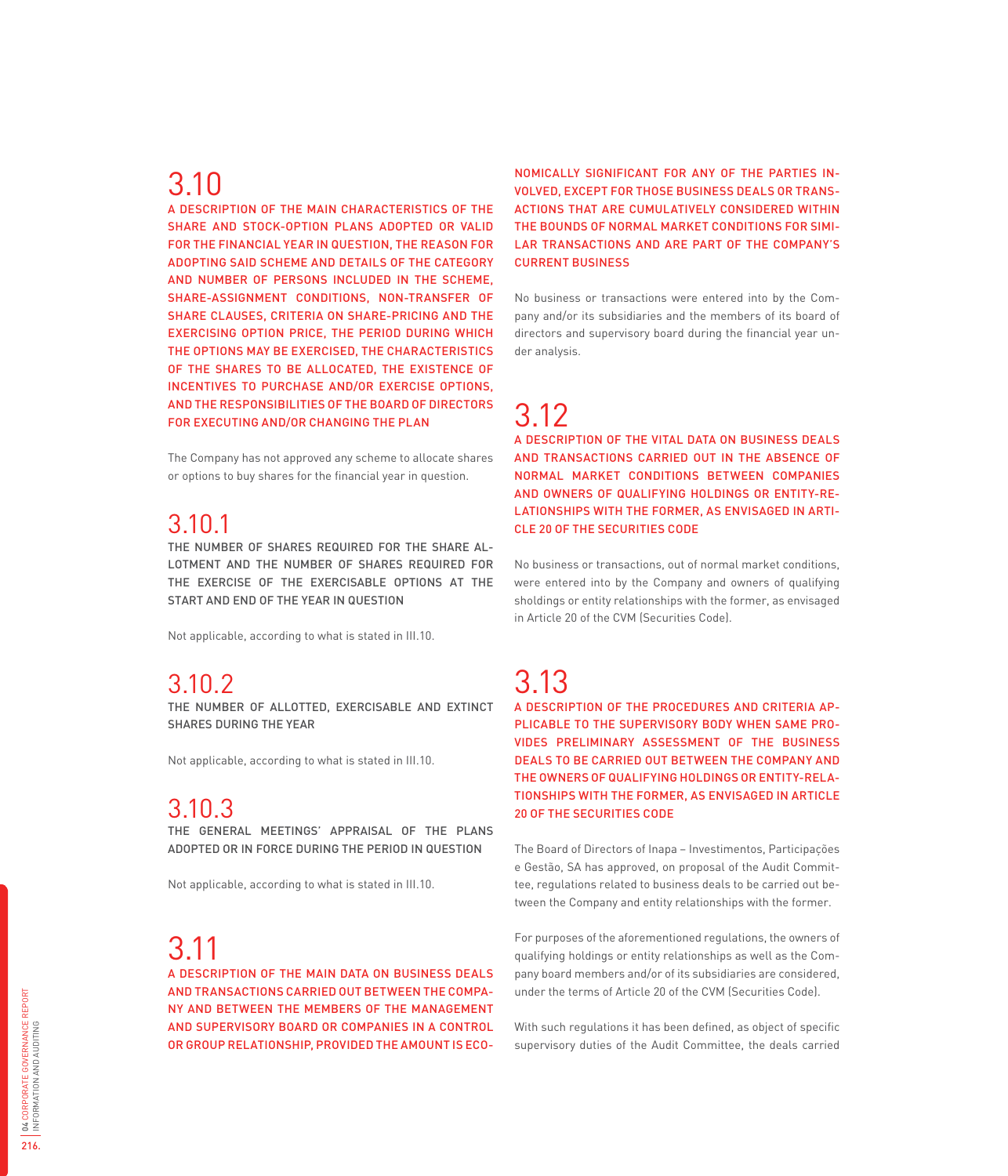out between those entities and the Company and/or its subsidiary companies establishing three supervisory actions:

- Previous binding recommendation;
- Previous recommendation;
- A posteriori appraisal.

Under the terms of the referred regulations, the deals to be carried out between the Company board members and/or of its subsidiary companies with the Company or subsidiaries, are subjected to previous and binding recommendation of the Audit Committee, with exception of the deals within the scope of the company's business itself, in which no special advantage is granted to the persons in question.

The relevant deals or transactions to be carried out between the Company and/or its subsidiary companies with owners of qualifying holdings or entity relationships with the former are subjected to previous recommendation, in conformance with Article 20 of CVM (Securities Code).

Given the situation of the Company and its subsidiary companies, and following an advise of the External Auditor, the following limits have been fixed, after which the business or transactions are deemed as significantly relevant:

| <b>TYPE OF TRANSACTION</b>       |   | LIMIT                    |
|----------------------------------|---|--------------------------|
| Purchasing and selling of        |   |                          |
| goods and services               | € | 750 000.00               |
| Financial investments            | € | 5 000 000.00             |
| Loans and other type of funding, |   |                          |
| excluding simple renewals        |   | $\epsilon$ 10 000 000.00 |
| Other transactions               | € | 500,000,00               |
|                                  |   |                          |

Notwithstanding the aforementioned criteria, the deals or transactions with owners of qualifying holdings or entity relationships with the former that, due to its nature, value or conditions may have particular relevance in terms of transparency and/or conflict of interests, are also subject to a previous recommendation of the Audit Committee.

Finally, it is stated in the referred regulations that all transactions with entities having a relationship with the Company that do not require a previous recommendation of the Audit Committe (either binding or not) are compulsorily submitted to the appraisal by this supervisory body and, for this effect, it shall be notified up to the end of the month subsequent to said transactions.

In addition, the regulations stipulate that the Audit Committee shall deem the reasonability and transparency of the business and transactions submitted to its appraisal, namely in what regards to pursuing the interests of the Company and its subsidiary companies, taking into account the normal market conditions where such operations are carried out and that they do not provide, directly or indirectly, a more favourable treatment than the one obtained by third parties under equal circumstances and, in the case of owners of qualifying holdings or entity relationships with the former, an unfair treatment in relation to the other shareholders.

# 3.14

A description of the statistical data (number, average and maximum values) on the business deals subject to preliminary opinion by the supervisory **BOARD** 

During the course of the financial year under analysis, there were no deals or transactions carried out between the Company and/or companies related with its board members.

During the course of the financial year under analysis, there were no deals or transactions between the Company and/or its subsidiary companies and owners of qualifying holdings and/or entity relationships with the former that, for its nature and value, fit the limits mentioned in the previous paragraph or that, by its nature, value or conditions may have particular relevance in terms of transparency and/or conflict of interests.

# 3.15

Indication of the availability on the company's website, of annual activity reports drawn up by the general and supervisory board, by the financial matters committee, the audit committee and the supervisory board, including constraints that might be encountered, as well as financial information documents

The annual reports on the activities developed by the Audit Committee, including a reference to any constraints they may have faced, are available to the interested parties at the company's website: www.inapa.pt, together with the Annual Report and Accounts.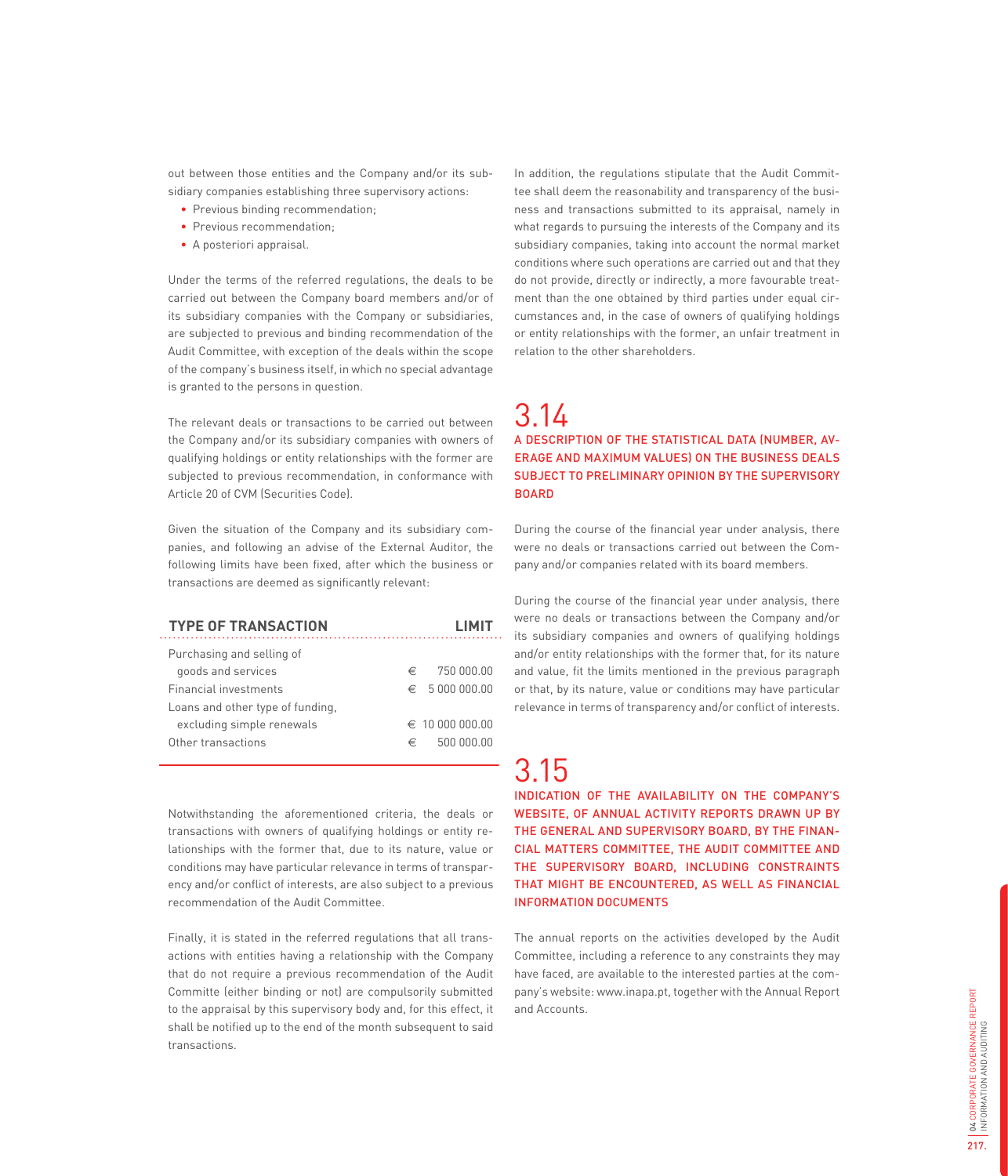### 3.16 Reference to an Investor Assistance Unit or a similar service, describing:

The Company has an Investor Relations Office headed by the responsible for relations with the market.

#### 3.16.1 The role of said office

To provide all investors – corporate or particular – with the most complete and accurate information, in the strict respect for the applicable legislation, concerning the corporate structure of the Company and the Group, on the rights and duties of the shareholders in conformance with the legislation and the Company's Articles of Association, on its financial and economic situation according to the disclosed elements and the indication of the probable calendar of the most relevant events of corporate initiative.

To provide investors, in due respect for applicable legislation, with any additional or complementary information and clarification they may ask for.

#### 3.16.2 Type of information made available

The Office provides interested parties with a wide range of information divulged by the Company on corporate and financial and economic nature on the course of, at least, the three previous years.

## 3.16.3

Access means to said Office

By post to: Rua Castilho, n.º 44 -3 .º, 1250-071 Lisboa By fax + 351 21 382 30 16 By telephone + 351 21 382 30 07 By e-mail hugo.rua@inapa.pt

3.16.4 The company's website

The corporate website on the internet is: www.inapa.pt

![](_page_48_Picture_12.jpeg)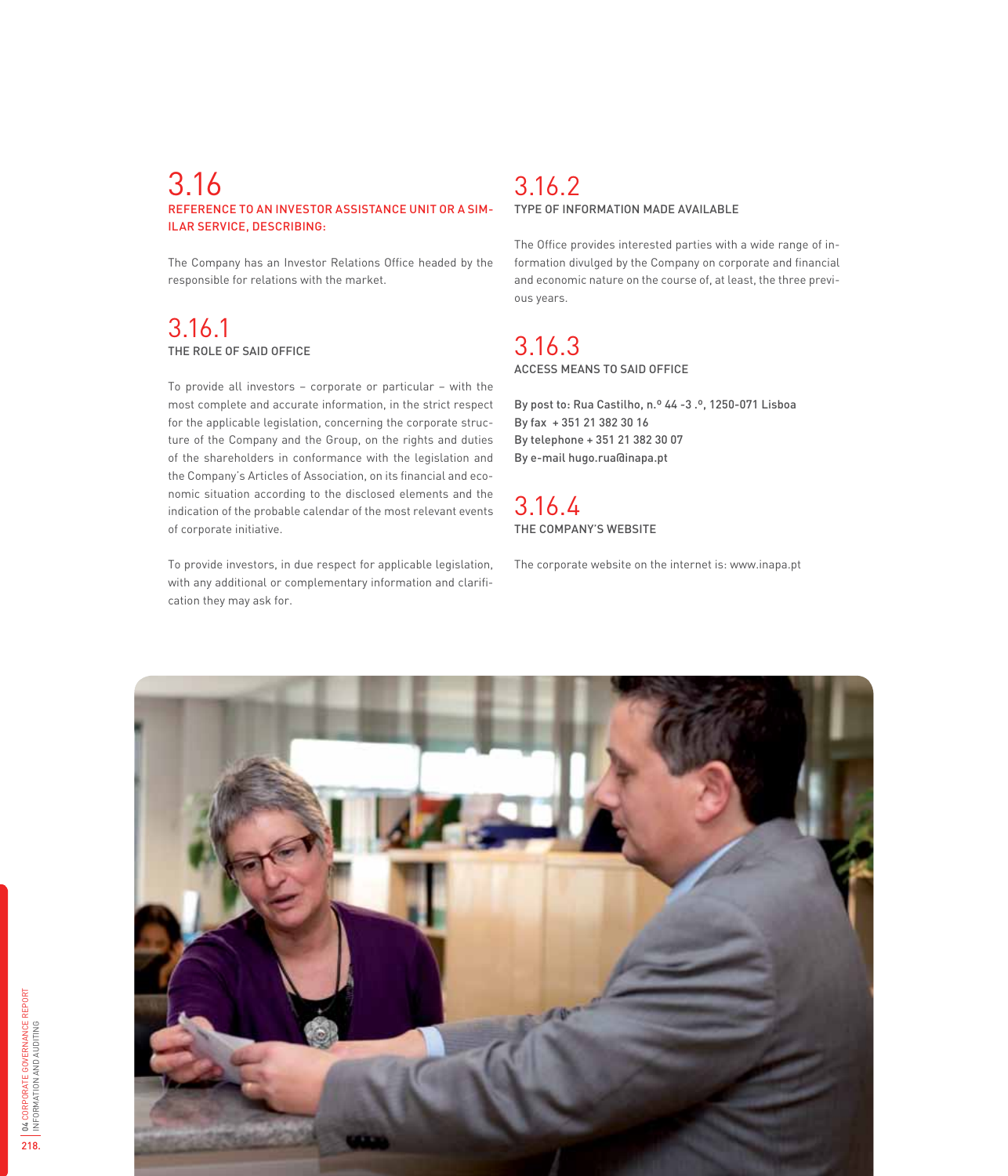## 3.16.5

The market liaison officer's credentials

The Company's representative for market relations is Mr. Hugo Duarte de Oliveira Rua.

# 3.17

Indication of the annual compensation paid to the auditor and to other individuals or groups that belong to the same network supported by the company and/or by any group that bears with it a control or group relationship and the percentage of the total amount paid for the following **SERVICES** 

## 3.17.1

STATUTORY ACCOUNT REVIEW SERVICES

The fees paid during the financial year of 2010 to the external auditor (and to other individual or corporate entities belonging to the same network) supported by the company or companies that bear with it a control or group relationship amounted to 565,000.00 Euros.

# 3.17.2

Other audit reliability services

The fees to be supported by the company or companies that bear with it a control or group relationship amounted to 25,000.00 Euros.

The object of the services rendered was to evaluate the accuracy of the systems implemented by the Company to respond to the demands of the Accounting Normalization System (SNC), to diagnose the needs and procedures to be adopted related to the transition of the individual accounts based on POC (Official Plan of Accounting) to the accounts based on SNC (Accounting Normalization System) both of the Company and its subsidiary companies Inapa Portugal and Gestinapa, excluding any intervention at the level of accounting, control and quantification of data, strictly limiting to the advise on formal procedures to be adopted to ensure the most adequate and consistent substitution of the previous accounting system by the new accounting system (SNC).

Bearing in mind the objective of the service, the real conditions of its performance and the reasonability of the fees to be paid considering the gobal amount to pay for the auditing services, the Audit Committee deemed that there were no doubts arising as to requirements of independence of the Company's Chartered Accountant and Auditor and therefore his provision of services under the aforementioned terms and conditions was approved.

## 3.17.3

Tax consulting services

The external auditors (and/or individual or corporate entities belonging to the same network) rendered tax consultancy services, in 2010, in the amount of 6,300.00 Euros.

The services consisted exclusively in the specific revision of the annual corporate income tax declaration, out of the scope and after the annual revision of accounts.

The possible conflict between providing these services and the independence of the external auditor has been duly considered, and the Company concluded that his independence would not be affected for the following reasons:

- The very limited remuneration considering the total amount due for the auditing services provided;
- The attribution of these services to a work team not only independent in relation to the team performing the auditing services but also being part of an autonomous sector that does not depend on the audit department of this entity.

#### 3.17.4 Other non-statutory auditing services

In addition to the services mentioned in the previous paragraph, no other services were rendered by the external auditor (and individual or corporate entities belonging to the same network) to the Company or to companies it controls.

#### 3.18 Reference to the external auditor's rotation period

The Chartered Accountant and external auditor is presently serving his second mandate, after being appointed for these duties on May 31, 2007, in substitution of the company Grant Thornton.